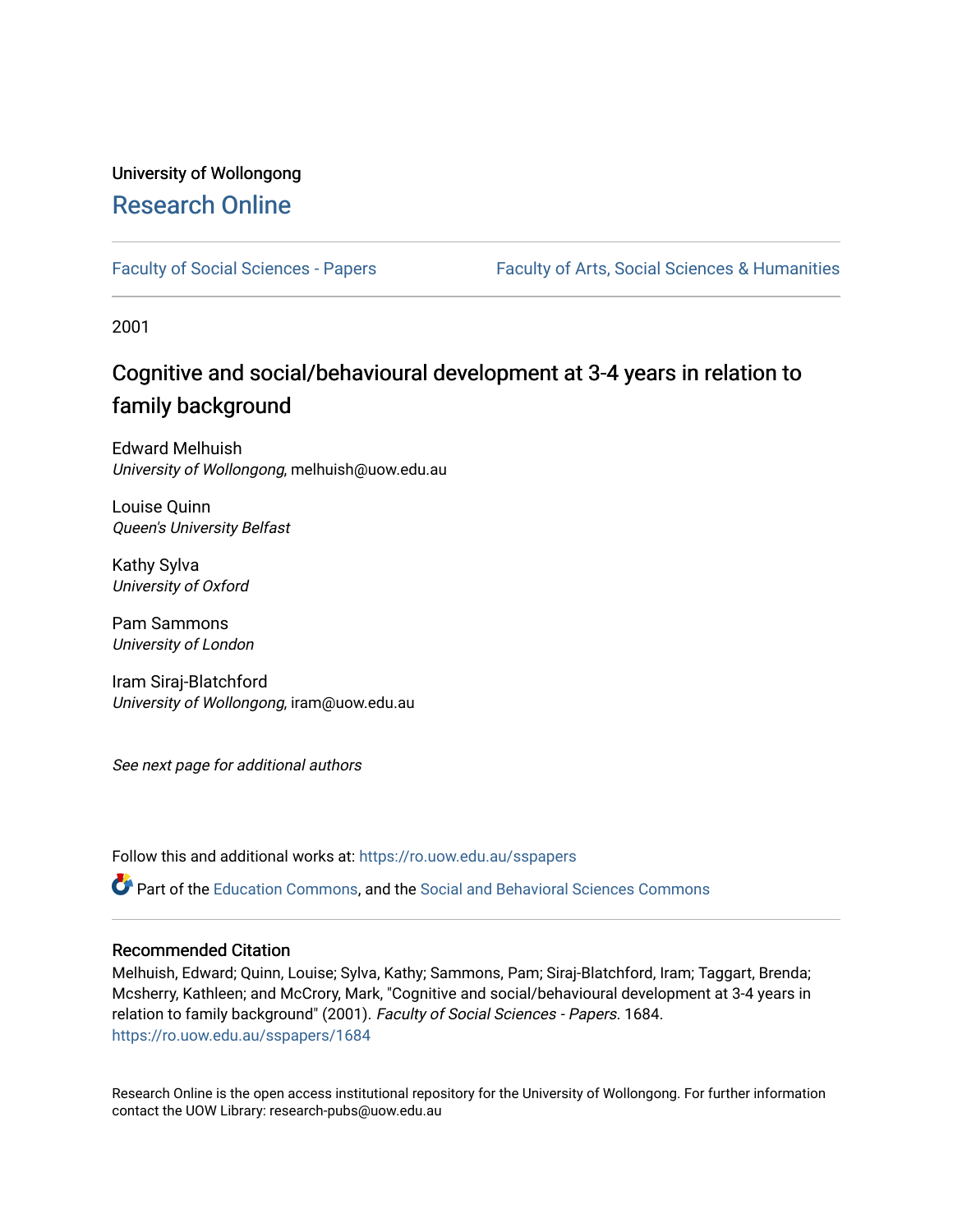### Cognitive and social/behavioural development at 3-4 years in relation to family background

#### Abstract

This longitudinal study assesses the attainment and development of children followed between the ages of 3 and 7 years. Over 700 children were recruited to the study during 1998 and 1999 from 80 pre-school centres. Both qualitative and quantitative methods (including multilevel modelling) are used to explore the effects of pre-school experience on children's cognitive attainment and social/behavioural development at entry to school and any continuing effects on such outcomes up to 7 years of age. In addition to the effects of preschool experience, the study investigates the contribution to children's development of individual and family characteristics such as gender, family size, parental education and employment. This overview describes the research design and discusses a variety of research issues (methodological and practical) in investigating the impact of pre-school provision on children's developmental progress. A parallel study is being carried out in England (EPPE).

#### Keywords

4, years, relation, family, cognitive, background, social, behavioural, development, 3

#### **Disciplines**

Education | Social and Behavioral Sciences

#### Publication Details

Melhuish, E., Quinn, L., Sylva, K., Sammons, P., Siraj-Blatchford, I., Taggart, B., McSherry, K. & McCrory, M. (2001). Cognitive and social/behavioural development at 3-4 years in relation to family background. Belfast, Northern Ireland: The Stranmillis Press.

#### Authors

Edward Melhuish, Louise Quinn, Kathy Sylva, Pam Sammons, Iram Siraj-Blatchford, Brenda Taggart, Kathleen Mcsherry, and Mark McCrory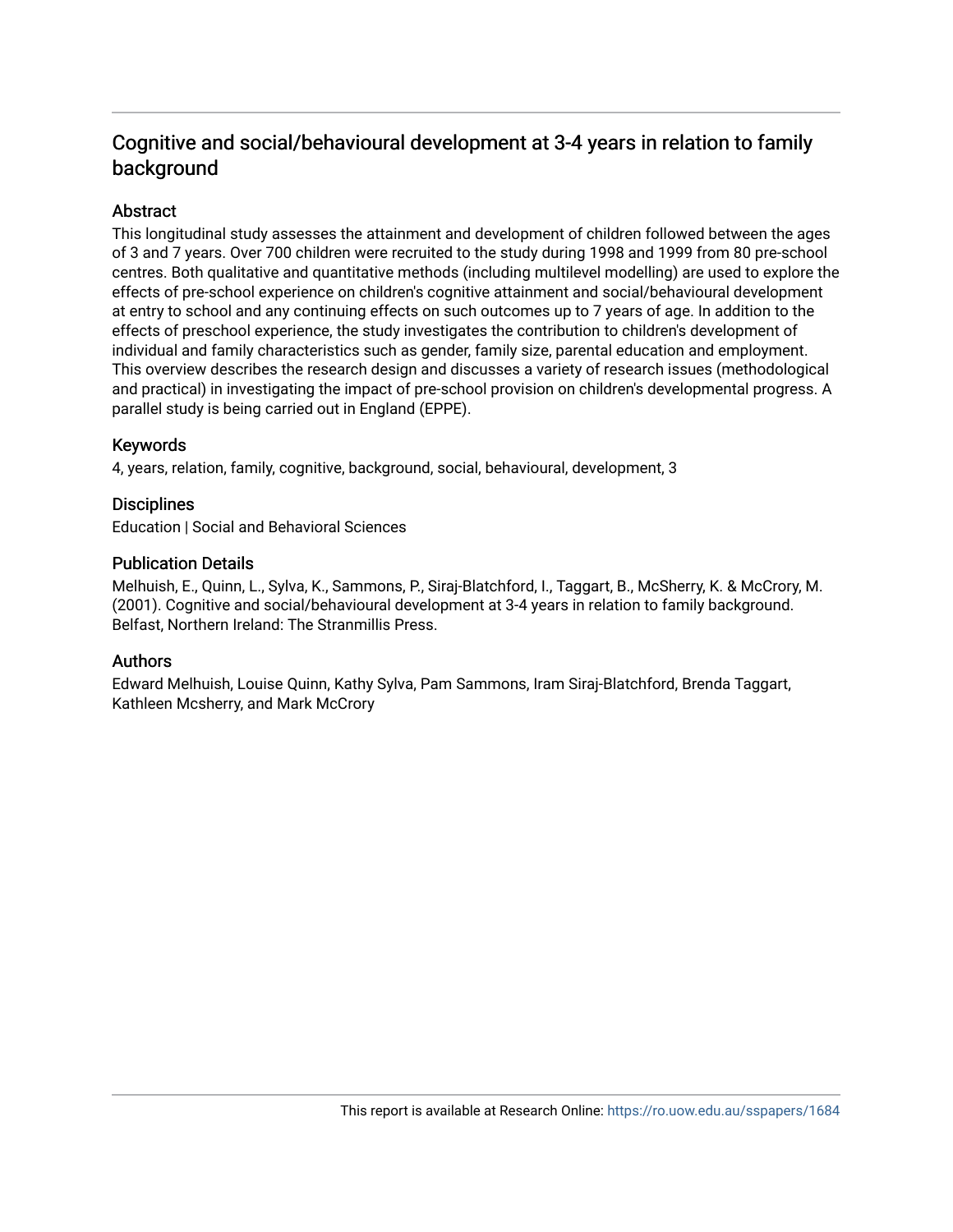

# **Effective Pre-school Provision in Northern Ireland (EPPNI)**

**Cognitive and Social/behavioural Development**

**At 3-4 years** 

**In** 

## **Relation to Family Background**

A Longitudinal Study funded by Department for Education (DE), Health and Social Services and Public Safety (H&SS & PS) and Social Steering Group (SSG)1998-2003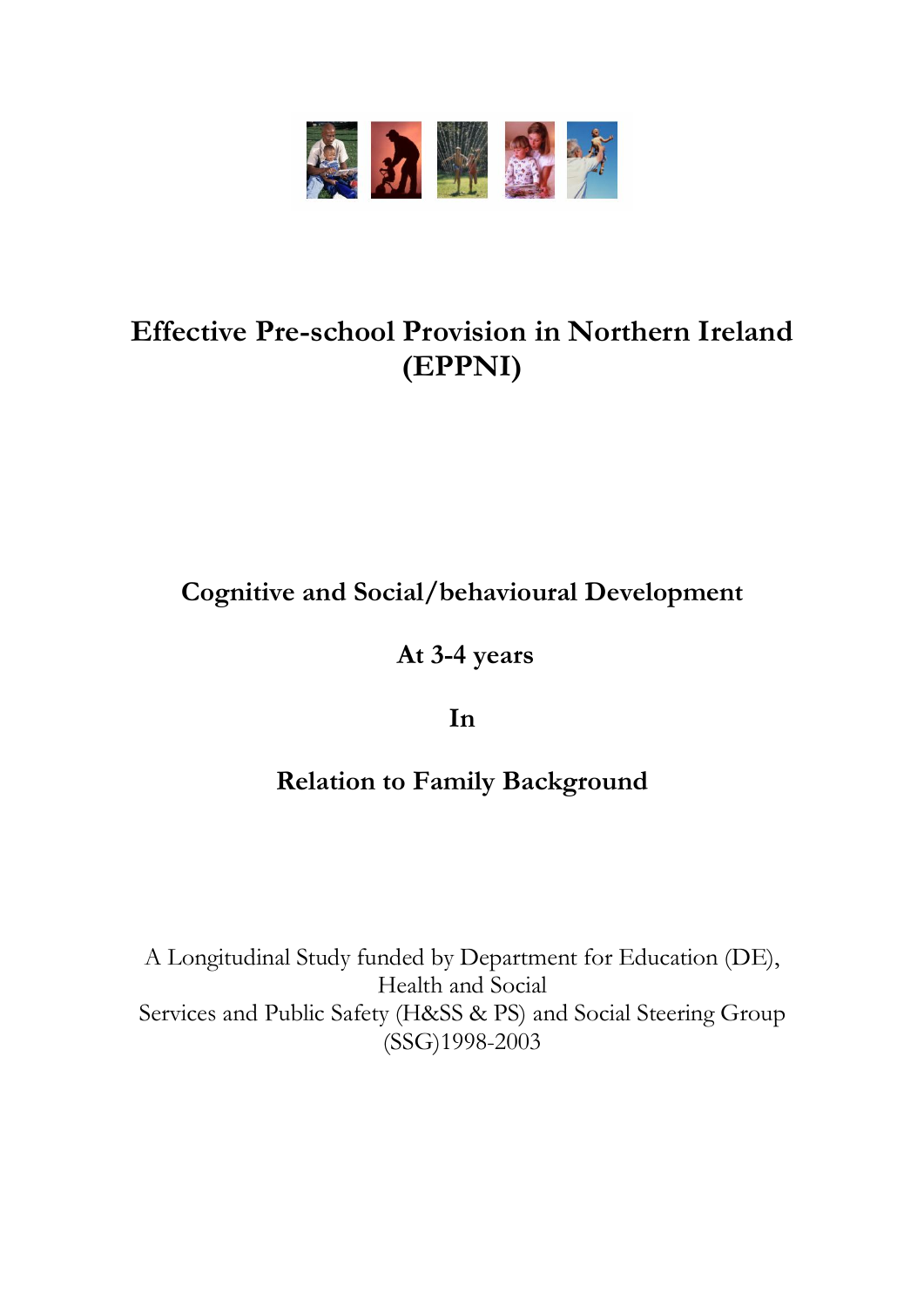# **Cognitive and Social/behavioural Development**

# **At 3-4 years**

**In** 

# **Relation to Family Background**

### **Authors:**

Edward Melhuish Louise Quinn Kathy Sylva Pam Sammons Iram Siraj-Blatchford Brenda Taggart Kathleen McSherry Mark McCrory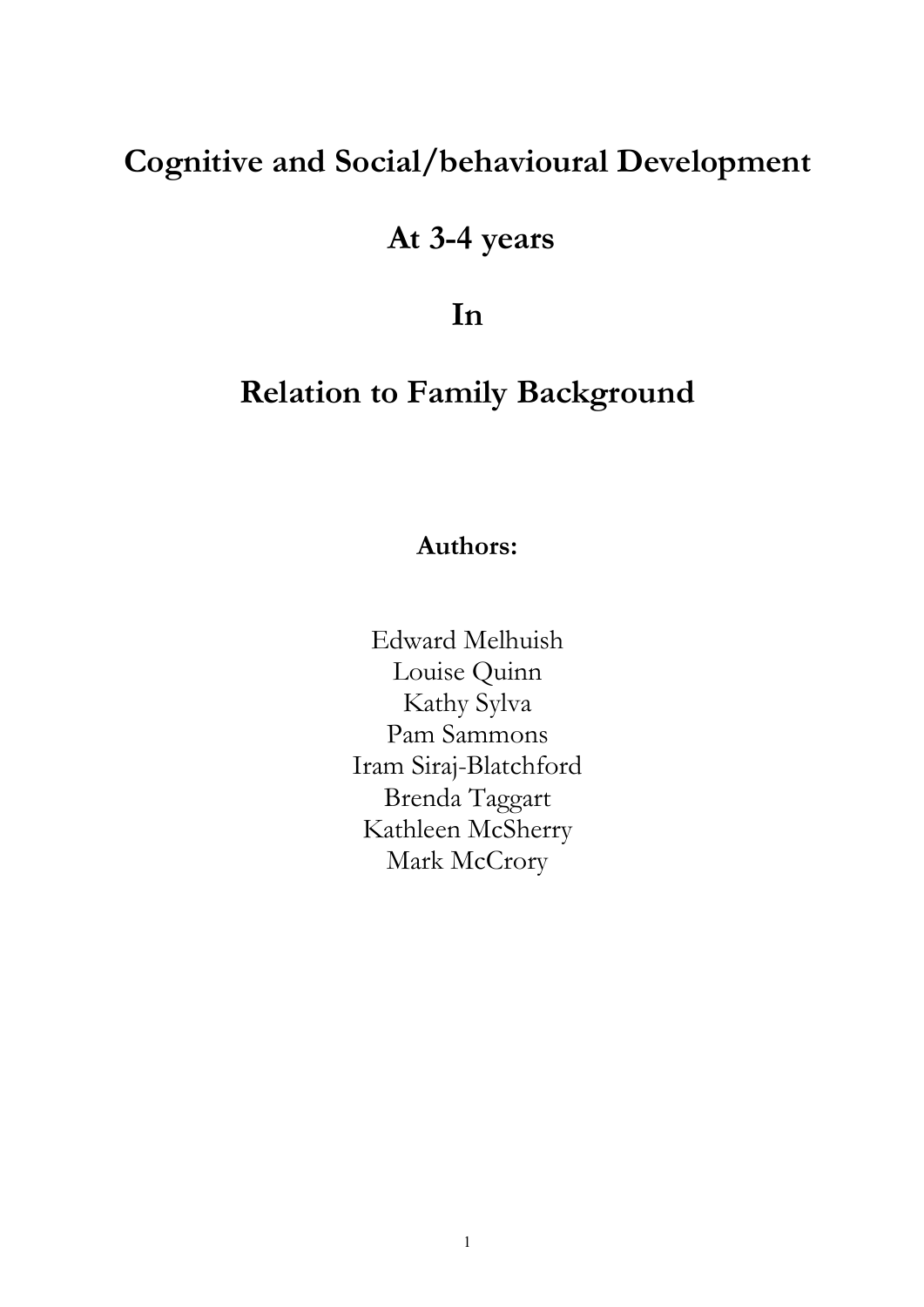First published for EPPNI in 2001 by

The Stranmillis Press

(An imprint of

Stranmillis University College,

Belfast BT9 5DY)

www.stran.ac.uk

British Library Cataloguing in Publication Data A catalogue record for this book is available from The British Library

ISBN 0903009307

The views expressed in this report are the authors' and do not reflect those of the funding bodies

© Melhuish, E., Quinn, Louise., Sylva, K., Sammons, P., Siraj-Blatchford, I., Taggart, B., McSherry, K., & McCrory, M.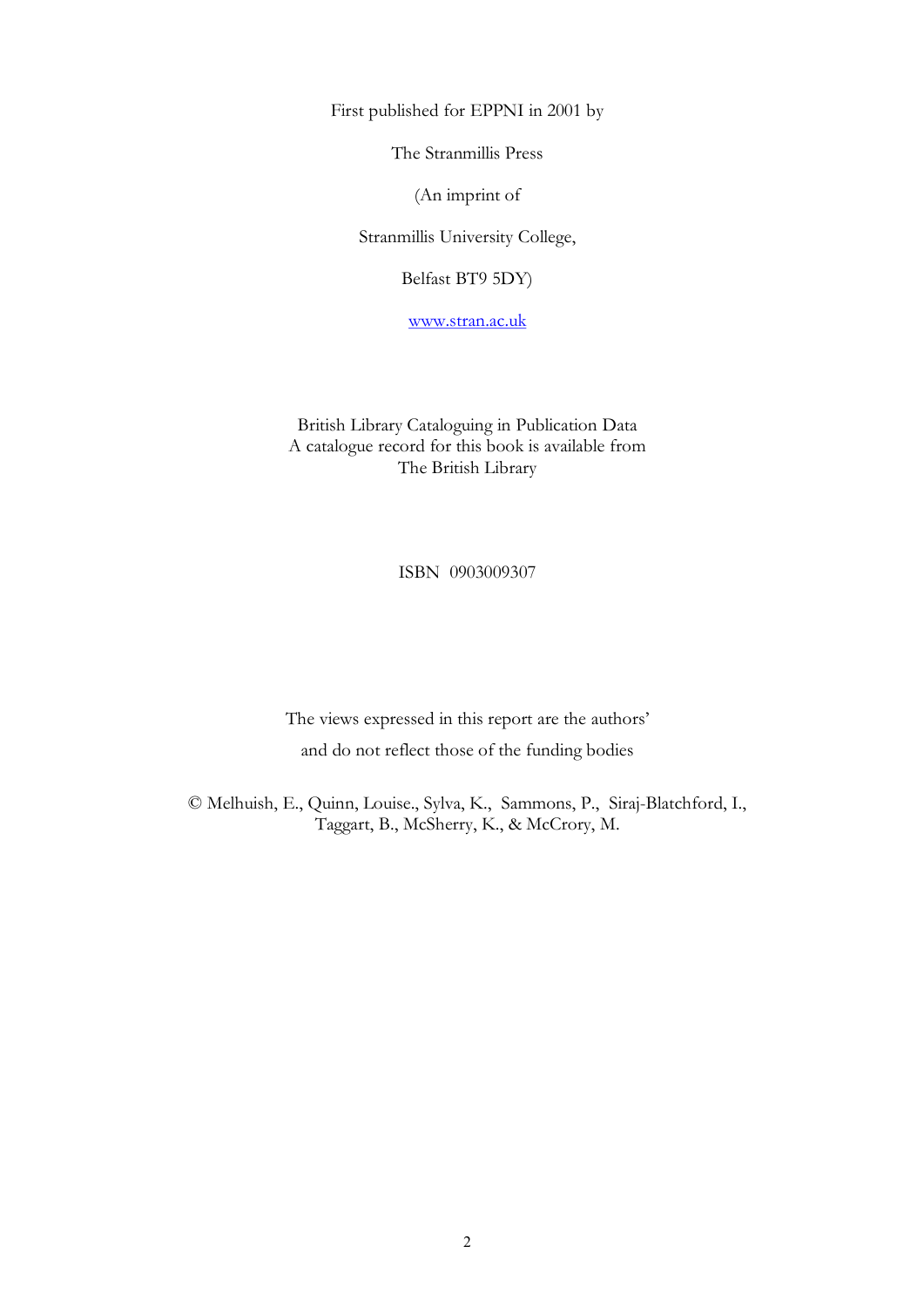# **The EPPNI Research Team**

# **Principal Investigators**

Professor Edward Melhuish School of Social Sciences, Cardiff University

Professor Kathy Sylva Department of Educational Studies, University of Oxford

> Professor Pam Sammons Institute of Education, University of London

> Professor Iram Siraj-Blatchford Institute of Education, University of London

Kathleen McSherry Stranmillis University College, Queen's University Belfast

Dr. Leslie Caul Stranmillis University College, Queen's University Belfast

### **Research Coordinator**

Louise Quinn Stranmillis University College, Queen's University Belfast

### **EPPE – EPPNI Liaison**

Brenda Taggart Institute of Education, University of London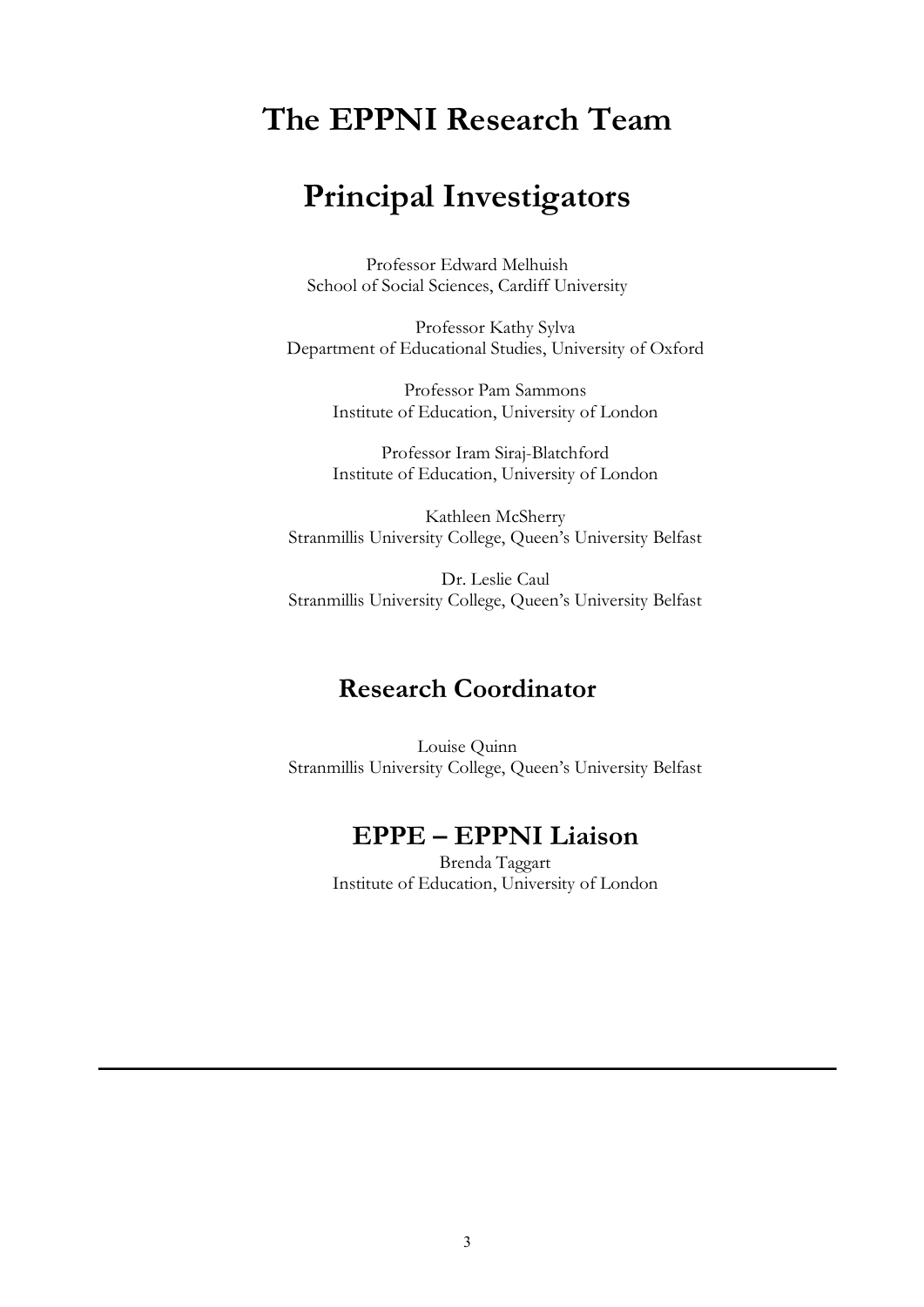## **Contents**

# **Page Number**

| Measuring child/family characteristics known to have an impact on children's development 9 |  |
|--------------------------------------------------------------------------------------------|--|
|                                                                                            |  |
|                                                                                            |  |
|                                                                                            |  |
|                                                                                            |  |
|                                                                                            |  |
|                                                                                            |  |
|                                                                                            |  |
|                                                                                            |  |
|                                                                                            |  |
|                                                                                            |  |
|                                                                                            |  |
|                                                                                            |  |
|                                                                                            |  |
|                                                                                            |  |
|                                                                                            |  |
|                                                                                            |  |
|                                                                                            |  |
|                                                                                            |  |
|                                                                                            |  |
|                                                                                            |  |
|                                                                                            |  |
|                                                                                            |  |
| SECTION BDEVELOPING A MODEL OF FACTORS AFFECTING CHILDREN'S                                |  |
|                                                                                            |  |
|                                                                                            |  |
|                                                                                            |  |
|                                                                                            |  |
|                                                                                            |  |
|                                                                                            |  |
|                                                                                            |  |
|                                                                                            |  |
|                                                                                            |  |
|                                                                                            |  |
|                                                                                            |  |
|                                                                                            |  |
|                                                                                            |  |
|                                                                                            |  |
|                                                                                            |  |
|                                                                                            |  |
|                                                                                            |  |
|                                                                                            |  |
|                                                                                            |  |
|                                                                                            |  |
|                                                                                            |  |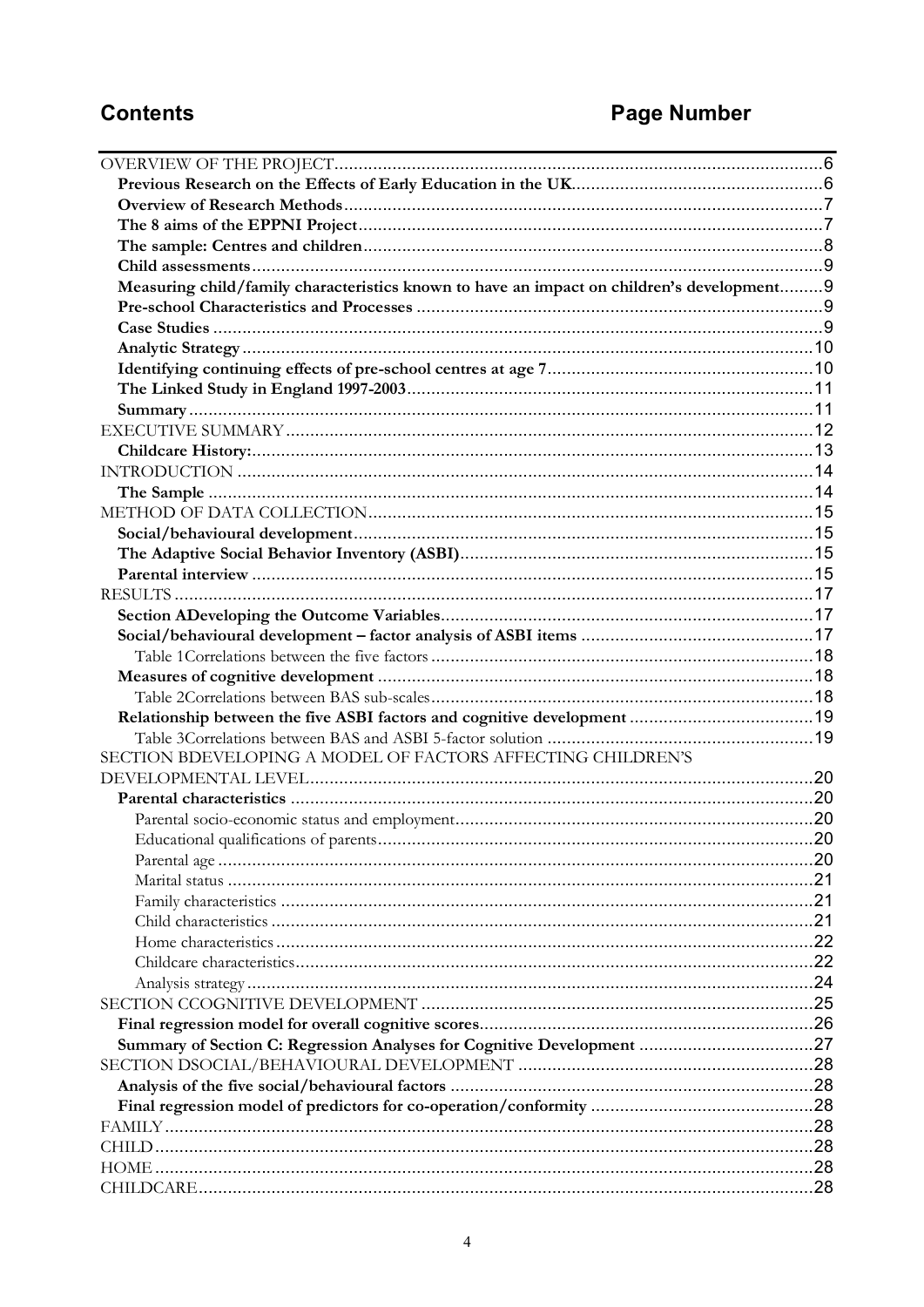| SUMMARY OF SECTION DREGRESSION ANALYSES FOR SOCIAL/BEHAVIOURAL |
|----------------------------------------------------------------|
|                                                                |
|                                                                |
|                                                                |
|                                                                |
|                                                                |
|                                                                |
|                                                                |
|                                                                |
|                                                                |
|                                                                |
|                                                                |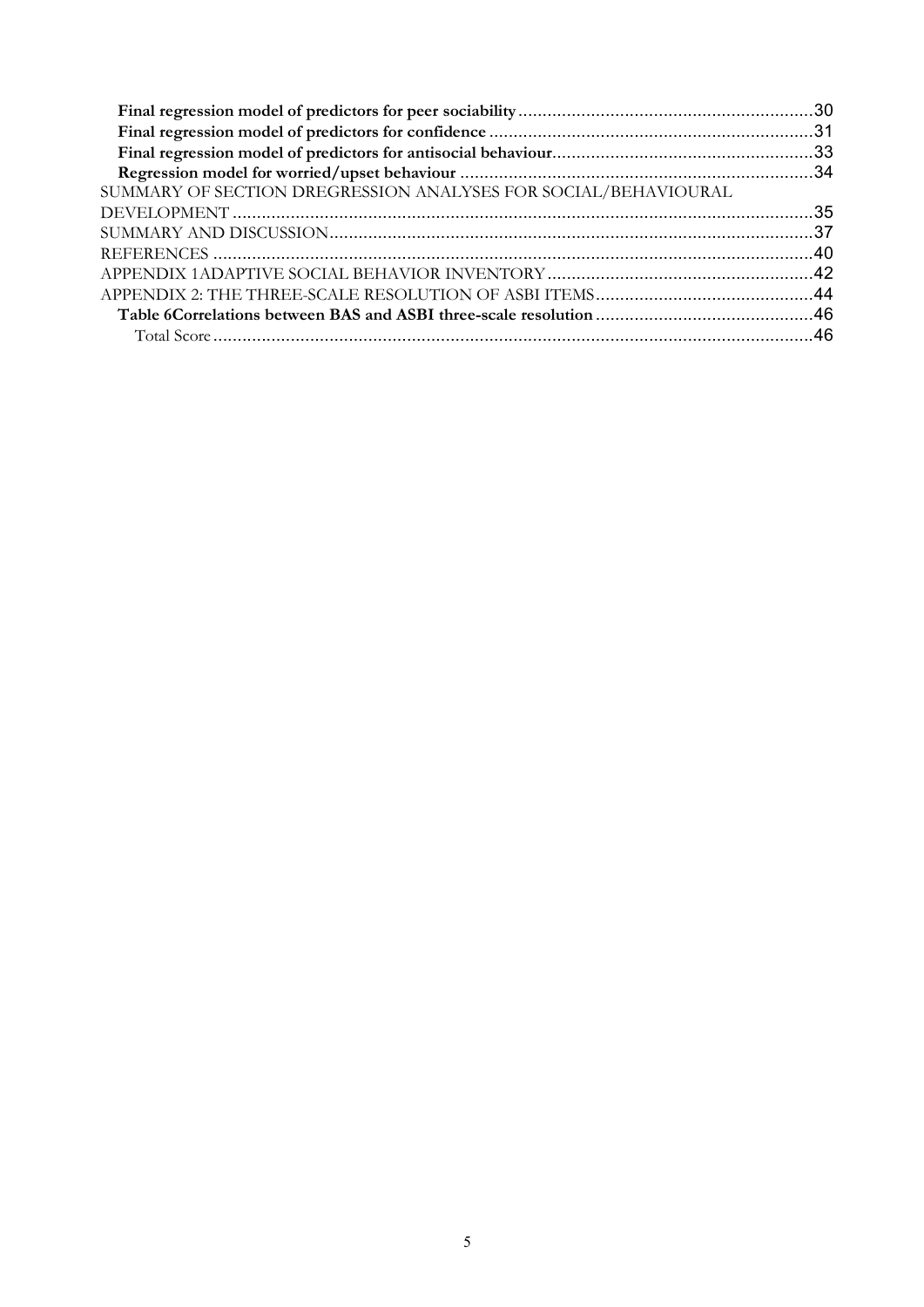#### **OVERVIEW OF THE PROJECT**

This longitudinal study assesses the attainment and development of children followed between the ages of 3 and 7 years. Over 700 children were recruited to the study during 1998 and 1999 from 80 pre-school centres. Both qualitative and quantitative methods (including multilevel modelling) are used to explore the effects of pre-school experience on children's cognitive attainment and social/behavioural development at entry to school and any continuing effects on such outcomes up to 7 years of age. In addition to the effects of preschool experience, the study investigates the contribution to children's development of individual and family characteristics such as gender, family size, parental education and employment. This overview describes the research design and discusses a variety of research issues (methodological and practical) in investigating the impact of pre-school provision on children's developmental progress. A parallel study is being carried out in England (EPPE).

#### **Previous Research on the Effects of Early Education in the UK**

There has been little large-scale, systematic research on the effects of early childhood education in the UK. The 'Start Right' Enquiry (Ball 1994; Sylva 1994) reviewed the evidence of British research and concluded that small-scale studies suggested a positive impact but that large-scale research was inconclusive. The Start Right enquiry recommended more rigorous longitudinal studies with baseline measures so that the 'value added' to children's development by pre-school education could be established.

Research evidence elsewhere on the effects of different kinds of pre-school environment on children's development (Melhuish et al. 1990; Melhuish 1993; Sylva & Wiltshire 1993; Schweinhart & Weikart 1997; Borge & Melhuish, 1995; National Institute of Child Health Development 1997) suggests positive outcomes. Some researchers have examined the impact of particular characteristics, e.g. gender and attendance on children's adjustment to nursery classes (Davies & Brember 1992), or adopted cross-sectional designs to explore the impact of different types of pre-school provision (Davies & Brember 1997). Feinstein, Robertson & Symons (1998) attempted to evaluate the effects of pre-schooling on children's subsequent progress but birth cohort designs may not be appropriate for the study of the influence of pre-school education. The absence of data on children's attainments at entry to pre-school means that neither the British Cohort Study (1970) nor the National Child Development Study (1958) can be used to explore the effects of pre-school education on children's progress. These studies are also limited by the time lapse and many changes in the nature of pre-school provision which have occurred. To date no research using multilevel models (Goldstein 1987) has been used to investigate the impact of both type of provision and individual centre effects. Thus little research in the UK has explored whether some forms of provision have greater benefits than others.

In the UK there is a long tradition of variation in pre-school provision both between types (e.g. playgroup, local authority or private nursery or nursery classes) and in different parts of the country reflecting different levels of funding and geographical conditions (i.e. urban/rural and local access to centres). A series of reports (House of Commons Select Committee 1989; DES Rumbold Report 1990; Ball 1994) have questioned whether Britain's pre-school education is as effective as it might be and have urged better co-ordination of services and research into the impact of different forms of provision (Siraj-Blatchford 1995). The EPPNI and EPPE projects are thus the first large-scale British studies on the effects of different kinds of pre-school provision relating experience in particular centres and type of centre to child development.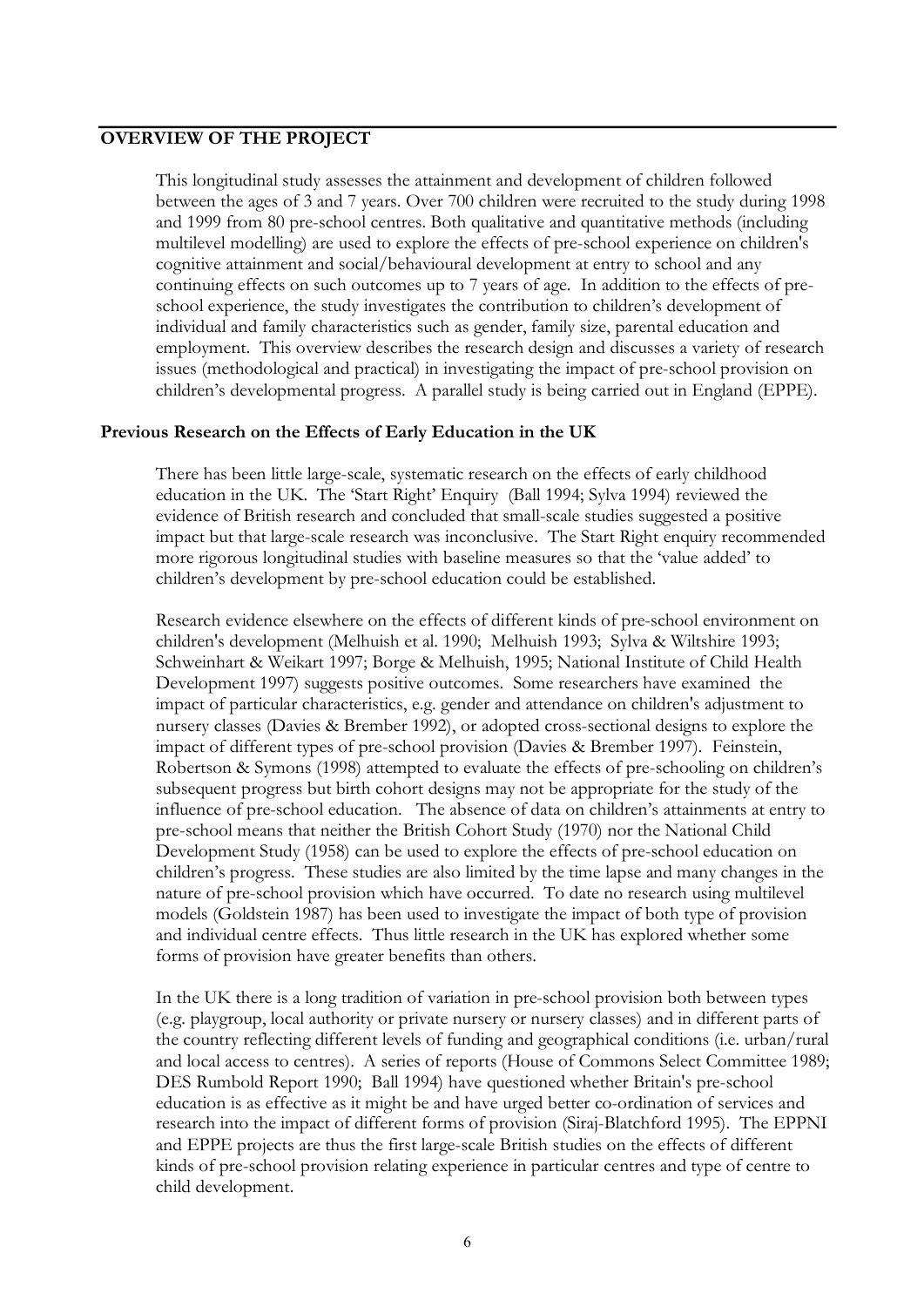#### **Overview of Research Methods**

The EPPNI and EPPE projects investigate three issues that have important implications for policy and practice:

•the effects on children of different types of pre-school provision, •the 'structural' (e.g. adult-child ratios) and 'process' characteristics (e.g. interaction styles) of more effective pre-school centres, and •the interaction between child and family characteristics and the kind of pre-school provision a child experiences.

The research design was chosen to enable investigation of the progress and development of individual children (including the impact of personal, socio-economic and family characteristics), and the effect of individual pre-school centres on children's outcomes at entry to school, through to age 7. The growing field of school effectiveness research has developed an appropriate methodology for the separation of intake and school influences on children's progress using so called 'value added' multilevel models (Goldstein 1987, 1995). As yet, however, such techniques have not been applied to the pre-school sector, although recent examples of value added research for younger ages at the primary level have been provided by Tymms et al. (1997); Sammons & Smees (1998); Jesson et al. (1997); Strand (1997); and Yang & Goldstein (1997). These have examined the relationship between baseline assessment at reception to infant school through to age 7.

#### **The 8 aims of the EPPNI Project**

•To produce a detailed description of the 'career paths' of a large sample of children and their families between entry into pre-school education and the first three years of primary school.

•To compare and contrast the developmental progress of 800+ children from a wide range of social and cultural backgrounds who have differing pre-school experiences.

•To separate out the effects of pre-school experience from the effects of education in the first three years of primary school.

•To establish whether some forms of pre-school experience are more effective than others in promoting children's cognitive and social/emotional development during the pre-school years (ages 3-4) and the first three primary years (4-7 years).

•To discover the individual characteristics (structural and process) of pre-school education in centres found to be most effective.

•To investigate differences in the progress of different groups of children, e.g. children from disadvantaged backgrounds and both genders.

•To investigate the medium-term effects of pre-school education on educational performance at age 7 in a way which will allow the possibility of longitudinal follow-up at later ages to establish long-term effects, if any.

•To relate the use of pre-school provision to parental labour market participation.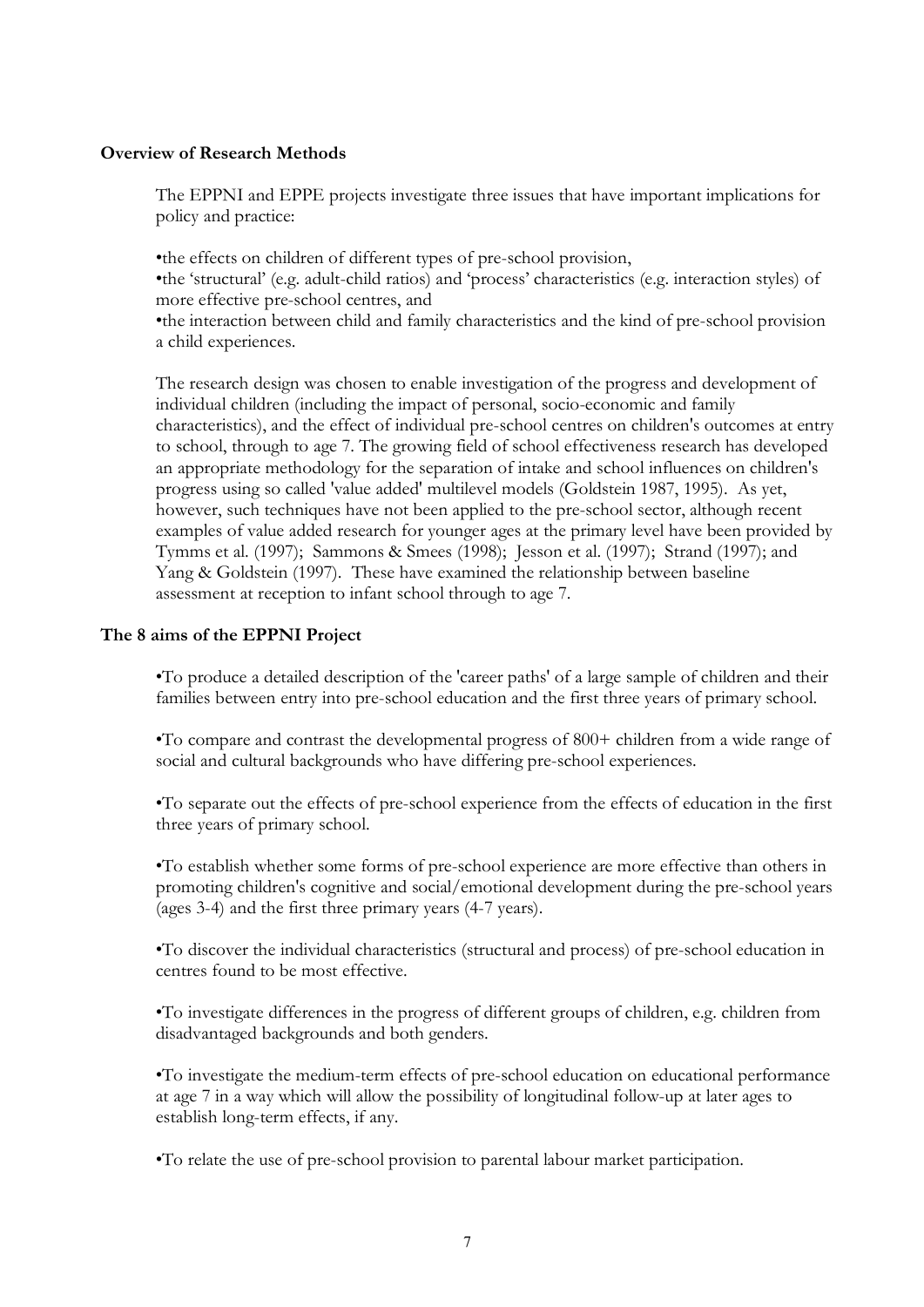#### **The sample: Centres and children**

In order to maximise the likelihood of identifying the effects of various types of provision, the EPPNI sample was stratified by type of centre and geographical location. The centres were chosen to include a selection of nursery classes and schools, playgroups, private day nurseries, reception classes and reception groups. Thus examples of all major types of preschool centre in Northern Ireland were included in the study.

Over 700 children were recruited from 80 pre-school centres from all Education & Library Boards in Northern Ireland. Children and their families were selected randomly in each centre to participate in the EPPNI Project. All parents gave written permission for their children to participate. In order to examine the impact of no pre-school provision, an additional sample of 150 children with no pre-school experience were recruited from the year 1 classes which EPPNI children entered.

The progress and development of pre-school children in the EPPNI sample is being followed over four years until the end of year 3 of primary school. Details about length of sessions and number of sessions normally attended per week have been collected to enable the amount of pre-school education experienced to be quantified for each child in the sample. Two complicating factors are that a substantial proportion of children have moved from one form of pre-school provision to another (e.g. from playgroup to nursery class) and some will attend more than one centre in a week. Careful records are necessary in order to examine issues of stability and continuity, and to document the range of pre-school experiences to which individual children can be exposed.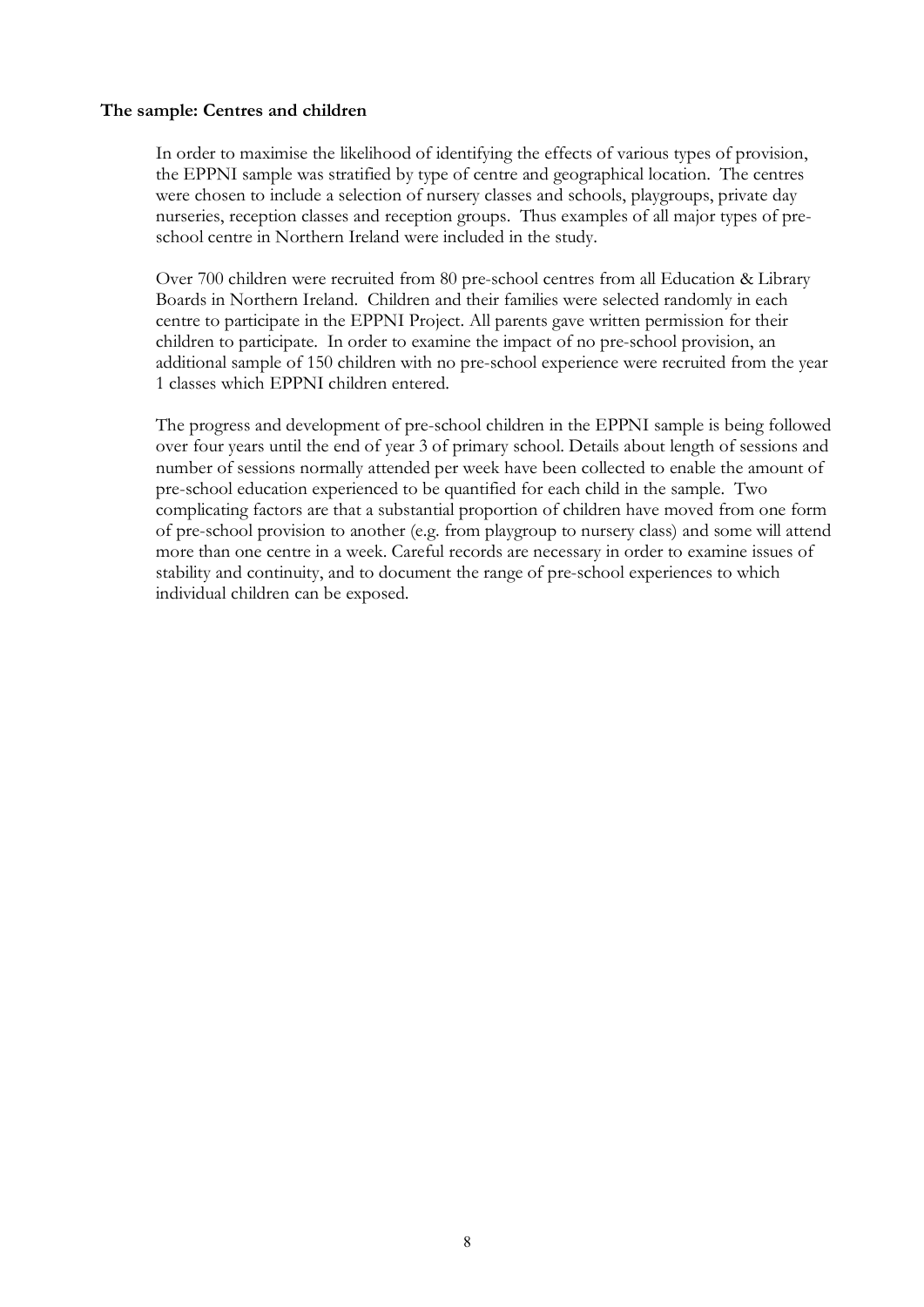#### **Child assessments**

Around the third birthday, or up to a year later if the child entered pre-school provision after three, each child was assessed by a researcher on four cognitive tasks: verbal comprehension, naming vocabulary, knowledge of similarities seen in pictures, and block building. A profile of the child's social and behavioural adjustment was completed by the member of the pre school staff who knew the child best. If the child changed pre-school before school entry, he or she was assessed again. At school entry, a similar cognitive battery was administered along with knowledge of the alphabet and rhyme/alliteration (literacy measures). The year 1 teacher completed the social behavioural profile.

Further assessments are made at the end of Year 2. In addition to standardised assessments of reading and mathematics, information on school progress, attendance and special needs will be collected. At age 7, children will also be invited to report themselves on their attitudes to school.

#### **Measuring child/family characteristics known to have an impact on children's development**

1)Information on individual 'child factors' such as gender, language, health and birth order was collected at parent interview.

2)Family factors were investigated also. Parent interviews provided detailed information about parent education, occupation and employment history, family structure and pre-school attendance. In addition, details about the child's day care history, parental attitudes and involvement in educational activities (e.g. reading to child, teaching nursery rhymes, television viewing etc) have been collected and analysed.

#### **Pre-school Characteristics and Processes**

Regional researchers interviewed centre managers on: group size, child staff ratio, staff training, aims, policies, curriculum, parental involvement, etc. 'Process' characteristics such as the day-to-day functioning within settings (e.g. child-staff interaction, child-child interaction, and structuring of children's activities) were also studied. The Early Childhood Environment Rating Scale (ECERS) which has been recently adapted (Harms, Clifford & Cryer 1998) and the Caregiver Interaction Scale (Arnett 1989) were also administered. The ECERS includes the following sub-scales:

- Space and furnishings
- Personal care routines
- Language reasoning
- **Activities**
- Interaction
- Programme structure
- Parents and staffing

In addition four additional ECERS sub-scales (ECERS-E) describing educational provision in terms of: Language, Mathematics, Science and the Environment, and Diversity were also used in each pre-school centre.

#### **Case Studies**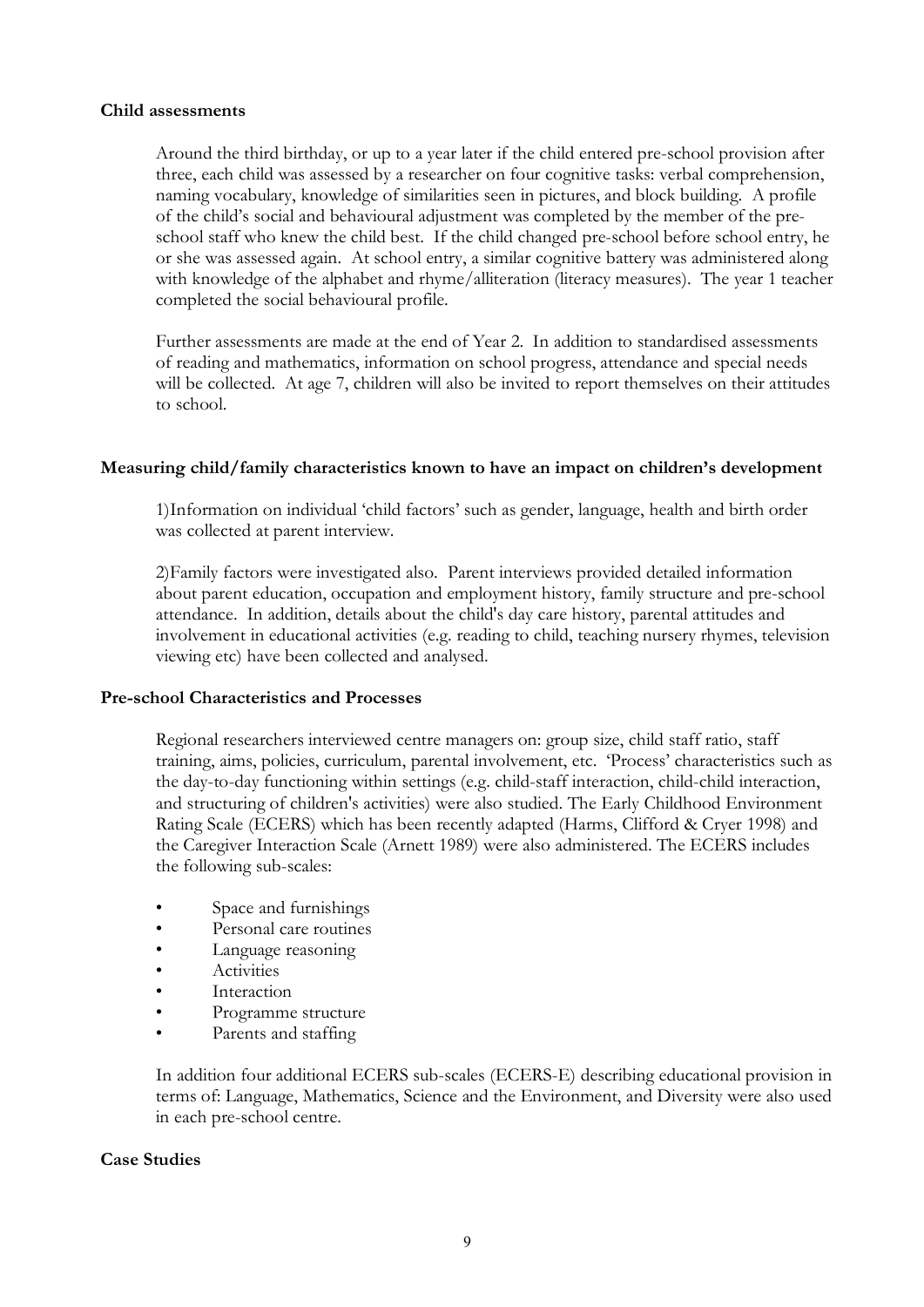In addition to the quantitative data collected about children, their families and their preschool centres, detailed qualitative data will be collected using case studies. The case studies were of some "effective" pre-school centres (chosen retrospectively as 'more effective' on the basis of the analyses of ECERS-R, ECERS-E and Inspection Report). This will add the finegrained detail to how processes within centres articulate, establish and maintain good practice.

The methodology of the EPPNI project is thus mixed. These detailed case studies will use a variety of methods of data gathering, including documentary analysis, interviews and observations and the results will help to illuminate the characteristics of more successful preschool centres and assist in generating guidance on good practice. Particular attention will be paid to parent involvement, teaching and learning processes, child-adult interaction and social factors in learning. Inevitably there are difficulties associated with the retrospective study of process characteristics of centres and it will be important to examine field notes and preschool centre histories to establish the extent of change during the study period.

#### **Analytic Strategy**

The EPPNI research was designed to enable the linking of three sets of data: information about children's attainment and development (at different points in time), information about children's personal, social and family characteristics (e.g. age, gender, SES etc), and information about pre-school experience (type of centre and its characteristics).

Longitudinal research is essential to enable the impact of child characteristics (personal, social and family) to be disentangled from any influence related to the characteristics of pre-school centre attended. Given the disparate nature of children's pre-school experience it is vital to ensure that the influences of age at assessment, amount and length of pre-school experience and pre-school attendance record are accounted for when estimating the effects of pre-school education. This information is also important in its own right to provide a detailed description of the range of pre-school provision experienced by different children and any differences in the patterns of provision used by specific groups of children/parents and their relationship to parents' labour market participation. Predictor variables for attainment at entry to primary school will include prior attainment (verbal and non-verbal sub scales), social/emotional profiles, and child characteristics (personal, social and family).

The extent to which it is possible to explain (statistically) the variation in children's scores on the various measures assessed at entry to primary school will provide evidence about whether particular forms of pre-school provision have greater benefits in promoting development by the end of the pre-school period. Analyses will test out the impact of measures of pre-school process characteristics, such as the scores on various ECERS scales and pre-school centre structural characteristics such as ratios. This will provide evidence as to which measures are associated with better cognitive and social/behavioural outcomes in children.

#### **Identifying continuing effects of pre-school centres at age 7**

Cross-classified multilevel models have been used to examine the long term effects of primary schools on later secondary performance (Goldstein & Sammons, 1997). In the EPPNI research it is planned to use such models to explore the possible mid-term effects of pre school provision on later progress and attainment at primary school at age 7. The use of cross classified methods explicitly acknowledges that children's educational experiences are complex and that over time different institutions may influence cognitive and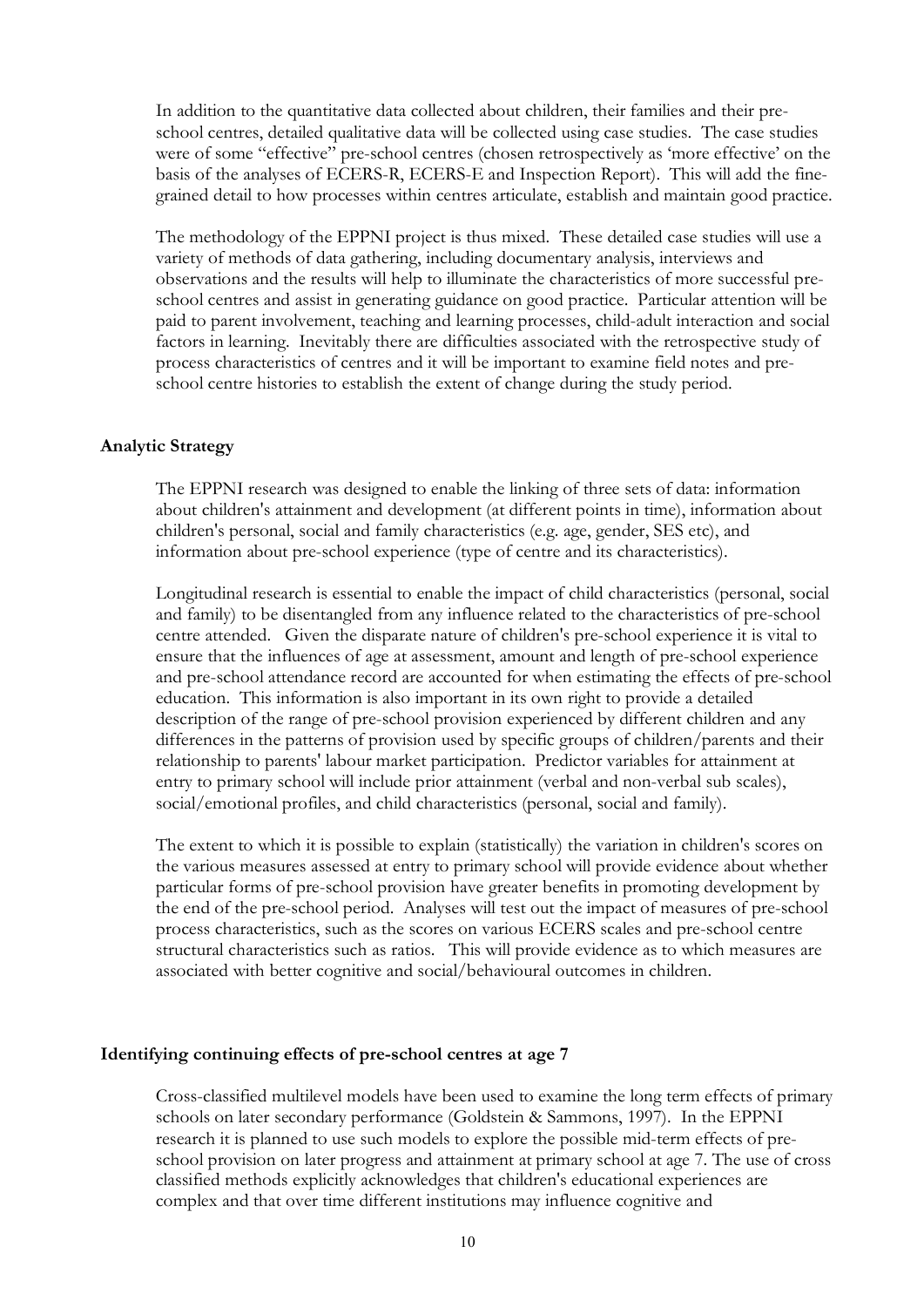social/behavioural development for better or worse. This will allow the relative strength of any continuing effects of pre-school attendance to be ascertained, in comparison with the primary school influence.

#### **The Linked Study in England 1997-2003**

The Effective Provision of Pre-school Education (EPPE) project is a linked project and is under the directorship of Professor Kathy Sylva, Professor Edward Melhuish, Professor Pam Sammons, and Professor Iram Siraj-Blatchford. The study explores the characteristics of different kinds of early years provision and examines children's development in pre-school, and influences on their later adjustment and progress at primary school up to age 7 years. It will help to identify the aspects of pre-school provision which have a positive impact on children's attainment, progress, and development, and so provide guidance on good practice. The research involves 141 pre-school centres randomly selected throughout <sup>5</sup> regions of England. The study investigates all main types of pre-school provision attended by 3 to 4 year olds in England: playgroups, private day nurseries, nursery classes, nursery schools, local authority nurseries and combined centres. The data from England and Northern Ireland offer opportunities for potentially useful comparisons.

#### **Summary**

The EPPNI project studies the complicated effects of amount and type of pre-school provision experienced by children and their personal, social and family characteristics on subsequent progress and development. Assessment of both cognitive and social/behavioural outcomes are made. The relationships between pre-school characteristics and children's development can be explored. The results of these analyses and the findings from the qualitative case studies of selected centres can inform both policy and practice. Comparisons with the English study (EPPE) can further illuminate the interpretation of results**.**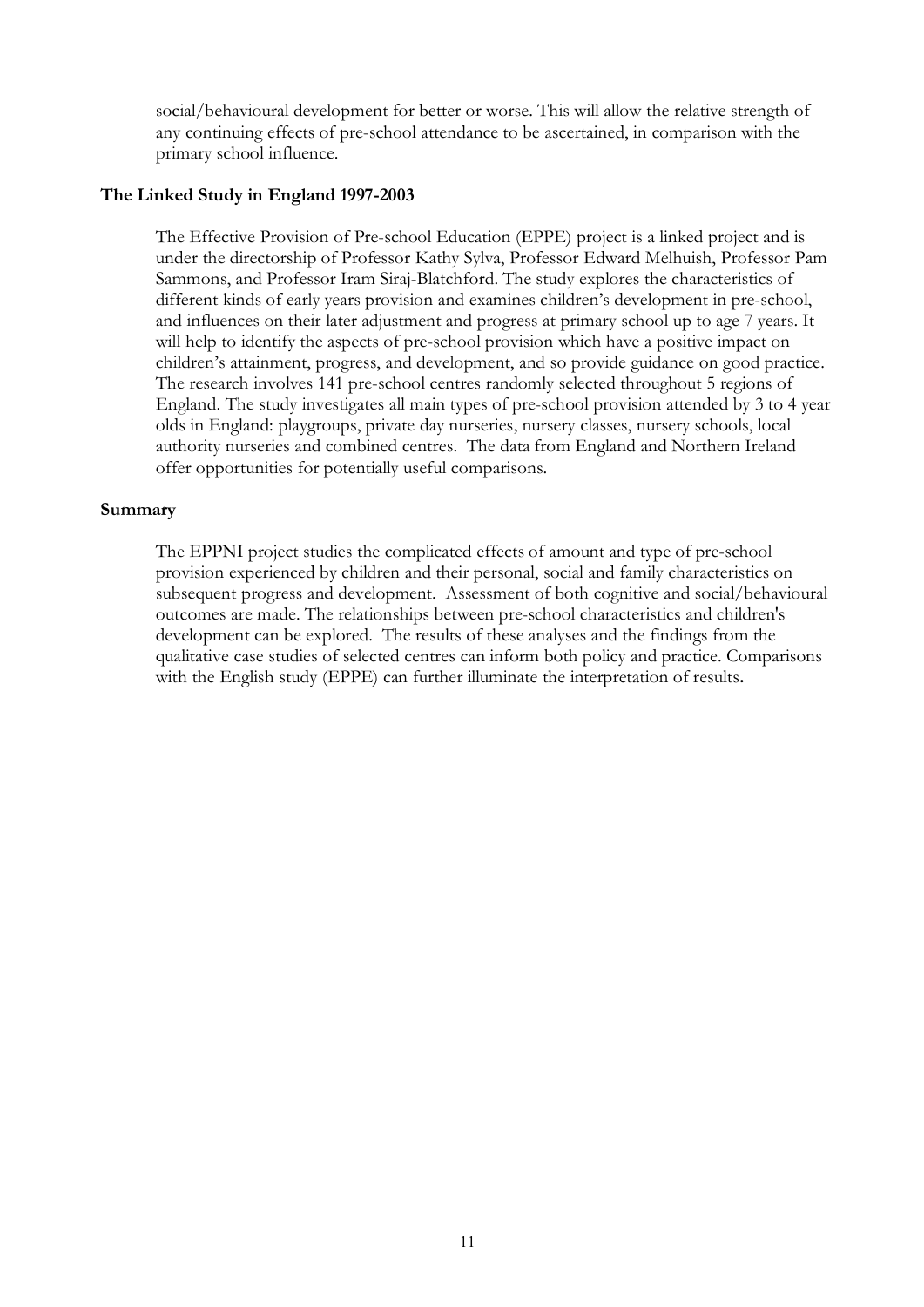#### **EXECUTIVE SUMMARY**

In the first stage of the EPPNI study parents were interviewed concerning child and family characteristics and also children were assessed on social/behavioural and cognitive development. The data provided on child and family characteristics and social/behavioural and cognitive development at the start of the study were used to investigate social/behavioural and cognitive development at 3-4 years in relation to a range of parental, family, child, home and childcare factors. The analysis provides information about associations between variables and should not be automatically interpreted in terms of causality. It is possible that unmeasured factors are producing the effects found.The explanation of cognitive development provided by the analyses presented here is strong whereas the explanation of social/behavioural development leaves much of the variation between children unexplained. This may be explained in part by variation in the sophistication and reliability of measurement available for the two aspects of development. The findings can be summarised as follows:

#### **Parents:**

 $\blacksquare$ Mother's qualification was significantly related to peer sociability and worried/upset behaviour. Children whose mothers had attained a high qualification were rated higher on these variables.

ßFor cognitive development two parent variables were significant; socio-economic status and mother's qualifications, showed powerful effects.

#### **Family:**

None of the family variables had a significant effect on any social/behavioural variables at this first stage in the study.

ßChildren with three or more siblings scored lower on cognitive development. Larger families may result in less parent attention being available for any individual child. This decreased individual attention from parents may be the reason for the effects on cognitive development.

#### **Child:**

Gender had a significant effect on co-operation/conformity and cognitive development, girls scored higher than boys on both.

ßChildren with low birth weights and younger children had lower cognitive scores and scored higher on the confidence sub-scale as reported by the pre-school carer.

ßChildren with previous behaviour problems were more likely to have lower cognitive development scores. Behaviour problems were also significantly associated with cooperation/conformity, peer sociability and anti-social behaviour. This indicates that early behaviour problems observed at home continue into the pre-school setting.

#### **Home:**

ßThose children who had more experience of playing with friends outside of the home showed less peer sociability, confidence and worried/upset behaviour.

Those children who had more experience of playing with friends at home showed higher cooperation/conformity and confidence.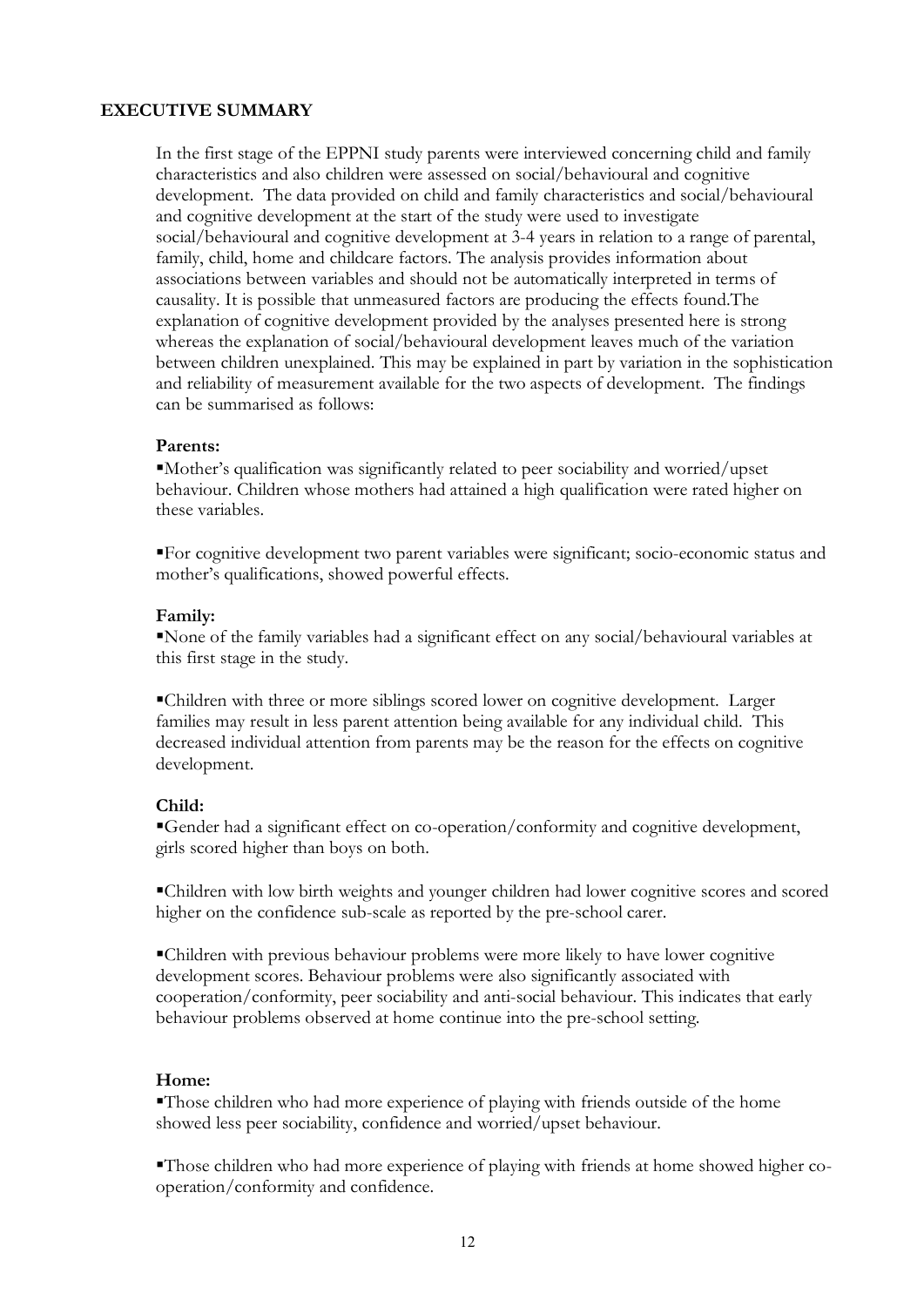The variables, whether the child had a regular bedtime and rules concerning TV and video could be regarded as a marker for the degree of structure in the child's home life. These variables were associated with increased confidence. A regular bedtime was also associated with worried/upset behaviour.

ßHigher home learning environment was associated with higher cognitive scores. The effect on cognitive development was particularly pronounced. After age, it was one of the variables with the strongest effect on cognitive development. It's effect was stronger than either social class or parental education, which have often been found to be amongst the strongest predictors of children's cognitive development in previous studies.

 $\blacksquare$ The importance of the home learning environment indicates that what parents do is more important than who parents are in regard to cognitive development.

#### **Childcare History:**

Being cared for in a group of children outside the home (e.g. nurseries) before entering the study was slightly associated with increased worried/upset behaviour.

ßType of target centre attended was significantly associated with several of the social/behavioural variables.

ßThose children who attended private day nurseries scored higher on cognitive development.

ßTime in target centre was associated with cognitive development scores.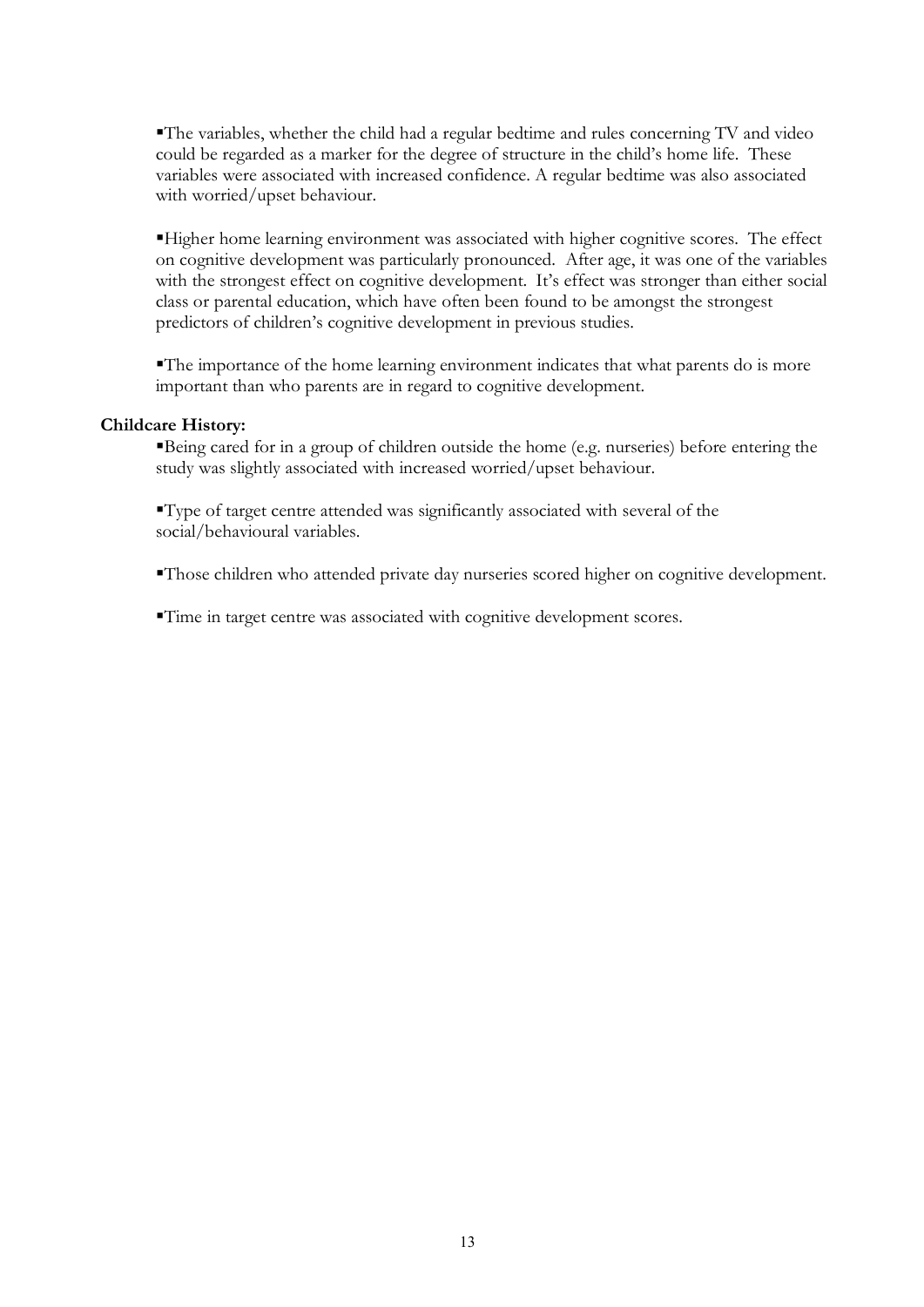#### **INTRODUCTION**

The Effective Pre-school Provision in Northern Ireland (EPPNI) project is a research study of children's progress and development from age three to seven years, and how progress relates to their pre-school centre experience and family background.

In the first stage of the study parents were interviewed concerning child and family characteristics and also children were assessed on social/behavioural and cognitive development. The data provided on child and family characteristics and social/behavioural and cognitive development at the start of the study can be used to investigate social/behavioural and cognitive development at 3–4 years in relation to a range of parental, family, child, home and childcare factors.

Much of the data on parents, families and the home, from the EPPE study, has been related to cognitive development by Sammons *et al.* (1999). This paper considered whether the differences in children's level of cognitive attainment was related to the pre-school centre that they attended. Sammons *et al.* (1999) demonstrated that much of the variance in cognitive attainment was related to selected child, parent and home variables. It was further demonstrated that, after allowing for the effects of these child, parent and home variables, there was no significant relationship between cognitive attainment and the type of pre-school attended at the start of the study.

This paper considers the relationship of social/behavioural development and cognitive attainment to the range of variables available in the EPPNI study that measure characteristics of the children, their parents, their family, their home and childcare history. A wide range of variables is considered and the nature of associations between family background and children's development are explored.

#### **The Sample**

The focus of the EPPNI study is on the effects of pre-school experience upon children's development. The EPPNI sample was stratified by type of centre and geographical location.

The first stage of the study involved 698 children recruited from 80 pre-school centres, including 176 children from nursery classes, 158 children from playgroups, 141 children from private day nurseries and 223 children from reception groups/classes. The children were aged between 3 years and 4 years 6 months (mean 43.3 months; S.D. = 5.5 months) at the beginning of the study. For 12 families, parents were unavailable for interview. Hence this paper is based on the analysis of data from 686 parental interviews.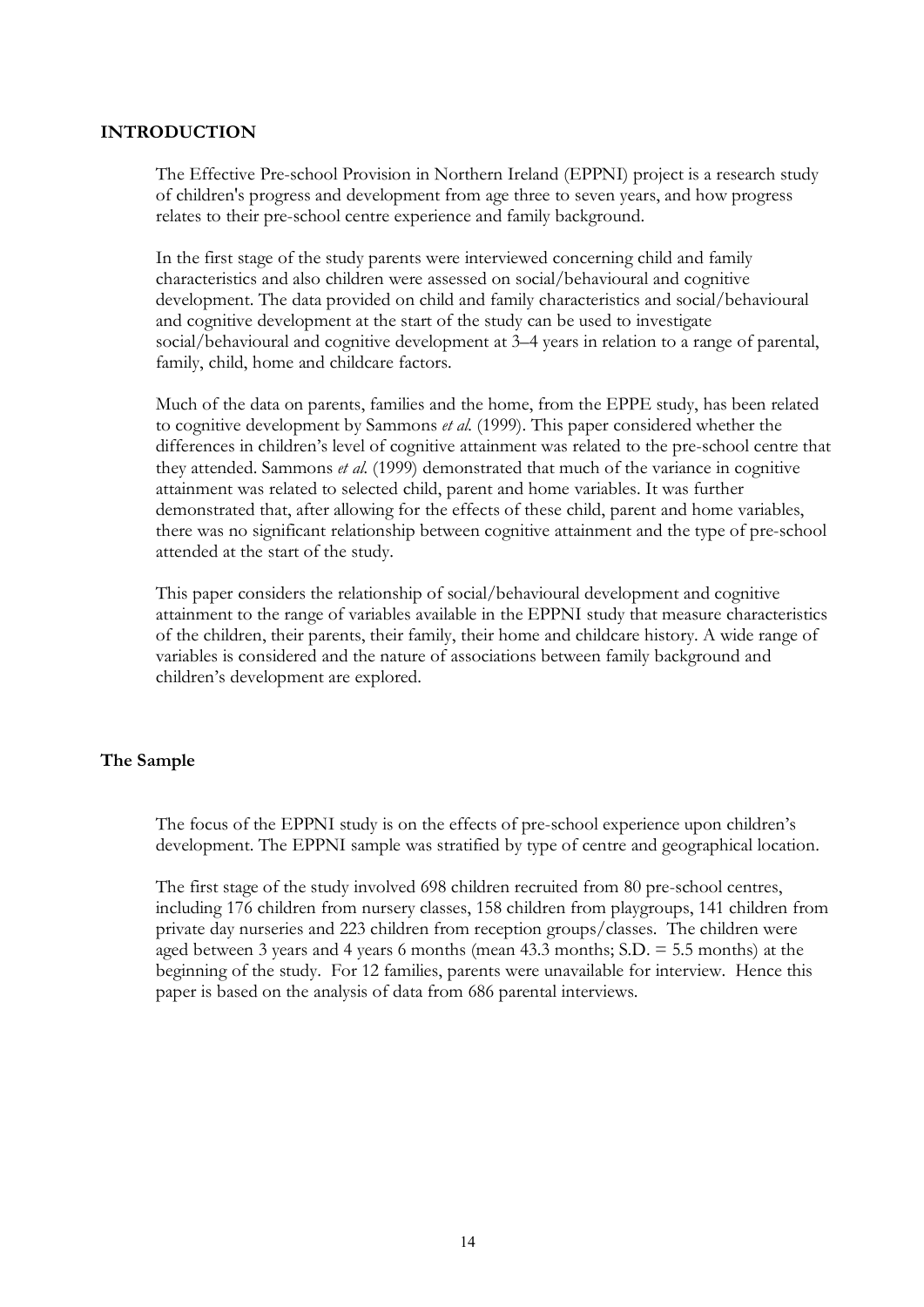#### **METHOD OF DATA COLLECTION**

#### **Social/behavioural development**

A pre-school centre worker who was familiar with the child was asked to complete the Adaptive Social Behavior Inventory (ASBI) (Hogan *etal.*, 1992). The ASBI provided measures of social/behavioural development.

#### **The Adaptive Social Behavior Inventory (ASBI)**

The ASBI was developed by Hogan *et al.* (1992) as a general measure of the social and behavioural development of pre-school children. It was developed because there was not a measure then available that produced measures of social competence, pro-social and antisocial behaviours for pre-school children. A copy of the Adaptive Social Behavior Inventory is included in Appendix 1.

Conceptually, social competence was regarded as multi-faceted and separate from behaviour problems. Hence, a child might have varying degrees of social skills and behaviour problems simultaneously.

The inventory contains 30 items that were chosen:

- ®to be appropriate to pre-school children, particularly 3-year-olds
- ®to have wording suitable for adults of varying education
- ®to have content relevant to a range of home, neighborhood and day-care settings
- ®to sample behaviours related to social skills
- ®to sample behaviours related to social knowledge
- ®to sample behaviours related to positive emotion
- ®to sample behaviours related to self-control
- ®to sample behaviours related to behaviour problems.

Another consideration was to choose positive and negative behaviours that had been identified as potentially related to children's experience with adults and other children.

The response choices for each of the 30 items are

'1' – rarely or never, '2' – sometimes and '3' – almost always.

The three-scale resolution of the ASBI items used by Hogan *et al.* (1992) is described in Appendix 2.

#### **Parental interview**

Shortly after these assessments of cognitive and social/behavioural development had been completed, one of the child's parents or guardians was interviewed. In the vast majority of cases the interview was with the child's mother. Parents were interviewed either in person when they were at the pre-school centre, or by telephone. The interview followed a semi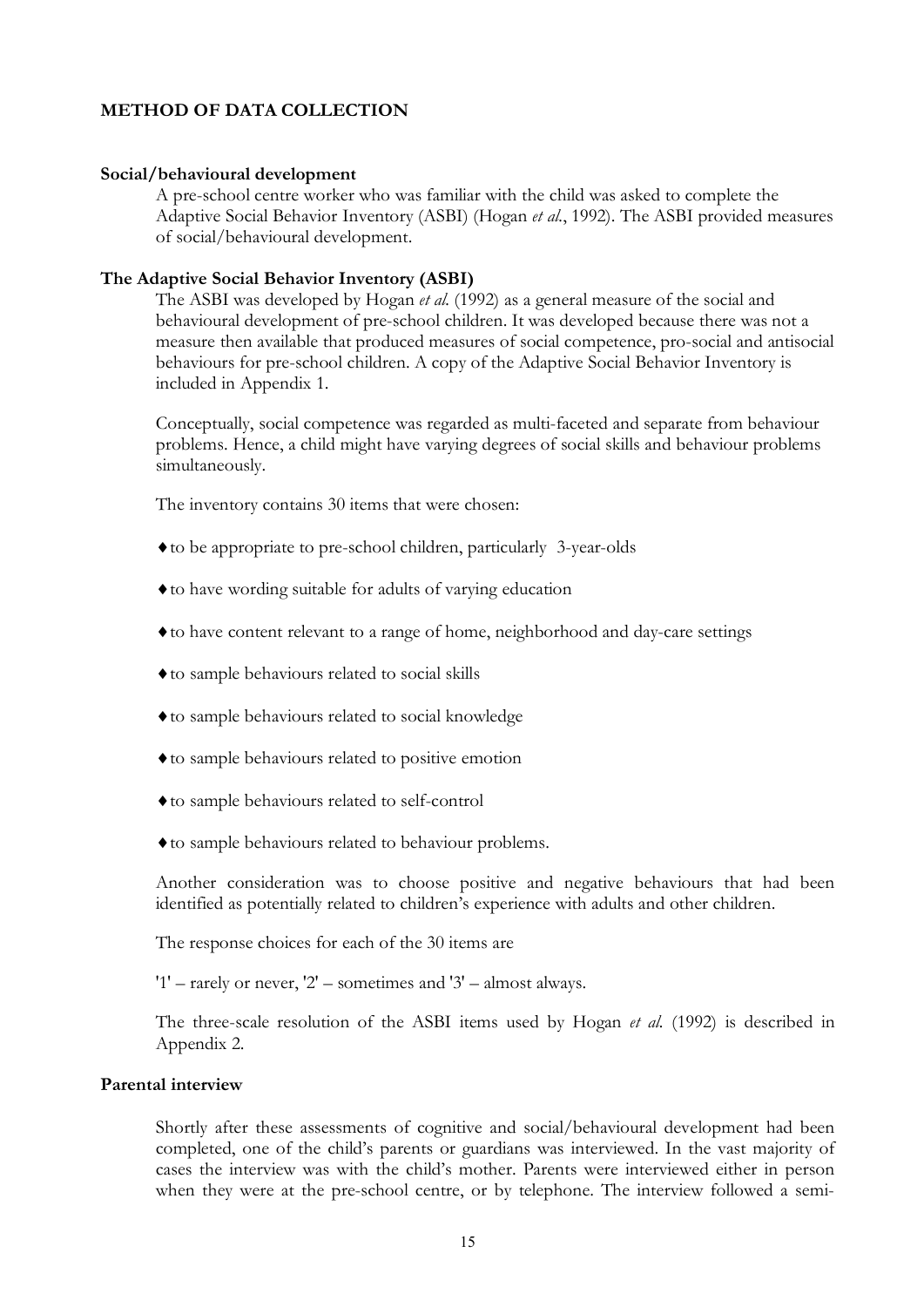structured format with answers to most questions being coded into an established set of categories, and a small number of open-ended questions that were coded post hoc. The length of the interviews varied, depending on the complexity of the information to be collected, the conciseness of the parents and other factors. A typical interview might take between fifteen and forty minutes of the parent's time depending upon the complexity of the information supplied by the parent. The interview contained questions dealing with the parents, the family, the child's health, development and behaviour, the child's activities in the home, the use of pre-school provision and the childcare history.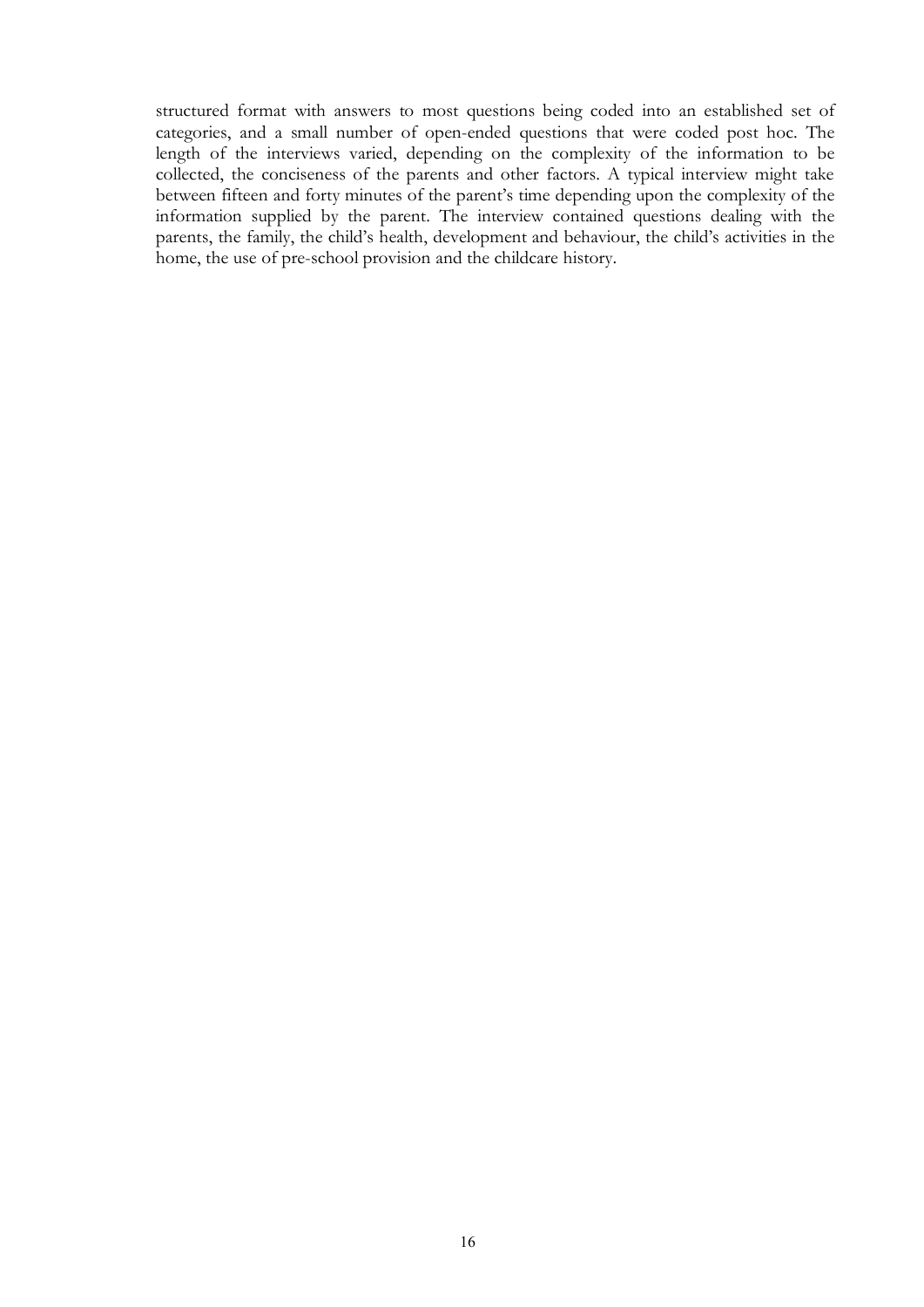#### **RESULTS**

#### **Section A Developing the Outcome Variables**

#### **Social/behavioural development – factor analysis of ASBI items**

It was considered important to establish the underlying factors revealed by the empirical data and this was provided by the data available from the EPPE sample. In order to establish the factor structure of the ASBI data a factor analysis was used. The data from the 30 items of the ASBI were entered into a factor analysis using the SPSS software. The method used was Principal Components Analysis with a varimax rotation. This analysis initially produced 5 orthogonal factors; i.e. factors that are not correlated with each other. This is the 5-factor resolution of the ASBI data.

The ASBI items that loaded most heavily on the 5 factors were identified. These items were averaged for each factor to produce factor scores. Examination of the ASBI items loading most heavily on the 5 factors led to the following names being assigned to the factors:

Factor 1 Co-operation/conformity *Example item*: is obedient and compliant

Factor 2 Peer sociability *Example item*: will join a group of children playing

Factor 3 Confidence *Example item*: is confident with other people

Factor 4 Antisocial *Example item*: teases other children, calls them names.

Factor 5 Worried/upset *Example item*: gets upset if you don't pay enough attention

The interrelationships between the five factors can be seen in Table 1.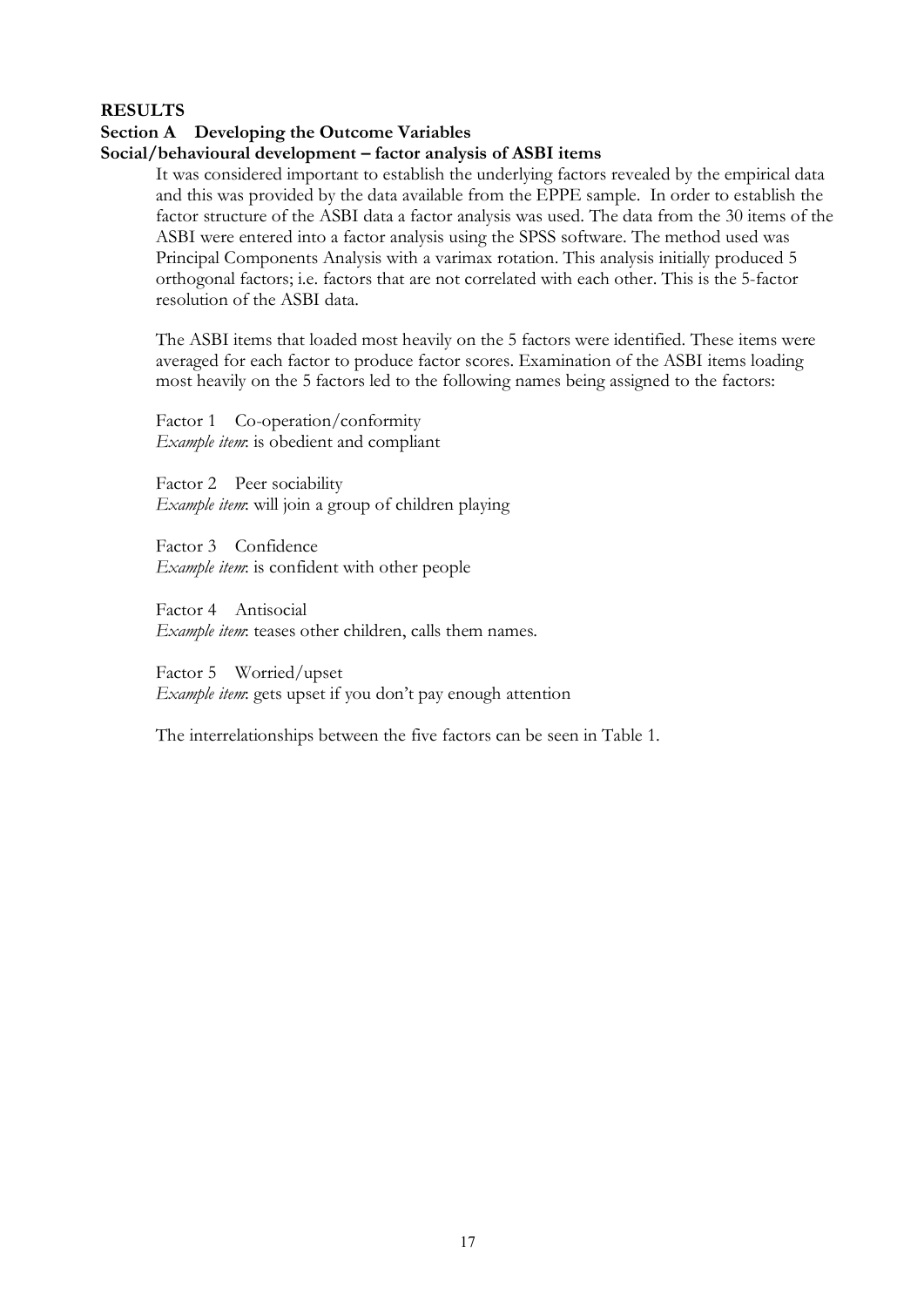|                             | Peer sociability | Confidence | Antisocial | Worried/upset |
|-----------------------------|------------------|------------|------------|---------------|
| Co-operation/<br>Conformity | $0.56**$         | $0.40**$   | $-0.45**$  | $-0.19**$     |
| Peer<br>sociability         | 1.00             | $0.66**$   | $-0.02$    | $0.06**$      |
| Confidence                  |                  | 1.00       | $0.07**$   | $0.15**$      |
| Antisocial                  |                  |            | 1.00       | $0.35**$      |

Table 1 Correlations between the five factors

\*\* significant at the 0.01 level  $(2 - \text{tailed})$ 

The correlations reveal the moderately strong positive association between co operation/conformity, peer sociability and confidence, the moderately strong negative association between co-operation/conformity and antisocial behaviour and the weak negative association between co-operation/conformity and worried/upset behaviour. In addition peer sociability is strongly associated with confidence, and antisocial and worried/upset behaviour are moderately associated. Rather surprisingly there is a weak positive association between confidence and worried/upset behaviour.

#### **Measures of cognitive development**

At the start of the study all children were administered four sub-scales of the British Ability Scales (BAS). These were block building, picture similarities, verbal comprehension and picture naming. These four sub-scales were used to compute a total BAS score as an index of children's cognitive attainment at the start of the study. The scores on the four sub-scales and the total score were correlated as shown in Table 2.

|                         | Picture<br>similarities | Verbal<br>comprehension | Picture<br>naming | <b>Total score</b> |
|-------------------------|-------------------------|-------------------------|-------------------|--------------------|
| <b>Block building</b>   | $0.44**$                | $0.44**$                | $0.45**$          | $0.71**$           |
| Picture<br>similarities |                         | $0.41**$                | $0.47**$          | $0.75***$          |
| Verbal<br>comprehension |                         |                         | $0.63**$          | $0.81**$           |
| Picture naming          |                         |                         |                   | $0.83**$           |

#### **Table 2 Correlations between BAS sub-scales**

\*\* significant at the 0.01 level  $(2 - \text{tailed})$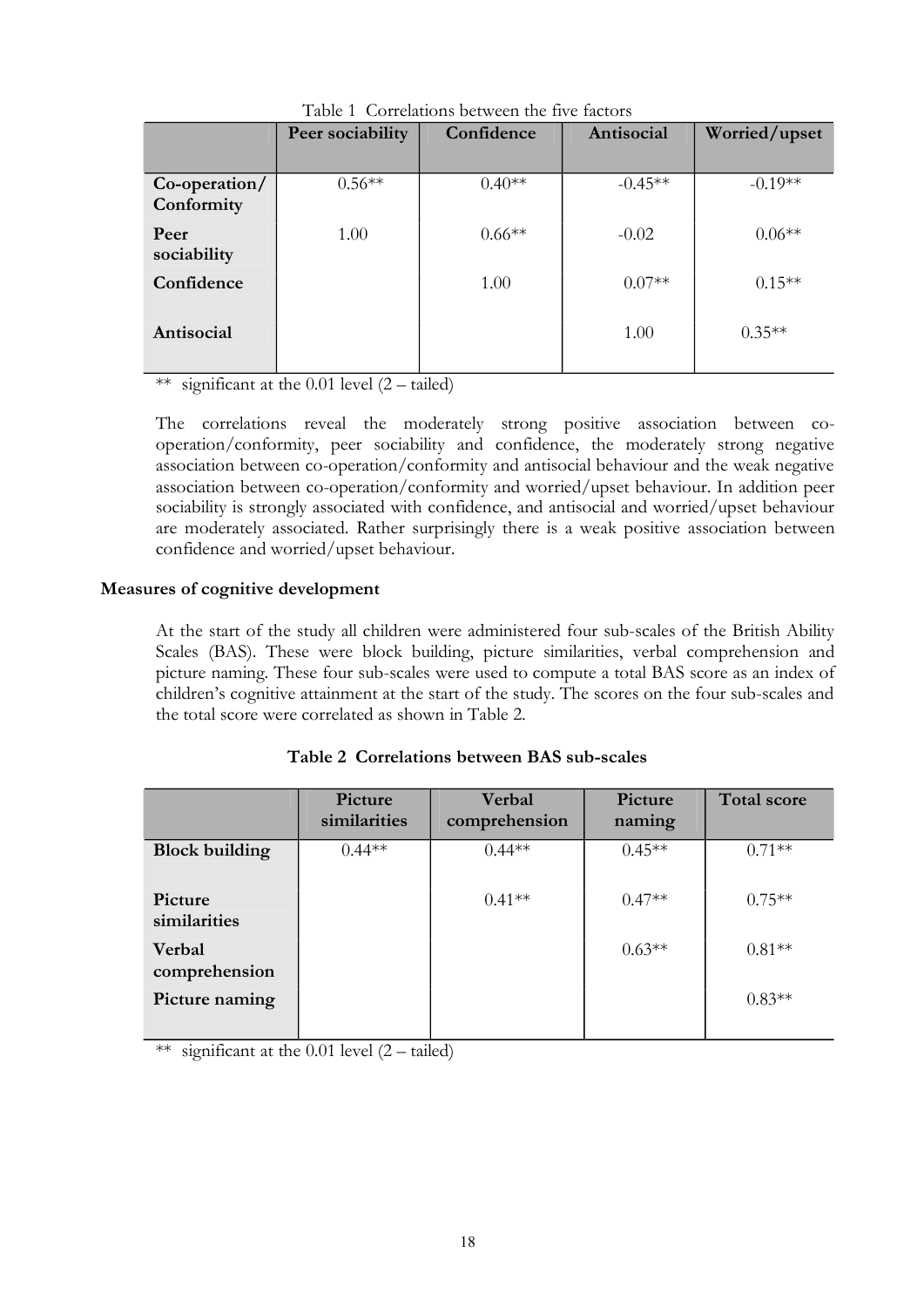#### **Relationship between the five ASBI factors and cognitive development**

Five social/behavioural factors and cognitive development

The 5-factor solution to ASBI was also correlated with BAS sub-scales and BAS total score and this is shown in Table 3.

|                             | <b>Block</b><br>building | Picture<br>similarities | Verbal<br>comprehension | Picture<br>naming | Total<br>score |
|-----------------------------|--------------------------|-------------------------|-------------------------|-------------------|----------------|
| Co-operation/<br>Conformity | $0.18**$                 | $0.20**$                | $0.26**$                | $0.24**$          | $0.32**$       |
| Peer sociability            | $0.10**$                 | $0.15**$                | $0.25**$                | $0.23**$          | $0.26**$       |
| Confidence                  | $0.10**$                 | $0.14**$                | $0.23**$                | $0.22**$          | $0.25**$       |
| Antisocial                  | 0.04                     | $-0.05**$               | $-0.05**$               | 0.02              | $0.05**$       |
| Worried/<br>Upset           | 0.00                     | $-0.01$                 | 0.01                    | 0.02              | 0.00           |

#### Table 3 Correlations between BAS and ASBI 5-factor solution

\*\* significant at the  $0.01$  level  $(2 - \text{tailed})$ 

The pattern of correlations is of low to moderate associations between co-

operation/conformity, peer sociability, confidence and all BAS sub-scales, with no association between antisocial and worried/upset behaviours and BAS sub-scales.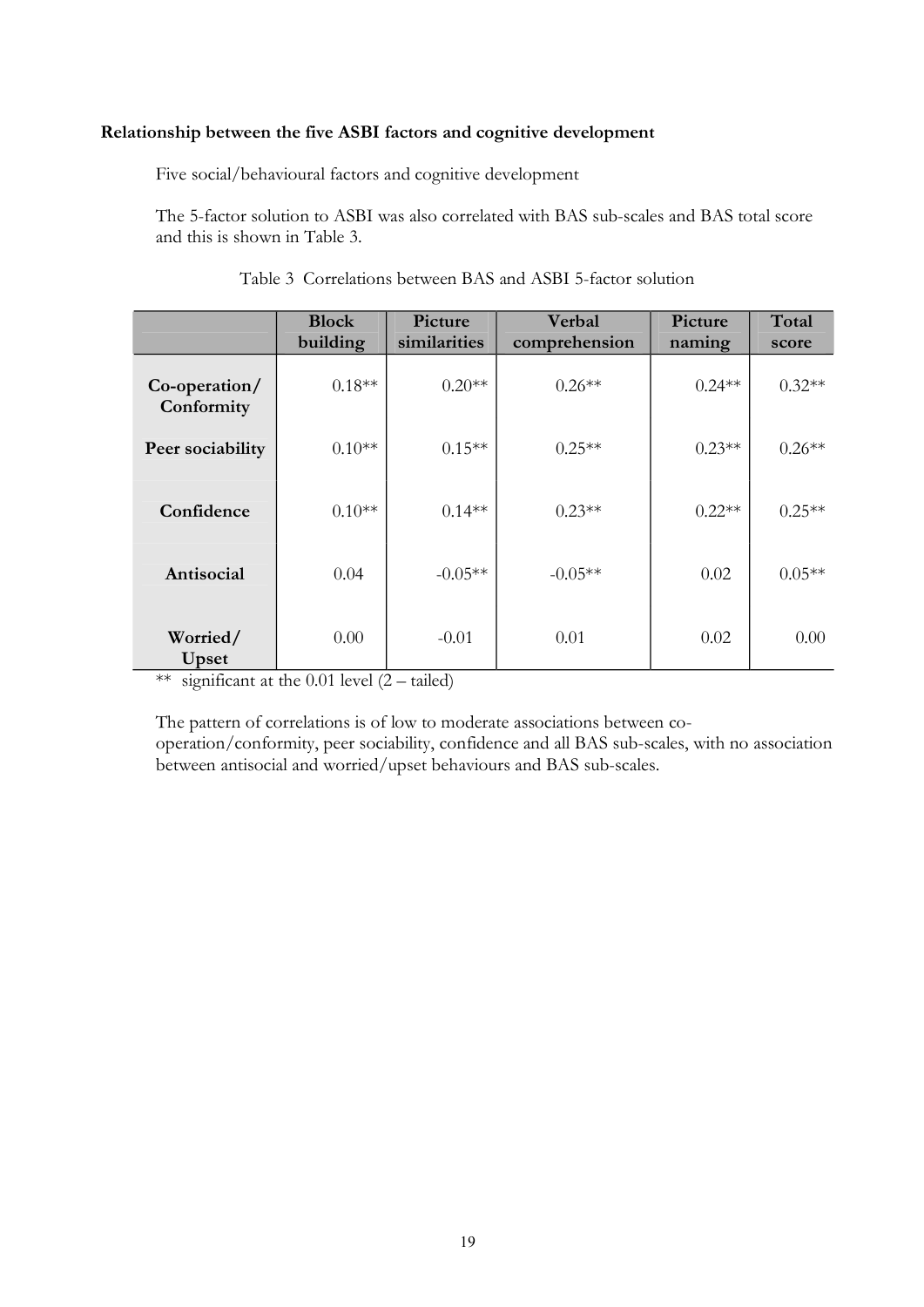#### **SECTION B DEVELOPING A MODEL OF FACTORS AFFECTING CHILDREN'S DEVELOPMENTAL LEVEL**

In order to establish which variables have a significant association with the child development variables of ASBI scores and BAS scores a multiple linear regression was chosen. The first stage of such an analysis requires the selection of possible predictor variables, i.e. the independent variables to be used in the analysis. This section describes the choice of variables from the areas of parental, family, child, home and childcare characteristics.

#### **Parental characteristics**

#### **Parental socio-economic status and employment**

The parental interview collected information on the employment of the parents. The occupations of the parents were classified according to the Office of Populations Census and Surveys (OPCS) (1995) occupational classification. Hence the paternal and maternal occupational classifications are available as a basis for a classification of socio-economic status (SES). In much research the father's occupational status is taken as the basis for the classification of the socio-economic status of the family. In this study, however, there are many fathers (112, 13 per cent of the sample) for whom data are unavailable: often these are absent fathers. An alternative is to use the occupational classification of the mother, but many mothers live in households with the father as sole breadwinner. A way of overcoming these problems is to assign to the family a socio-economic classification based upon the occupation of the parent with the highest occupational status. This strategy has been adopted here based upon employment at the start of the study. Hence, there are three occupational status measures based on mother's occupation, father's occupation, and mother's and father's occupations combined. Of these three measures, the mother's and father's occupations combined showed the highest correlation with the child's total BAS score at the start of the study. Hence, this was chosen as the measure of socio-economic status of the family for subsequent multi-variate analyses.

#### **Educational qualifications of parents**

Qualifications of parents are correlated with each other. Hence, in predicting child's outcomes, similar results often occur when either parent's qualifications are used as a predictor variable. In the EPPE study, mother's qualifications showed a higher correlation with the child's BAS score at the start of the study, and was chosen as the most appropriate measure of parental education for analyses of child outcome variables, hence it is used in the current study also.

Parental occupations and qualifications are themselves associated. Hence measures of socio economic status and parental education are similarly related. The question is raised of whether variables of socio-economic status and parental education should be used together as predictor variables. In this case, including both socio-economic status of the family and mother's qualifications as predictor variables in a multiple regression accounted for significantly more variance than only using one as a predictor variable. When both of these variables, socio-economic status of the family and mother's qualifications, were used in a multiple regression predicting child's total BAS score, adding any other parental occupation or parental education variable did not significantly increase the variance accounted for in the regression model.

#### **Parental age**

Data were also available on parental ages. Mother's age was used in the multiple linear regression models of a child's development level.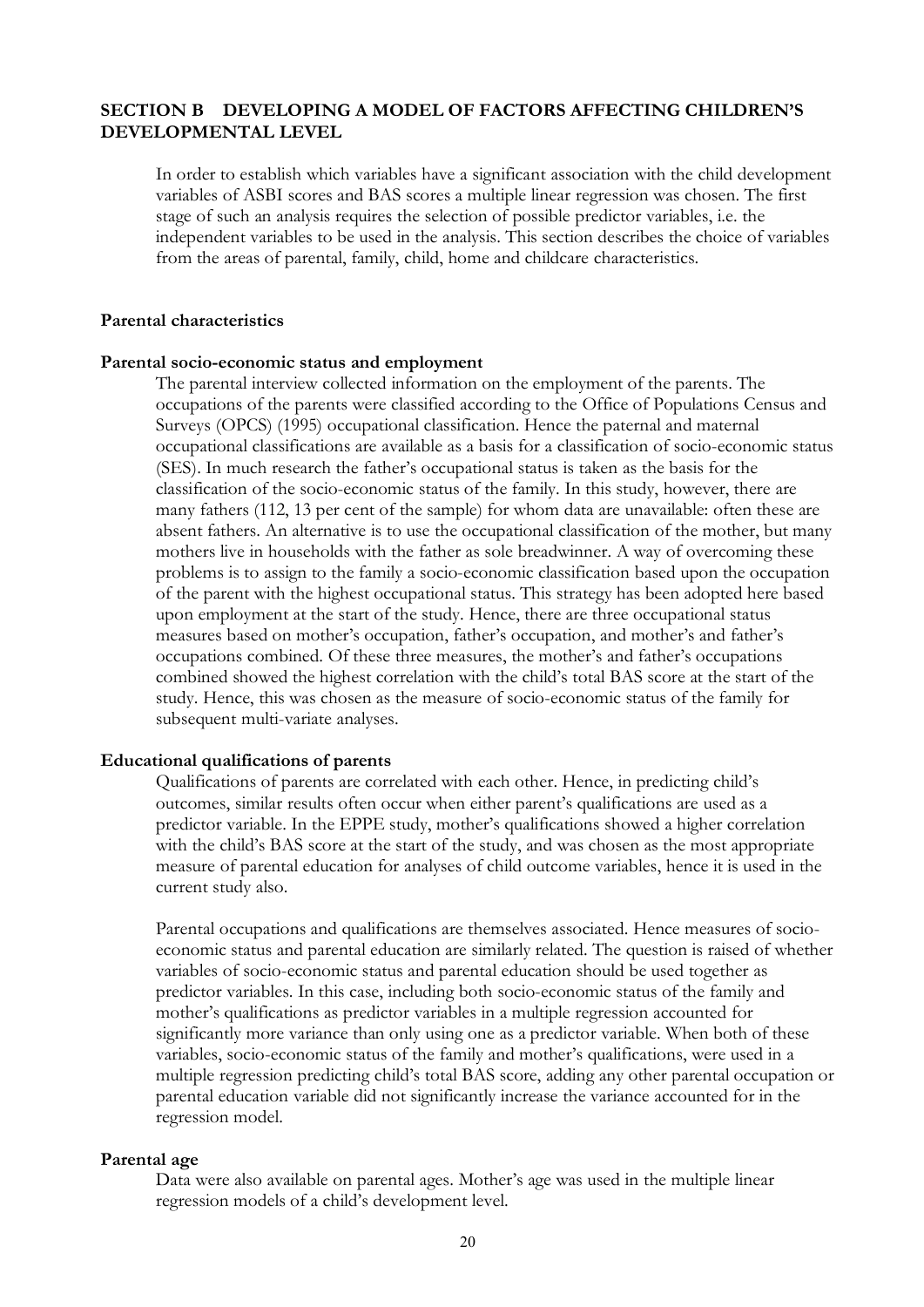#### **Marital status**

The issue of whether the child was living with one or both parents was dealt with by the lone parent variable considered under family characteristics below.

#### **Family characteristics**

The next set of explanatory variables to be considered concern the characteristics of the child's family. These reflect the number of siblings and whether it is a lone parent family or not.

#### **Child characteristics**

#### Gender and age

Children's development is influenced by gender and age and these two explanatory variables were entered into a multiple linear regression model of development.

#### Perinatal variables

The parental interview produced several variables concerned with the birth and early postnatal period of the child's life. These variables were birth weight, prematurity and early health difficulties (e.g. breathing, stomach, heart or other problems in the first two months of life). These variables were entered into the regression analyses.

#### Child health, development and behaviour

Data were collected on the incidence and help/treatment received for health, developmental and behaviour problems since birth. These data were used to construct indices of previous health problems, previous developmental problems, and previous behaviour problems. Another child variable was health in the last six months.

All of these child variables were tested in the regression models for child developmental outcomes.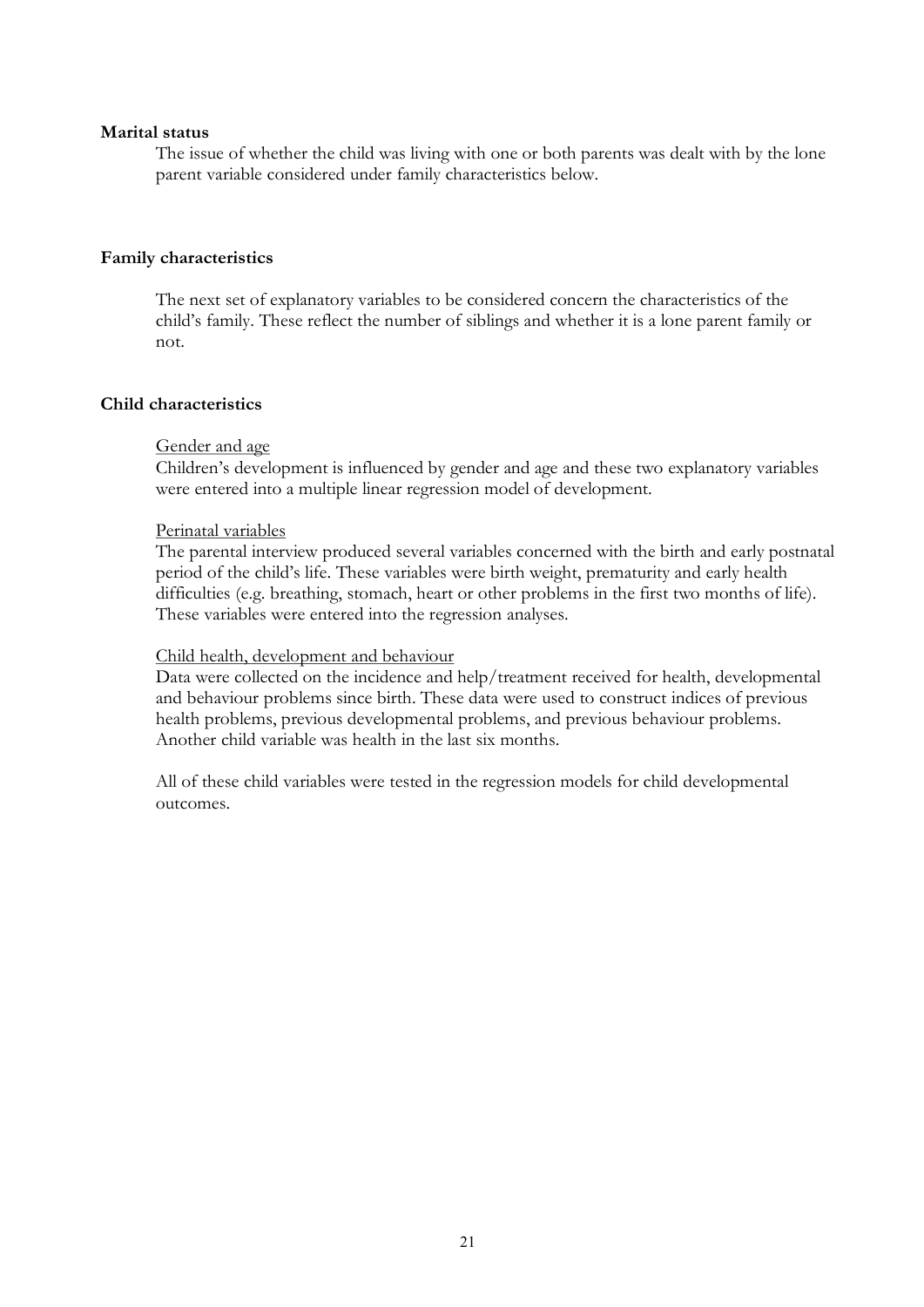#### **Home characteristics**

#### Home learning environment

The parental interview asked several questions concerned with learning and play activities in the home. An index of the home learning environment (HLE) was constructed from the answers to these questions. There were seven types of home learning activities covered in the parental interview. These were

- $\bullet$  reading
- ®library visits
- ®playing with letters or numbers
- $\bullet$  painting and drawing
- ®playing/teaching alphabet or letters
- ®playing/teaching with numbers/shapes
- ®playing/teaching of songs/nursery rhymes.

From the answers given in the interview each activity was rated on a scale 0–7 where 0 is not occurring and 7 is occurring very frequently. These ratings were then combined to form the Home Learning Environment index (HLE). This index was related to the scores on the British Ability Scales (BAS) for the children at the start of the study. The correlation between the index of Home Learning Environment and total BAS score was 0.26. This index was also related to both measures of socio-economic status of the family  $(r=0.14)$  and educational qualifications of the mother  $(r=0.20)$ . While there is a positive association between HLE and parents' socio-economic status and mothers' qualifications, there are families which are high on SES and mothers' qualifications which provide a home environment low on the HLE index. Conversely there are families low on SES and mothers' qualifications who provide a home high on the HLE index.

#### Other aspects of the home environment

Other aspects of the home environment that were available from the parental interview include:

- ®whether there were rules about bed time
- ®whether there were rules about TV watching
- $\bullet$  the amount of TV watching
- ®the frequency of playing with friends at home
- ®the frequency of playing with friends out of home.

These home environment variables were all included in the range of variables used in developing regression models of the child's social/behavioural and cognitive development.

#### **Childcare characteristics**

Parents were asked about their use of childcare from the child's birth until starting in the target centre. For each childcare arrangement, the child's age at the start and end of the period of childcare, and the number of hours per week were recorded. From this record the child's experience of childcare besides attending the target centre was established in terms of:

- ®Total amount of relative care before entering the study
- ®Total amount of other individual care before entering the study
- ®Total amount of group care before entering the study
- ®Time in the target pre-school centre before entering the study.

Total amount of relative care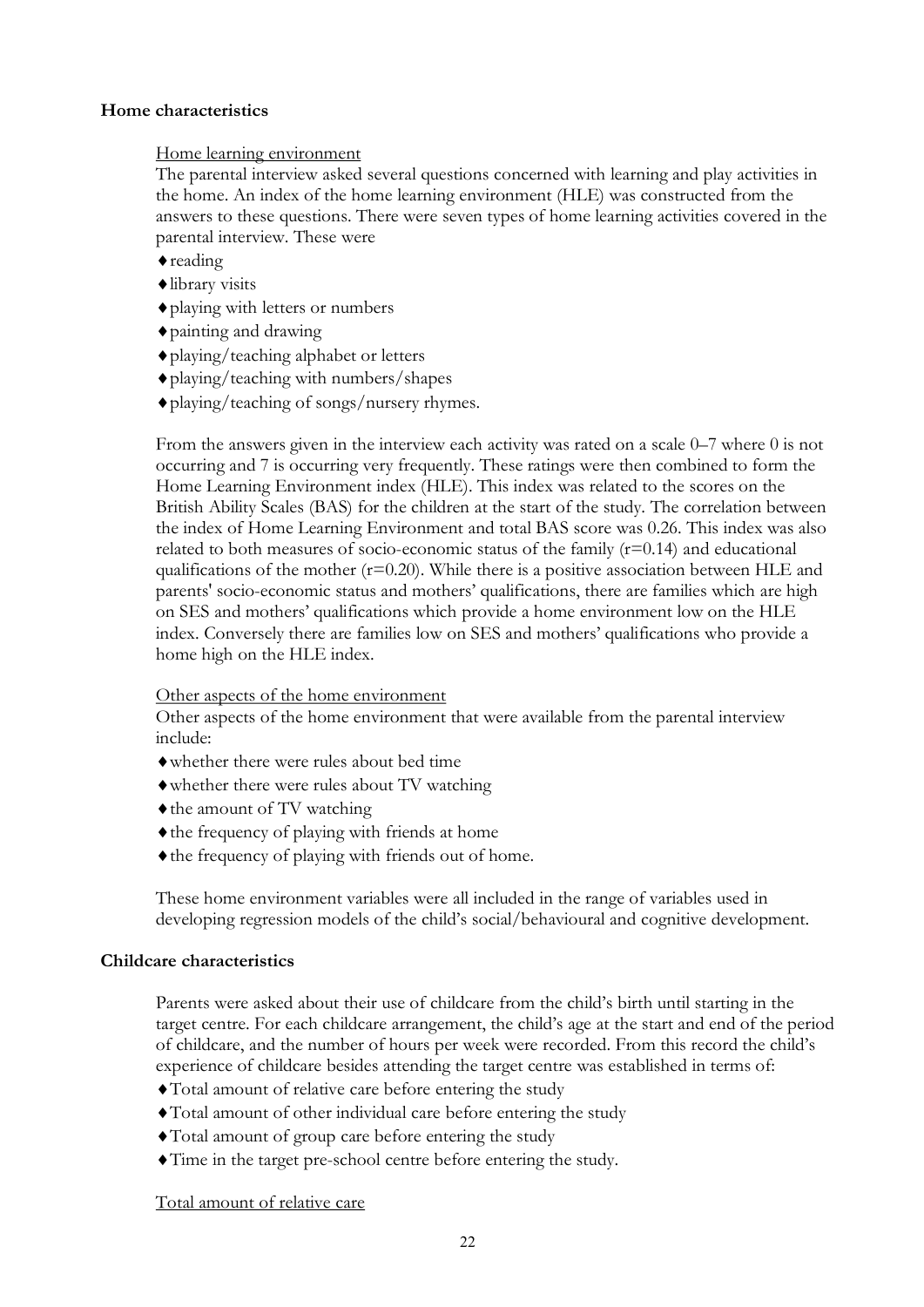This referred to care by a relative of the child and might be grandparent, aunt, uncle, elder sibling or other relative. Overwhelmingly the most common form of relative care was by grandparents.

#### Total amount of individual care

This referred to care by an individual who was not a relative of the child. It might be care by a childminder, nanny, neighbour or friend.

#### Total amount of group care

This referred to care in group settings such as day nursery or playgroup, before starting at the target centre, where the child was recruited to the study.

#### Time in target centre

Children in the study start at the target pre-school centre at different ages and attend for different times. These variations have been discussed in Melhuish *etal.* 1999. Variables reflecting the early age of starting are the child's age when starting at the target pre-school, and the elapsed time since the start at pre-school and the child entering the study. Variables affecting the attendance of the child are the sessions and hours per week attended. From these variables it is possible to construct a variable of the time at the target pre-school centre before the start of the study. This latter variable shows the highest correlation of these interrelated variables with the child's total BAS score at the start of the study. When any other of the variables related to previous attendance at the target pre-school are added to a multiple regression model of child's BAS score, which includes this predictor variable of previous target attendance, no significant increase in variance accounted for occurred. Hence this was the variable reflecting age of starting and time at the target centre used in regression models of child's developmental level.

#### Type of target centre

This referred to the type of target centre the child was attending at entry to the study. There are five different types: nursery class/school, playgroup, private day nursery, reception class and reception group.

These variables reflecting the child's childcare history were used in regression models of child developmental level. The total list of independent variables in the regression model is included here.

Parental characteristics Socio-economic status Mother's level of employment Father's level of employment Mother's qualifications Father's qualifications Mother's age Father's age Marital status

Family characteristics Lone parent Number of siblings

Child characteristics Birth weight Perinatal health difficulties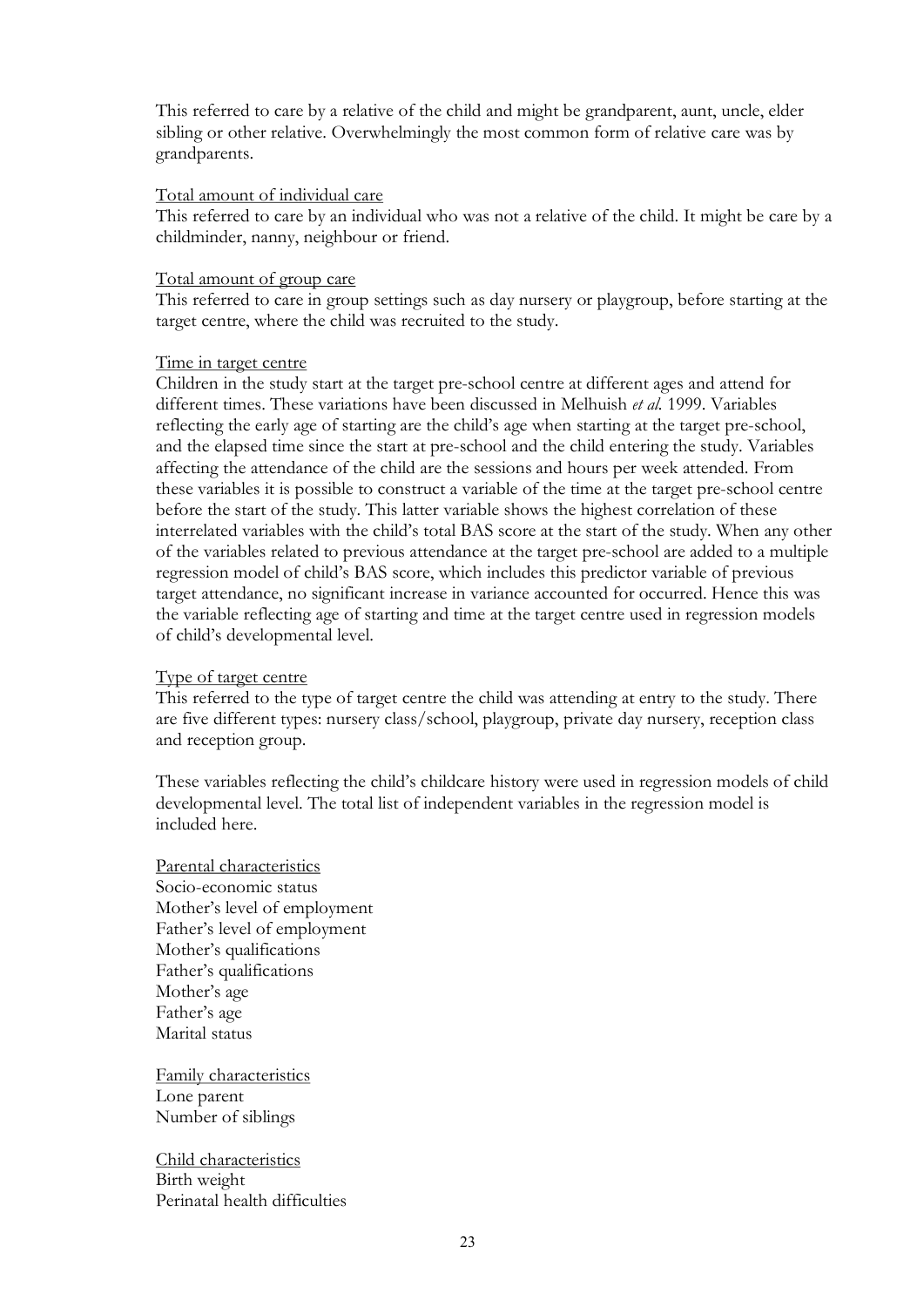Previous developmental problems Previous behaviour problems Previous health problems

Home characteristics Home learning environment Rules about bedtime Rules about TV Play with friends at home Play with friends elsewhere

Childcare characteristics

Total relative care before entering the study Total individual care before entering the study Total group care before entering the study Time in target centre before entering the study

#### **Analysis strategy**

The parent, family, child, home and childcare variables were entered into a regression model using the "enter" method. The variables that had statistically significant effects were retained in the model. The other factors were then reentered and removed one at a time to ensure all variables with statistically significant effects were included. The final regression models for each outcome variable retained only the predictor variables found to have statistically significant effects on the outcome variable.

The cognitive data is used in regression analyses in Section C. The data on social/behavioural development are dealt with in terms of the five-factor solution as this provides the most detailed breakdown of results Following the analyses of the cognitive data the five-factor resolution of social/behavioural data is used in regression analyses in Section D.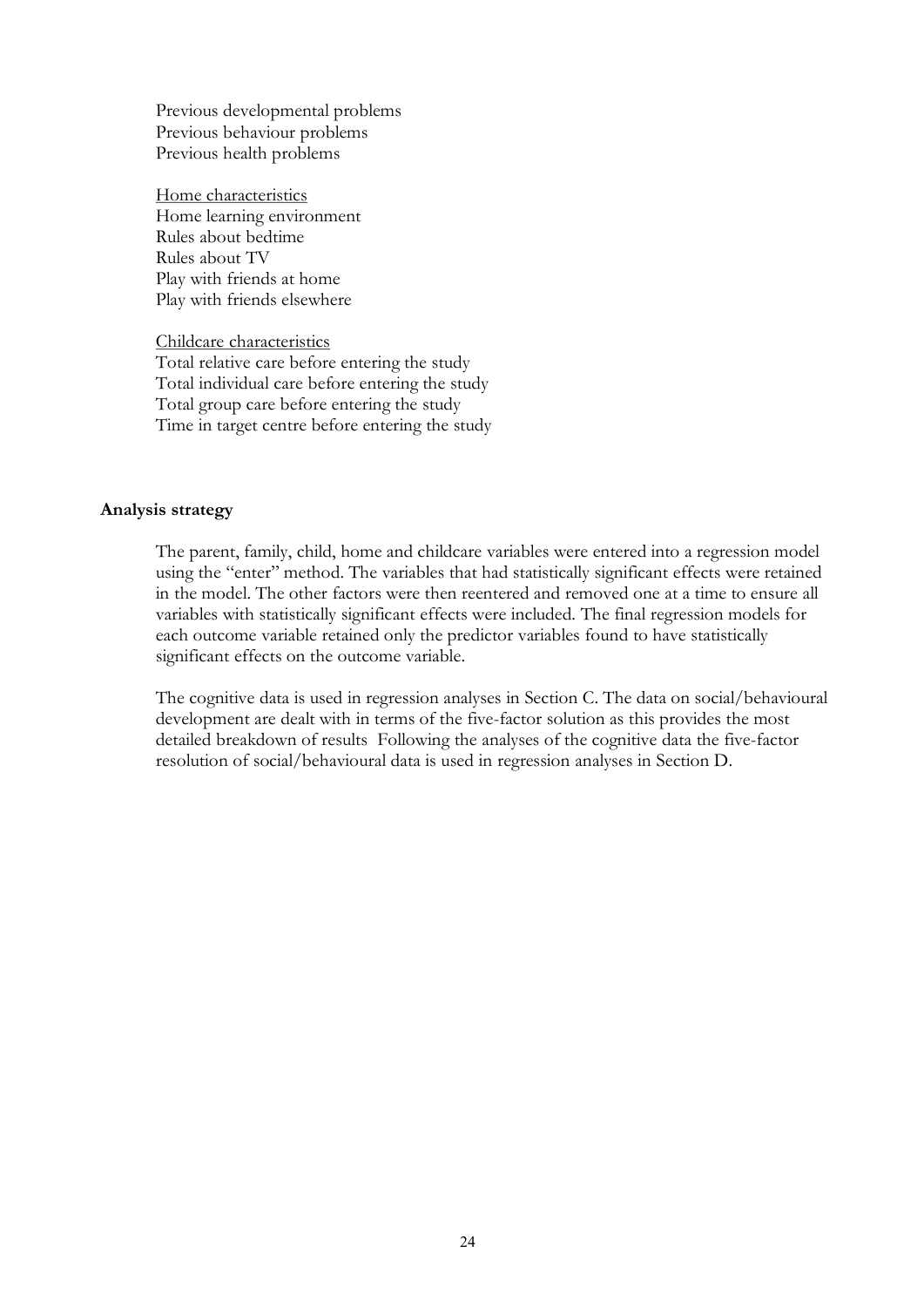#### **SECTION C COGNITIVE DEVELOPMENT**

The children in the study were all assessed for their level of cognitive attainment at the start of the study. The assessment used were four sub-scales of the British Ability Scales (BAS). These sub-scales (block building, picture similarities, verbal comprehension and picture naming) were summed to produce an overall assessment of cognitive attainment. The final regression model including only significant predictor variables is presented.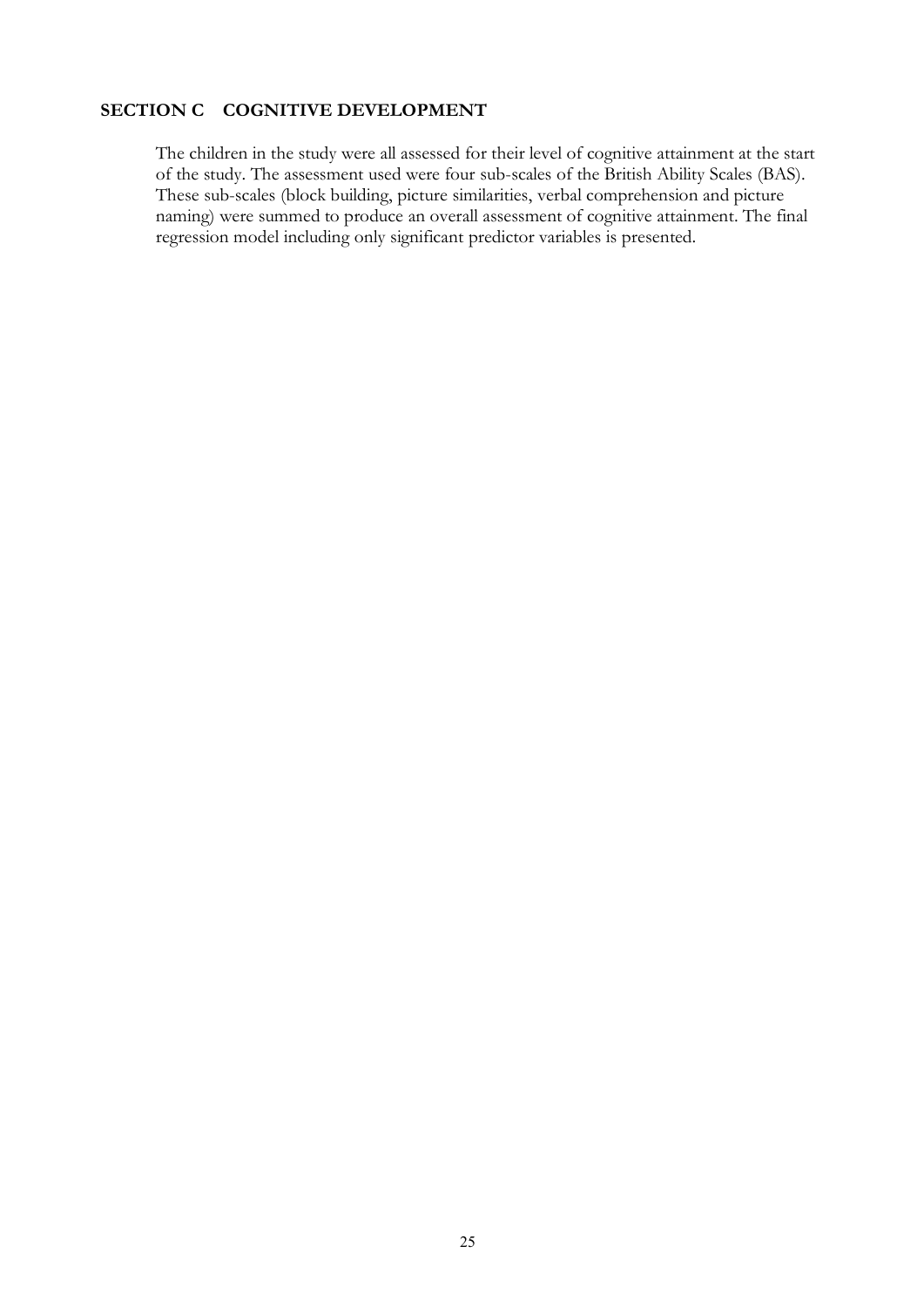#### **Final regression model for overall cognitive scores**

 $R = 0.71$  $R^2 = 0.50$ Adjusted  $R^2 = 0.49$ F (26, 676) = 24.83, significance p<0.001

|                                                                  | Standardized $\beta$ | Significance |
|------------------------------------------------------------------|----------------------|--------------|
| <b>PARENTS</b>                                                   |                      |              |
| $SES$ – comparison to professional                               |                      |              |
| Intermediate                                                     | $-0.13$              | 0.001        |
| Skilled non-manual                                               | $-0.16$              | 0.000        |
| Skilled manual                                                   | $-0.16$              | 0.000        |
| Semi-skilled                                                     | $-0.14$              | 0.000        |
| Unskilled                                                        | $-0.17$              | 0.000        |
| Unemployed/student                                               | $-0.09$              | 0.005        |
|                                                                  |                      |              |
| Mother's qualifications. $-$ comparison to none<br>16 vocational |                      |              |
| 16 academic                                                      | $n_{\cdot}$ s.       |              |
| 18 vocational                                                    | n.s.                 |              |
| 18 academic                                                      | n.s.                 |              |
| Degree/postgraduate                                              | n.s.<br>0.09         | 0.008        |
|                                                                  |                      |              |
| <b>FAMILY</b>                                                    |                      |              |
| Number of siblings – comparison to none                          |                      |              |
| $Sibs = 1$                                                       | $n_{\cdot}$          |              |
| $Sibs = 2$                                                       | n.s.                 |              |
| $Sibs = 3+$                                                      | $-0.09$              | 0.014        |
|                                                                  |                      |              |
| <b>CHILD</b>                                                     |                      |              |
| Age                                                              | 0.67                 | 0.000        |
| Birth weight                                                     | 0.15                 | 0.000        |
|                                                                  |                      |              |
| Developmental problems – comparison to none                      |                      |              |
| Low                                                              | n.s.                 |              |
| Moderate-high                                                    | $-0.09$              | 0.001        |
| Behavioural problems – comparison to none                        |                      |              |
| Low                                                              | $-0.07$              | 0.017        |
| Moderate-high                                                    | $-0.06$              | 0.052        |
|                                                                  |                      |              |
| <b>HOME</b>                                                      |                      |              |
| Learning environment                                             | 0.17                 | 0.000        |
|                                                                  |                      |              |
|                                                                  |                      |              |
| <b>CHILDCARE</b>                                                 |                      |              |
| Time in target centre                                            | $-0.11$              | 0.001        |
|                                                                  |                      |              |
| Type of target centre $-$ comparison to nursery                  |                      |              |
| class/school                                                     |                      |              |
| Playgroup                                                        | n.s.                 |              |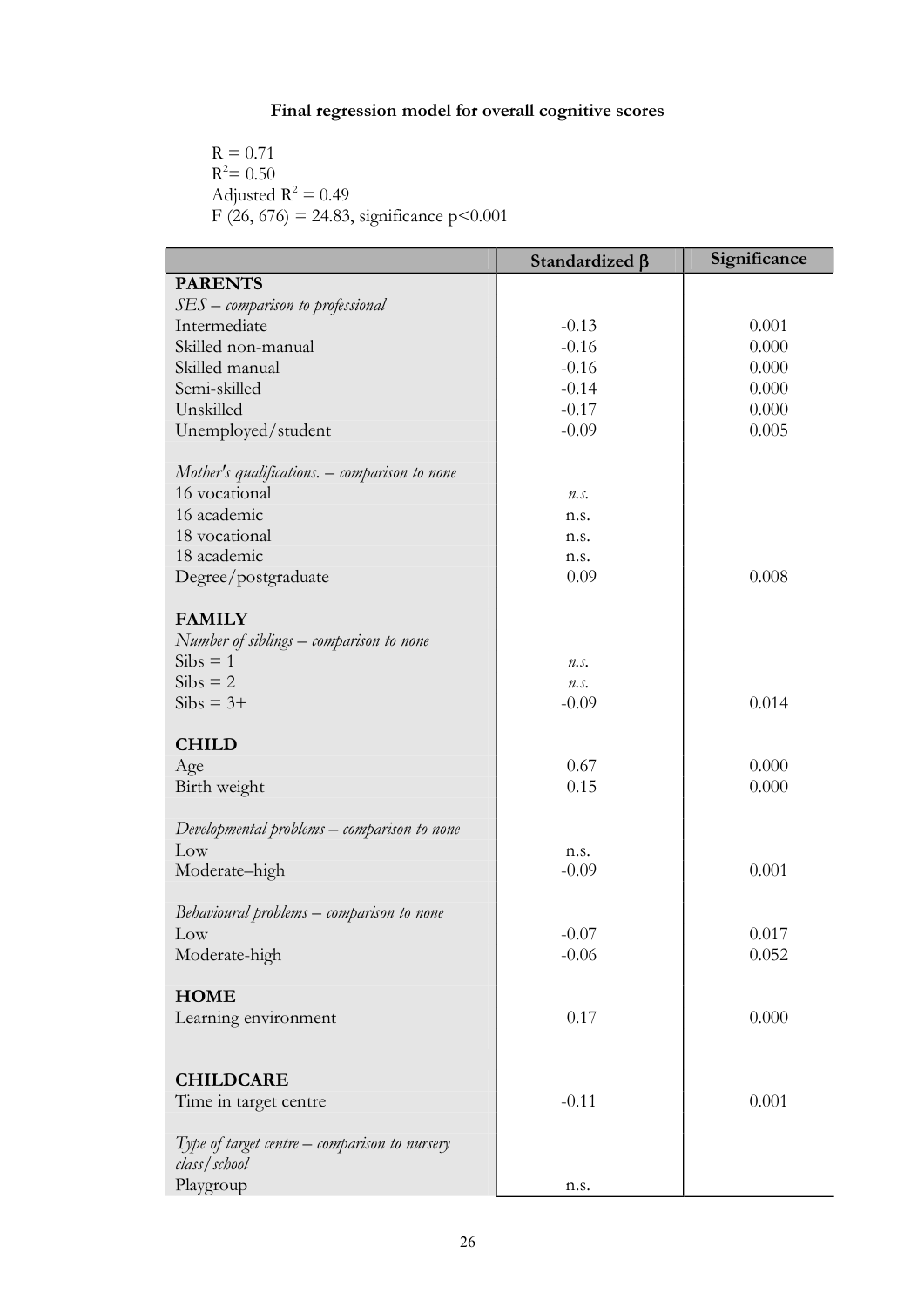| Private Day Nursery    | 0.09 | 0.035 |
|------------------------|------|-------|
| <b>Reception Class</b> | n.s. |       |
| Reception Group        | n.s. |       |
|                        |      |       |

The regression model for overall cognitive development was very strong accounting for more than 49 per cent of the variance. As expected, overwhelmingly the strongest variable was age at assessment. The next strongest effects were for the variables: home learning environment, socio-economic status, birth weight and the childcare variable of time at target centre. This group of variables all showed strong effects of the same order of magnitude. Other significant effects were mother's qualification, number of siblings, previous developmental and behaviour problems and type of target centre.

#### **Summary of Section C: Regression Analyses for Cognitive Development**

The regression model accounts for 49 per cent of the variance. This is high in relation to most studies of cognitive development in the early years. There are many variables that show significant effects upon cognitive development at the start of the study. Some of these effects are powerful and others are relatively weak. The effects for the various categories of parental, family, child, home and childcare variables are summarized below.

#### Parents

In the final regression model, two parent variables were significant; socio-economic status and mother's qualifications. For socio-economic status, all groups scored significantly less than the professional group. Mother's qualifications were also significant. Where mothers with qualifications lower than degree or no qualification, the children's BAS scores were similar. However children whose mothers had a degree/postgraduate qualification scored higher than mothers' with no qualifications.

#### Family

Of the family variables number of siblings was the only significant variable in predicting children's cognitive scores. Where there were three or more siblings cognitive scores decreased significantly.

#### Child

Amongst the child variables: age and birth weight were strong significant predictors of cognitive scores, with older children and children of higher birth weight scoring higher. Home

Of the variables related to home environment, the variable home learning environment had a powerful effect. Children from homes rated as having a greater home learning environment scored higher on the BAS.

#### Childcare

Amongst the childcare history variables, time in target centre, and attendance at a private day nursery showed significant effects. Children who attended private day nursery scored higher than children attending nursery classes/schools.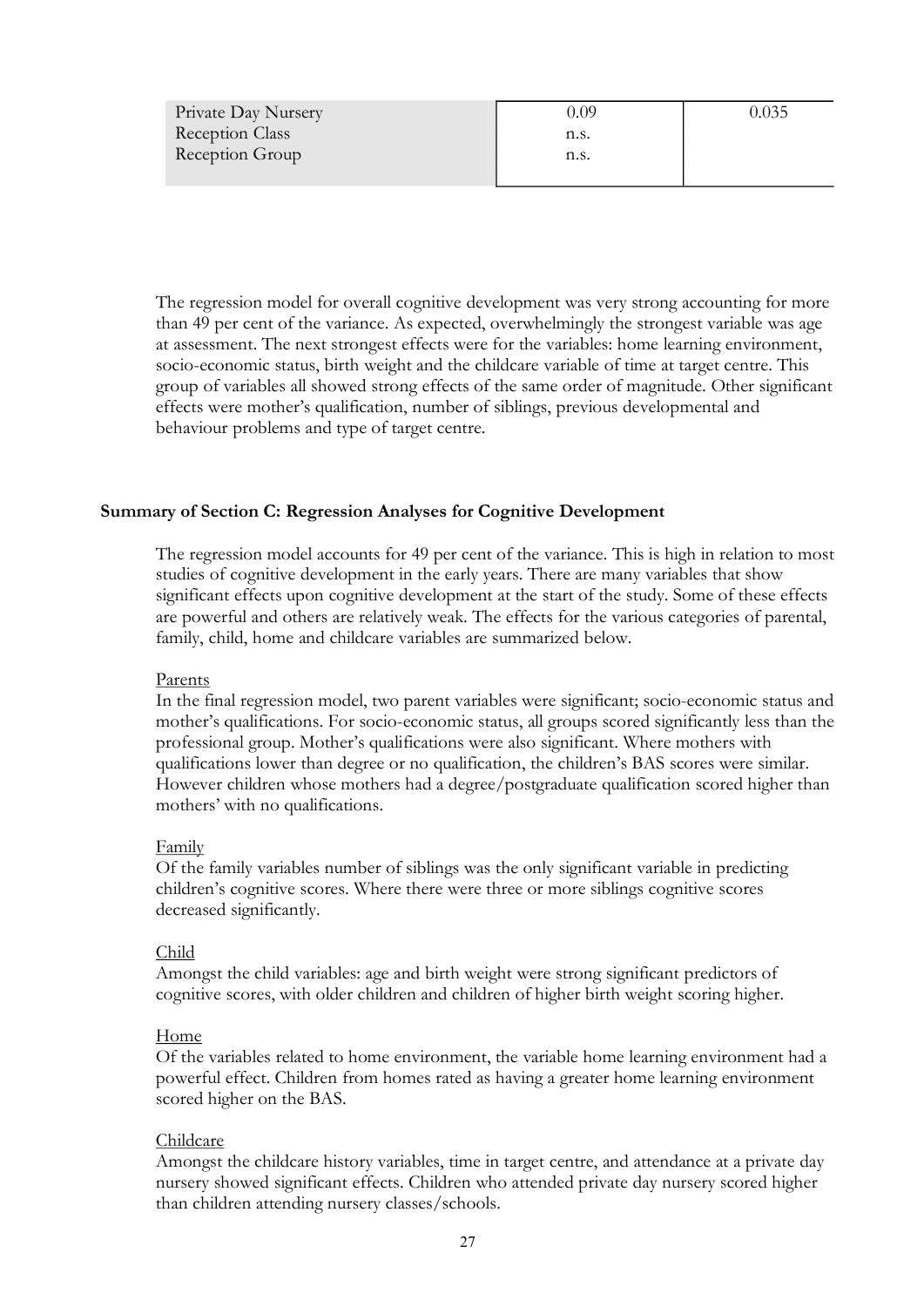#### **SECTION D SOCIAL/BEHAVIOURAL DEVELOPMENT**

#### **Analysis of the five social/behavioural factors**

The Principal Components Analysis produced five factors, which are analysed in this section. These are the factors of co-operation/conformity, peer sociability, confidence, antisocial and worried/upset behaviour. These factors were analysed for the effects of parent, family, child, home and childcare variables as described earlier. In the following pages only the variables which emerged with statistically significant effects are shown in the final regression models.

#### Co-operation/conformity

The Principal Components Analysis produced co-operation/conformity. (This factor was essentially equivalent to compliance (see appendix 2) in the three-factor resolution of ASBI data.)

#### **Final regression model of predictors for co-operation/conformity**

 $R = 0.28$  $R^2 = 0.08$ Adjusted  $R^2 = 0.07$ F (8, 658) = 7.06, significance  $p < 0.001$ 

| Variable                               | Standardized $\beta$ | Significance |
|----------------------------------------|----------------------|--------------|
| <b>PARENTS</b>                         |                      |              |
| <b>FAMILY</b>                          |                      |              |
| <b>CHILD</b>                           |                      |              |
| Gender                                 | $-0.12$              | 0.002        |
| Age                                    | 0.16                 | 0.000        |
|                                        |                      |              |
| Previous behaviour problems –          |                      |              |
| comparison to none                     |                      |              |
| Low                                    | $-0.08$              | 0.050        |
| Moderate-high                          | $-0.11$              | 0.005        |
|                                        |                      |              |
| <b>HOME</b>                            |                      |              |
| Peer play at home – comparison to none |                      |              |
| 1 day a week                           | 0.13                 | 0.002        |
| 2 days a week                          | n.s.                 |              |
| 3 days a week                          | n.s.                 |              |
| 4 or more days a week                  | n.s.                 |              |
|                                        |                      |              |
|                                        |                      |              |
| <b>CHILDCARE</b>                       |                      |              |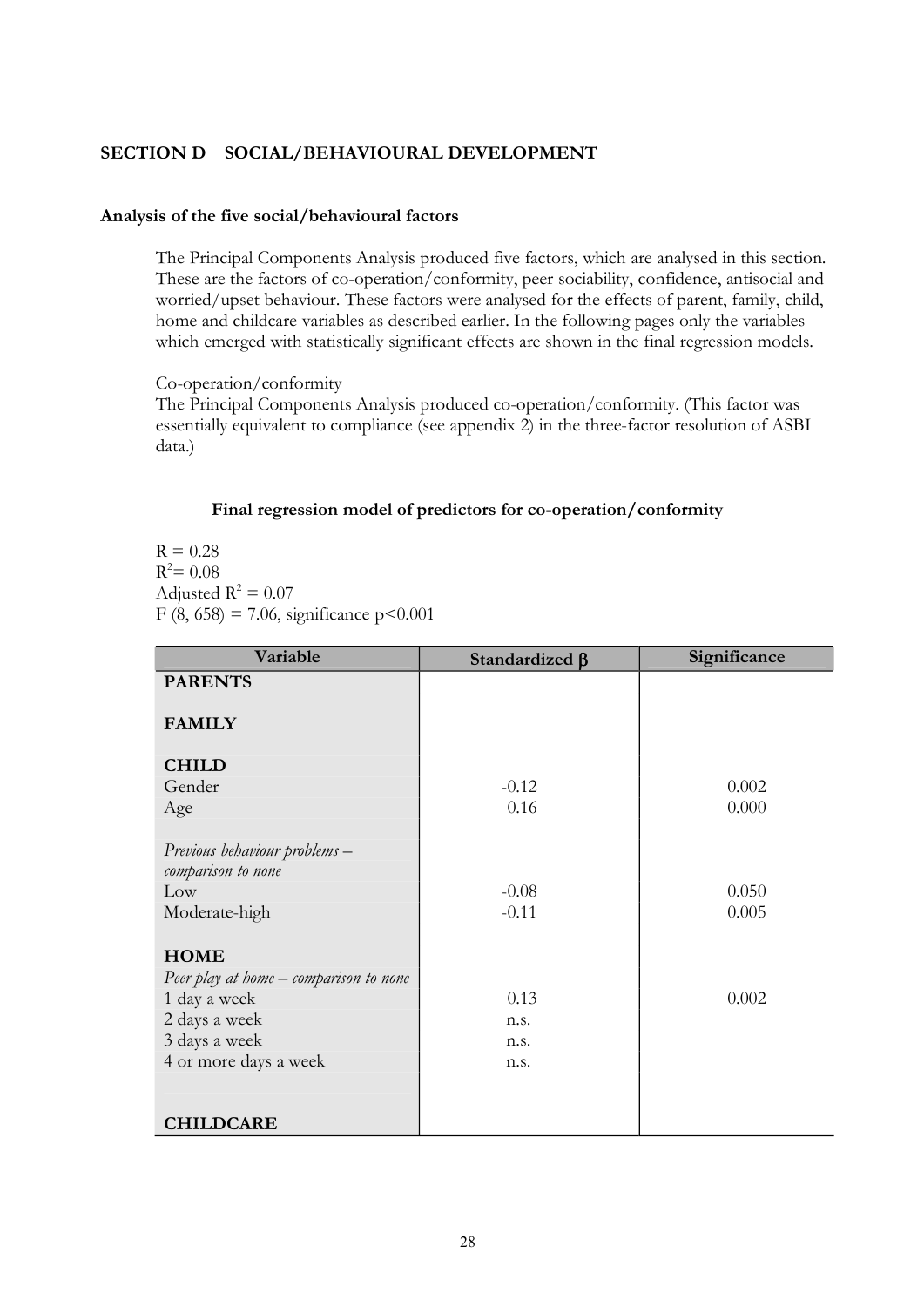The variable of co-operation/conformity was derived from the Principal Components Analysis of ASBI items, and was highly correlated with the compliance scale  $(r=0.87)$ .

#### Parent

None of the parental variables, for example socio-economic status, parental qualifications, or age, were significantly related to co-operation/conformity.

#### Family

None of the family variables, for example number of siblings or whether or not it was a lone parent family, were significantly related to co-operation/conformity.

#### Child

Several child variables were related to co-operation/conformity. Girls were rated significantly higher than boys, and older children were also rated higher on co-operation/conformity. Previous behavioural problems were also related to lower co-operation/conformity scores.

#### Home

Peer play at home once a week was significantly related to higher co-operation/conformity scores. Children with peer play at home more than once a week showed no difference in their scores when compared to children with no peer play at home.

#### Childcare

The childcare variables were total relative care, individual care and total group care before entering the study and time in the target centre and type of target centre. Of these variables none were significantly related to co-operation/conformity.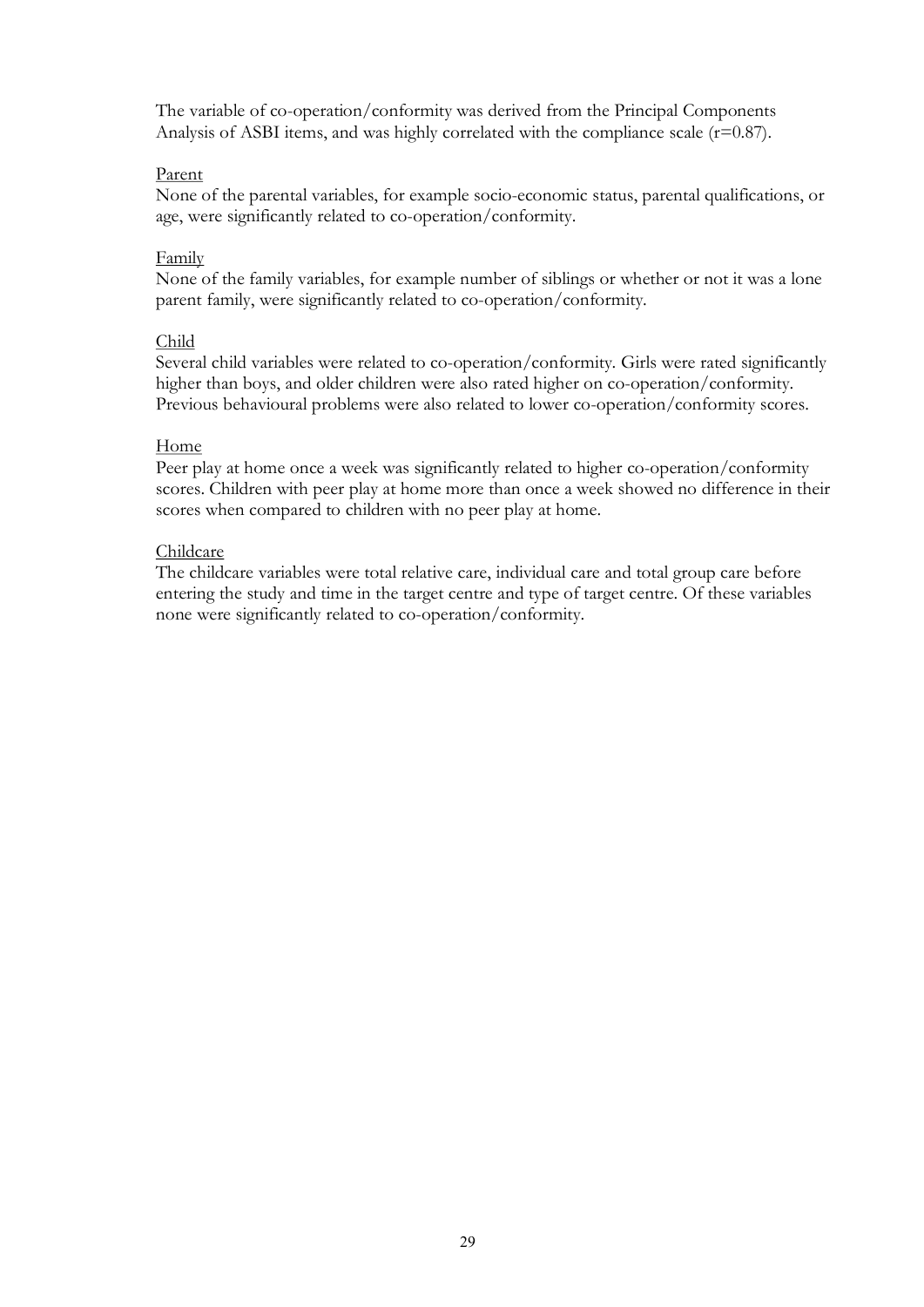#### **Final regression model of predictors for peer sociability**

 $R = 0.21$  $R^2 = 0.05$ Adjusted  $R^2 = 0.03$ F (12,654) = 2.55, significance  $p < 0.0005$ 

| Variable                                                                     | Standardized $\beta$ | Significance |
|------------------------------------------------------------------------------|----------------------|--------------|
| <b>PARENTS</b>                                                               |                      |              |
| Mother's qualification $-$ comparison to none                                |                      |              |
| 16 vocational                                                                | n.s.                 |              |
| 16 academic                                                                  | n.s.                 |              |
| 18 vocational                                                                | n.s.                 |              |
| 18 academic                                                                  | n.s.                 |              |
| Degree/postgraduate                                                          | 0.12                 | 0.008        |
| <b>FAMILY</b>                                                                |                      |              |
| <b>CHILD</b>                                                                 |                      |              |
| Age                                                                          | 0.09                 | 0.022        |
| Previous behaviour problems - comparision<br>to none<br>Low<br>Moderate-high | n.s.<br>$-0.08$      | 0.028        |
| <b>HOME</b>                                                                  |                      |              |
| Peer play out of home – comparison to none                                   |                      |              |
| 1 day a week                                                                 | n.s.                 |              |
| 2 days a week                                                                | n.s.                 |              |
| 3 days a week                                                                | $-0.08$              | 0.044        |
| 4 or more days a week                                                        | n.s.                 |              |
| <b>CHILDCARE</b>                                                             |                      |              |

#### Parent

Of the parent variables only mother's qualification was significantly related to peer sociability. Where the mother had a degree or postgraduate qualification the child scored higher on the peer sociability sub scale than children whose mother had no qualifications.

#### Family

None of the family variables, for example number of siblings or whether it was a lone parent family, were significantly related to peer sociability.

#### Child

Age was related to peer sociability, with older children scoring higher. Moderate-high previous behaviour problems were associated with lower peer sociability.

#### Home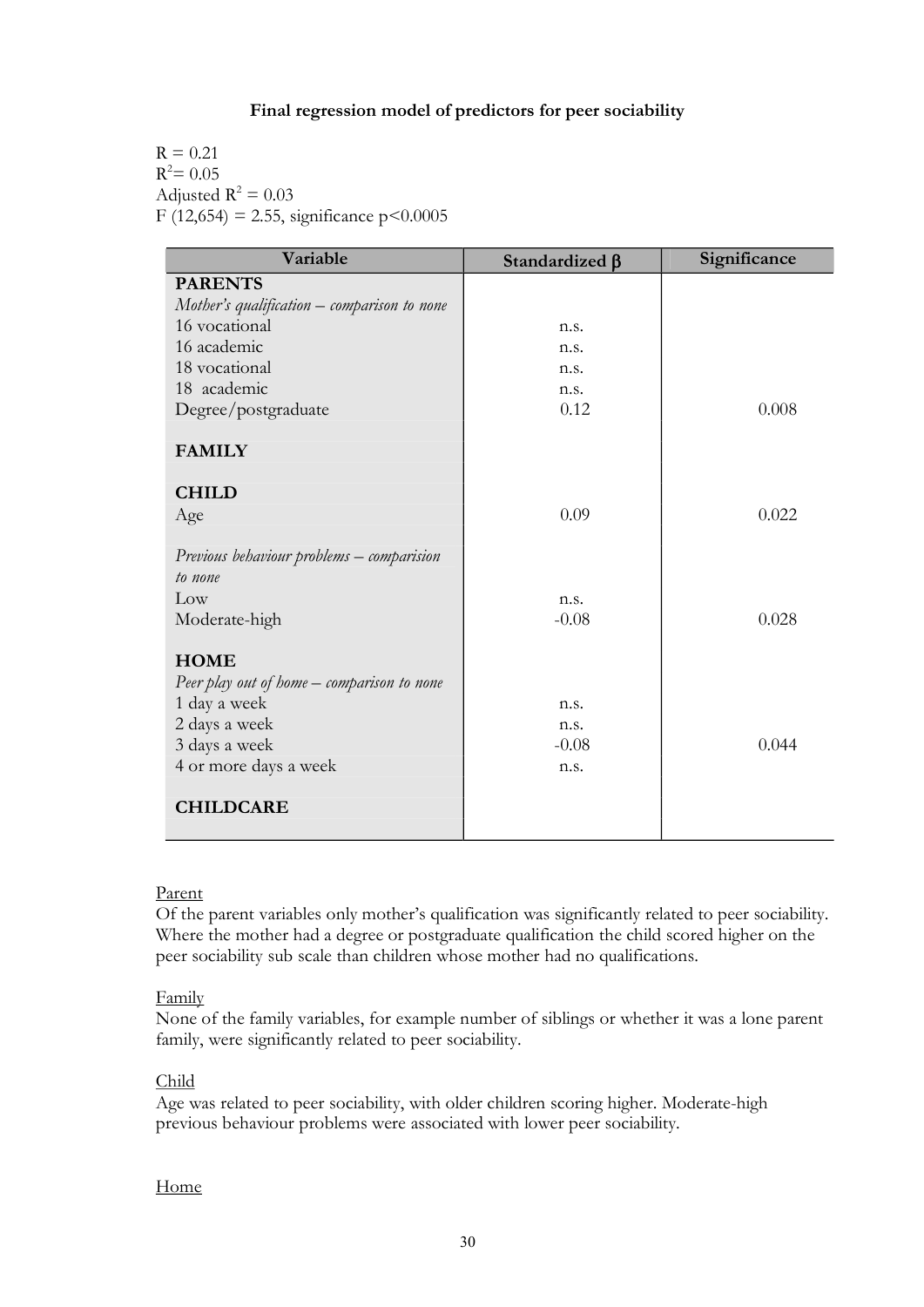Children with peer play out of home three days a week scored significantly lower than children who had no peer play. Peer play out of home more or less frequent than this showed no significant effect on peer sociability.

#### Childcare

None of the childcare variables, for example total individual care, total group care or total relative care before entering the study, were significantly related to peer sociability.

#### **Final regression model of predictors for confidence**

 $R = 0.24$  $R^2 = 0.06$ Adjusted  $R^2 = 0.03$ F (17, 657) = 2.30, significance p<0.002

| Variable                                                     | Standardized β | Significance |
|--------------------------------------------------------------|----------------|--------------|
| <b>PARENTS</b>                                               |                |              |
| <b>FAMILY</b>                                                |                |              |
| <b>CHILD</b>                                                 |                |              |
| Age                                                          | 0.20           | 0.004        |
|                                                              |                |              |
| Previous developmental problems-comparison to none           |                |              |
| Low                                                          | 0.08           | 0.040        |
| Moderate-high                                                | n.s.           |              |
| <b>HOME</b>                                                  |                |              |
| Regular bed time                                             | 0.08           | 0.053        |
| Rules concerning tv/video                                    | 0.09           | 0.019        |
|                                                              |                |              |
| Peer play at home – comparison to none                       |                |              |
| 1 day a week                                                 | 0.12           | 0.008        |
| 2 days a week                                                | n.s.           |              |
| 3 days a week                                                | n.s.           |              |
| 4 or more days a week                                        | n.s.           |              |
| Peer play out of home – comparison to none                   |                |              |
| 1 day a week                                                 | $-0.12$        | 0.014        |
| 2 days a week                                                | n.s.           |              |
| 3 days a week                                                | n.s.           |              |
| 4 or more days a week                                        | n.s.           |              |
|                                                              |                |              |
| <b>CHILDCARE</b>                                             |                |              |
| Type of target centre $-$ comparison to nursery class/school |                |              |
| Playgroup                                                    | 0.11           | 0.028        |
| Private day nursery                                          | 0.11           | 0.046        |
| Reception class                                              | $-0.12$        | 0.028        |
| Reception group                                              | n.s.           |              |

Parent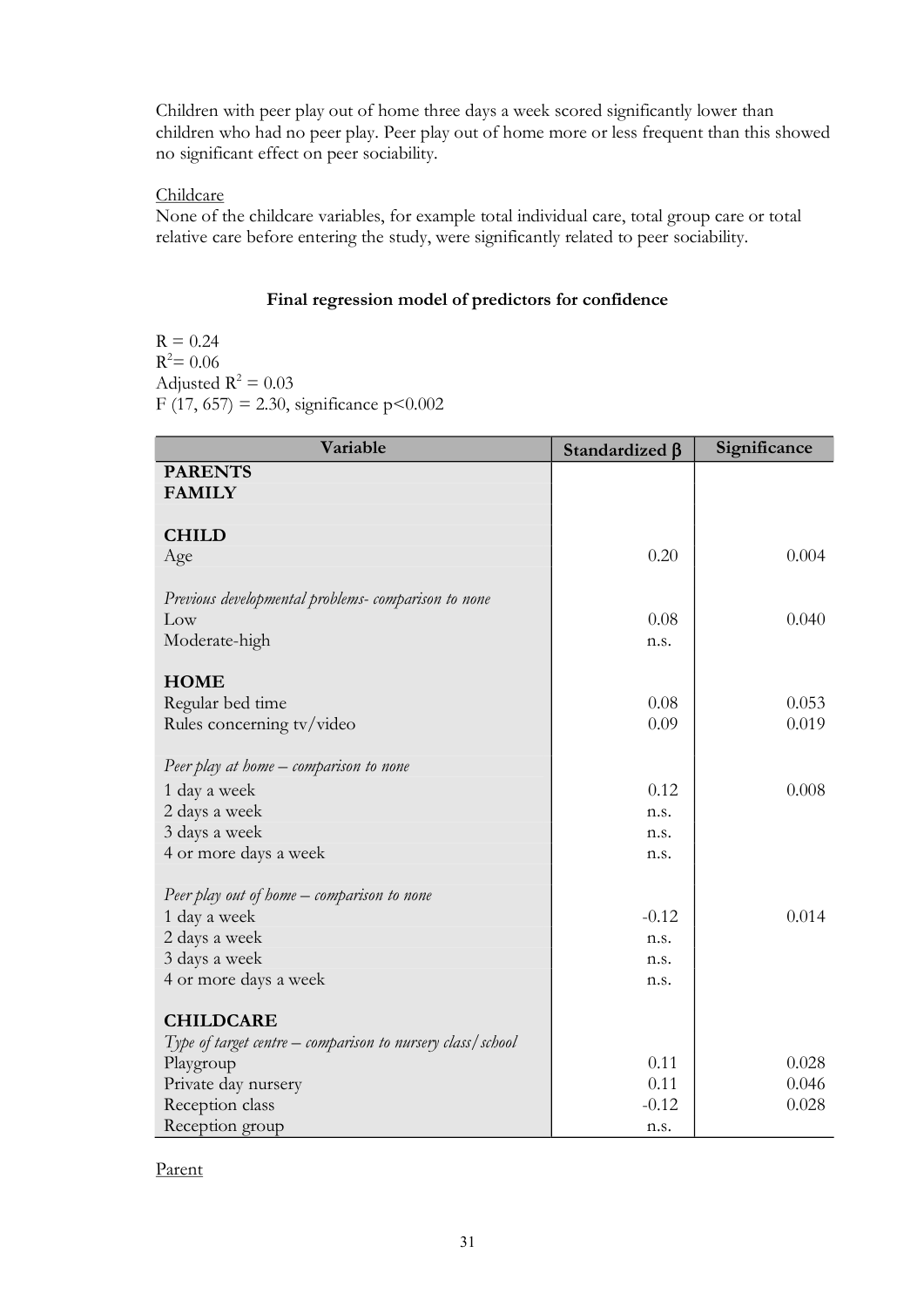None of the parental variables, for example socio-economic status, parental qualifications, or age, were significantly related to confidence.

#### Family

None of the family variables, for example number of siblings or whether it was a lone parent family, were significantly related to confidence.

#### Child

Of the child variables age and previous developmental problems were related to the confidence sub scale. Older children scored higher as did children with a low level of previous developmental problems.

#### Home

Several home variables were related to confidence. In homes with a regular bed time and/or rules concerning TV and video (both of which may be regarded as a proxy variable for degree of structure in the home) children scored higher on confidence. Peer play at home once a week was associated with higher confidence, while peer play out of home once a week was associated with lower confidence.

#### Childcare

The regression model shows that children attending playgroups or private day nurseries have greater confidence than children attending nursery class/schools. While children attending reception classes have lower confidence than those at nursery classes/schools.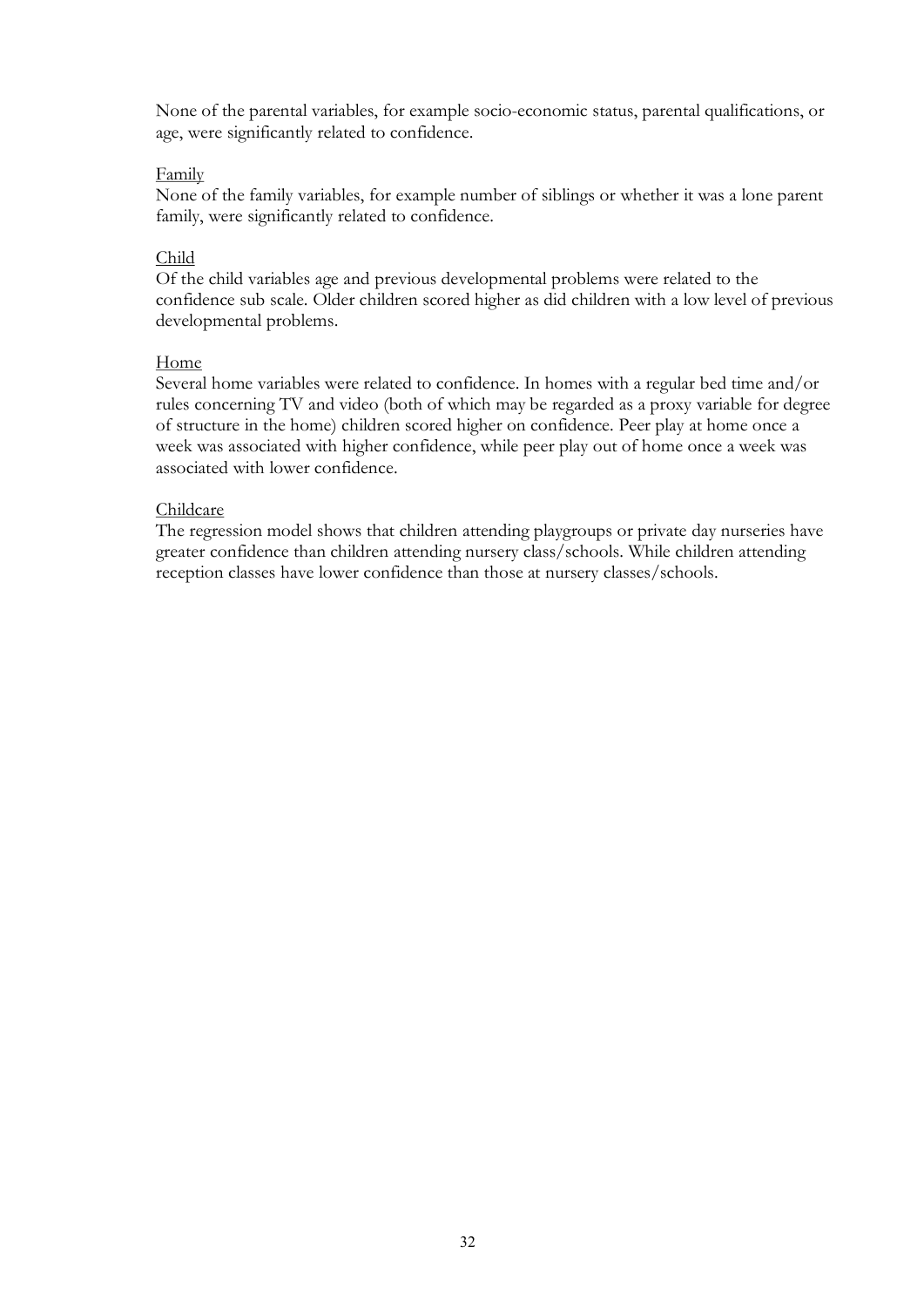#### **Final regression model of predictors for antisocial behaviour**

 $R = 0.28$  $R^2 = 0.08$ Adjusted  $R^2 = 0.06$ F (10, 664) = 5.34, Significance  $p < 0.001$ 

| Variable                                     | Standardized $\beta$ | Significance |
|----------------------------------------------|----------------------|--------------|
| <b>PARENTS</b>                               |                      |              |
| <b>FAMILY</b>                                |                      |              |
| <b>CHILD</b>                                 |                      |              |
| Previous behaviour problems-comparison to    |                      |              |
| none                                         |                      |              |
| Low                                          | 0.08                 | 0.048        |
| Moderate-high                                | 0.08                 | 0.039        |
| Home                                         |                      |              |
| <b>CHILDCARE</b>                             |                      |              |
| Type of target centre $-$ comparison to none |                      |              |
| Playgroup                                    | n.s,                 |              |
| Private day nursery                          | 0.21                 | 0.000        |
| Reception class                              | n.s.                 |              |
| Reception group                              | n.s.                 |              |
|                                              |                      |              |
|                                              |                      |              |

The factor of antisocial behaviour was derived from the factor analysis of ASBI items, and is equivalent to a sub-scale of disruptive behaviour (see appendix No.2).

#### Parent

None of the parental variables, for example socio-economic status, parental qualifications, or age, were significantly related to antisocial behaviour.

#### Family

None of the family variables, for example number of siblings or whether or not it was a lone parent family, were significantly related to antisocial behaviour.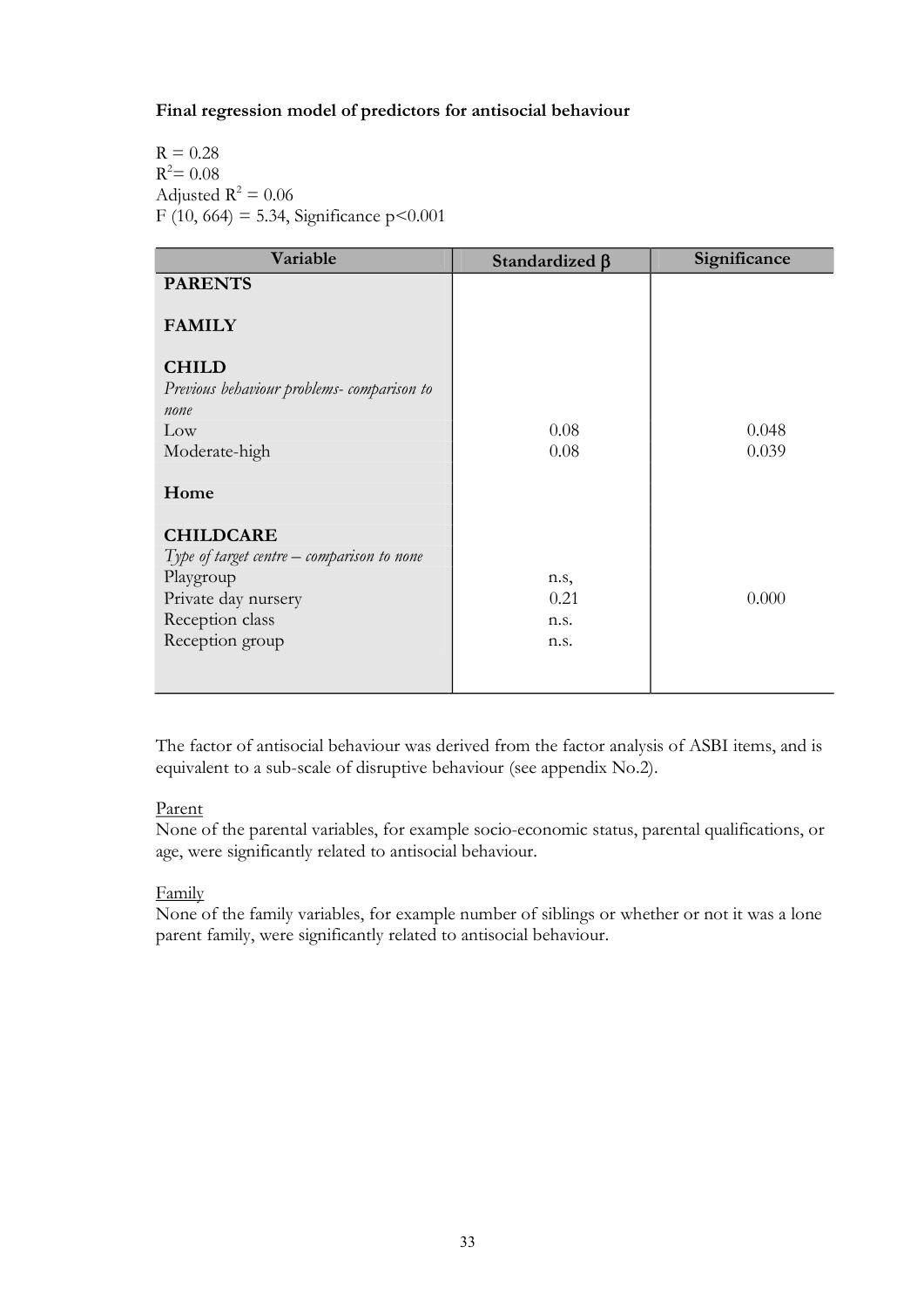#### Child

Of the child variables only previous behaviour problems had a significant effect. Those children with previous behaviour problems scored higher on antisocial behaviour than those who had none.

#### Home

None of the home variables were significantly related to antisocial behaviour.

#### Childcare

Children who attended private day nurseries were rated higher on antisocial behaviour than children who attended nursery classes/schools.

#### **Regression model for worried/upset behaviour**

 $R = 0.26$  $R^2 = 0.07$ Adjusted  $R^2 = 0.04$ F (15, 652) =2.97, Significance p<0.001

|                                                                 | Standardized β | Significance |
|-----------------------------------------------------------------|----------------|--------------|
| <b>PARENTS</b>                                                  |                |              |
| Mothers qualification - comparison to none                      |                |              |
| 16 vocational                                                   | n.s.           |              |
| 16 academic                                                     | n.s.           |              |
| 18 vocational                                                   | n.s.           |              |
| 18 academic                                                     | 0.13           | 0.003        |
| Degree/postgraduate                                             | 0.10           | 0.030        |
| <b>FAMILY</b>                                                   |                |              |
| <b>CHILD</b>                                                    |                |              |
| <b>HOME</b>                                                     |                |              |
| Regular bed time                                                | 0.08           | 0.048        |
| Peer play out of home – comparison to none                      |                |              |
| 1 day a week                                                    | $-0.11$        | 0.010        |
| 2 days a week                                                   | $-0.08$        | 0.050        |
| 3 days a week                                                   | $-0.10$        | 0.020        |
| 4 or more days a week                                           | n.s.           |              |
| <b>CHILDCARE</b>                                                |                |              |
| Group care                                                      | 0.08           | 0.040        |
| Type of target centre $-$ comparison to nursery<br>class/school |                |              |
| Playgroup                                                       | 0.10           | 0.038        |
| Private Day Nursery                                             | 0.10           | 0.025        |
| Reception Class                                                 | n.s.           |              |
| Reception Group                                                 | n.s.           |              |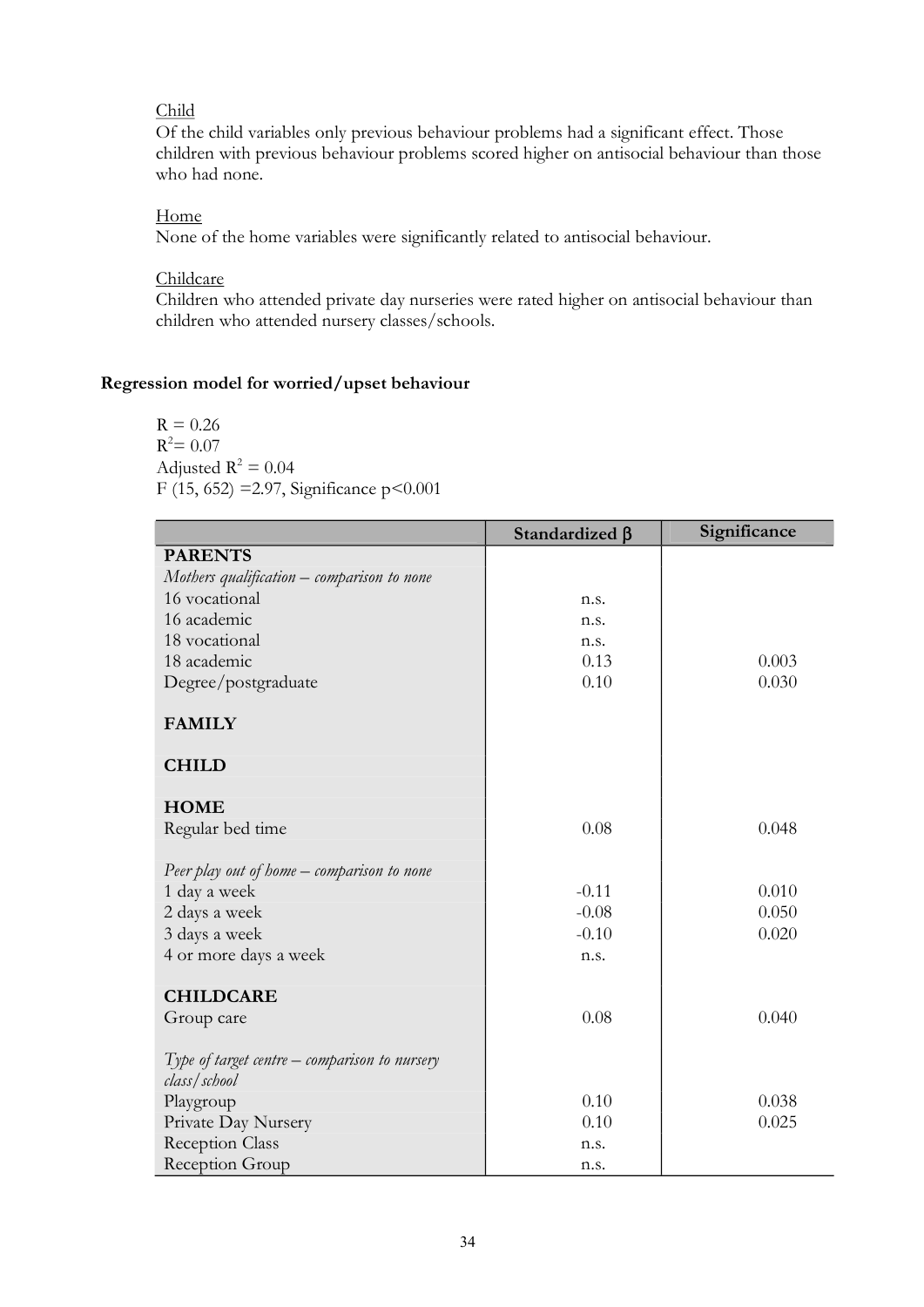#### Parent

Of the parent variables only mother's qualifications was significant. Where the mother had attained an 18 academic or degree/postgraduate qualification children scored higher, than when the mother had no qualifications.

#### Family

None of the family variables, for example number of siblings or whether it was a lone parent family, were significantly related to worried/upset behaviour.

#### Child

The child variables were birthweight, perinatal health difficulties, previous developmental and behaviour problems. However none of the child variables were significantly related to scores on the worried/upset sub scale.

#### Home

In homes with a regular bed time (which might be regarded as a proxy variable for degree of structure in the home) children scored higher on the worried sub scale. Peer play out of home once, twice and three times a week was associated with worried/upset behaviour.

#### Childcare

Three aspects of previous childcare experience had significant effects. Those children with more group care had higher worried scores. Children attending playgroups and private day nurseries scored higher on the worried/upset sub scale than children attending a nursery class/school.

#### **SUMMARY OF SECTION D REGRESSION ANALYSES FOR SOCIAL/BEHAVIOURAL DEVELOPMENT**

The regression models accounted for a relatively small part of the total variance of the children's scores on the social/behavioural measures in the first stage of the study. Nonetheless there are a range of variables which do show significant effects. Some of the significant effects are quite strong and others are relatively weak. It is a characteristic of studies with very large samples that weak effects can still prove to be statistically significant upon social/behavioural development. The effects for the various categories of independent variables, i.e. parent, family, child, home, and childcare, are summarized here.

#### Parent

The parental variables had few effects. The variables of socio-economic status, mother's qualifications, mother's age, father's age, mother's part/full-time employment, father's part/full-time employment were all used in the regressions. The variable mother's qualification was significantly related to both peer sociability and worried/upset behaviour. For peer sociability the children whose mother had attained a degree/postgraduate qualification were rated more highly than other children in the study. While for the worried/upset variable the children whose mother had attained an 18 academic qualification or above were rated higher than those whose mothers had not.

#### **Family**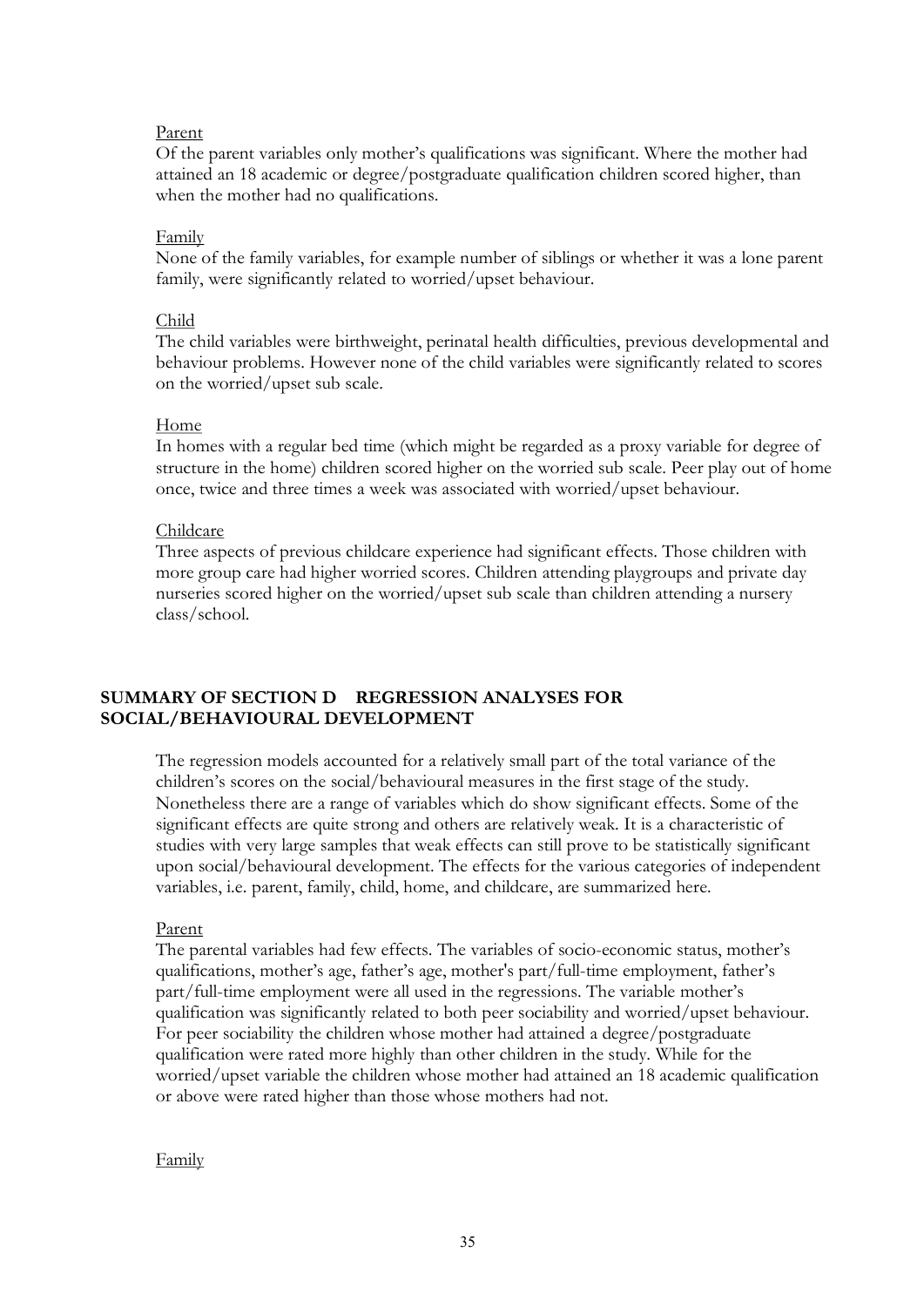The family variables were number of siblings and whether or not it was a lone parent family. Neither of these variables had a significant effect on any of the social/behavioural variables at this first stage in the study.

#### Child

The child variables had effects on all measures of social/behavioural development except for the worried/upset behaviour variable. Gender had a significant effect on co operation/conformity with girls scoring higher than boys.

Age had significant effects on co-operation/conformity, peer sociability and confidence, with older children scoring higher. There were no age effects on antisocial or worried/upset behaviour when all other variables had been accounted for.

The child's level of previous behaviour problems, reported by the parent, had a significant effect on co-operation/conformity, peer sociability and anti-social behaviour. Those children with low and moderate-high levels of previous behaviour problems scored lower on co operation/conformity, with moderate to high levels of previous behaviour problems children scored lower on peer sociability. Children with a low level of previous behaviour problems scored higher on confidence. Those children with previous behaviour problems scored higher on antisocial behaviour, indicating that early behaviour problems observed at home are continuing in their effect into the pre-school environment.

Those children with a low level of previous developmental problems scored higher on confidence than those with none.

#### Home

Variables deriving from the home environment had significant effects on all five measures of social/behavioural development. The variables whether the child had a regular bed time and rules concerning TV and video were aimed at tapping the degree of structure in the child's home life. Children with regular bed time were found to have higher scores on confidence and worried/upset behaviour than children who did not. Children in households with rules concerning TV and video scored higher on confidence than households which did not.

Co-operation/conformity and confidence were influenced by peer play at home. Children who played with friends at home once a week scored higher on these variables of social/behavioural development than those who did not. Peer sociability, confidence, and worried/upset behaviour were influenced by peer play out of home with children who played with friends out of home scoring less on these variables than those who did not.

#### Childcare

Variables related to the child's childcare experience had significant effects on three of the measures of social/behavioural development. Considering childcare before starting at the target centre, more group care was associated with higher levels of worried/upset behaviour.

Concerning type of target centre, at this early stage, the effects were few and relatively weak. Children who attended playgroups were rated higher on confidence and worried/upset behaviour than those who attended nursery class/school. Children who attended private day nurseries had higher confidence, antisocial behaviour and worried/upset behaviour. While children who attended reception class were rated lower on confidence than those who attended nursery school. Again it should be noted that these ratings were taken at an early stage of the study so the effect of the different types of target centre have not yet truly emerged.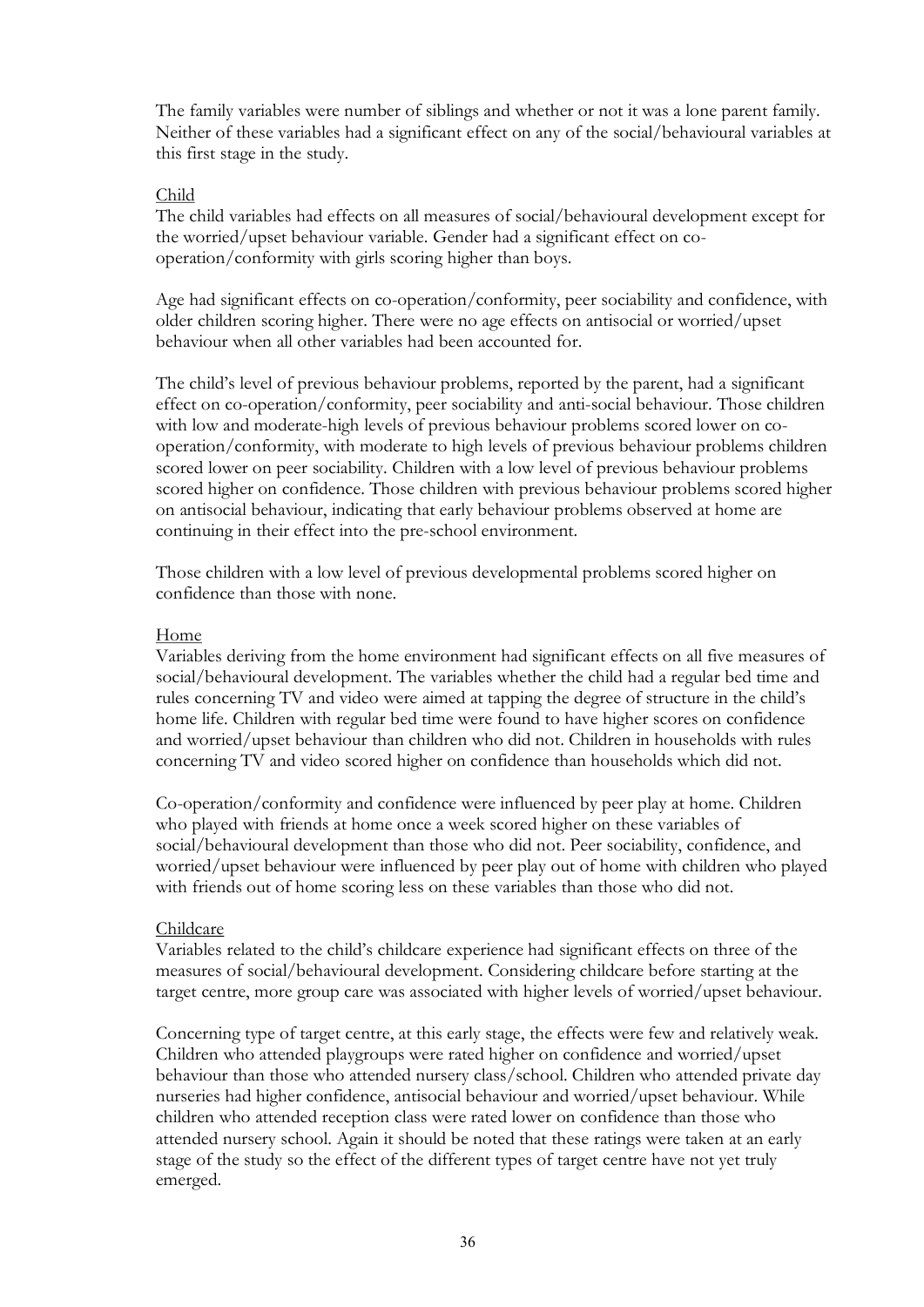#### **SUMMARY AND DISCUSSION**

The final regression models accounted for a small part of the variation amongst children for social/behavioural development, but a large part of the variation for cognitive development. Hence the explanatory value of the models is much stronger for cognitive development.

#### **Parents**

The parental variables had few effects upon social/behavioural development, while having stronger predictive powers for cognitive development. Socio-economic status, mother's qualifications and mother's age were all used in the regressions. Socio-economic status had no effect on the social/behavioural variables at this first stage in the study. Mother's qualification had a significant effect on peer sociability and worried/upset behaviour. For both of these social/behavioural variables the children of mothers who had attained a degree/postgraduate qualification were rated higher than other children in the study. For cognitive development two parent variables were significant: socio-economic status and mother's qualification. For socio-economic status all groups scored significantly less than the professional group. Mother's qualifications were also significant. Mothers with a degree/postgraduate qualification, their children's BAS scores were higher than children whose mothers had no qualifications. The results relating to parent variables are similar to findings in other studies (e.g. Davie, Butler & Goldstein 1972). They reflect the greater resources (personal and material) that are often more available to parents of higher SES and qualifications for providing a nurturing environment for their children.

#### **Family**

The family variables had no significant effects on any of the social/behavioural variables at this first stage in the study. However children with three or more siblings scored lower on cognitive development. Larger families may result in less parental attention being available for any individual child. This decreased individual attention from parents may be the reason for the effect on cognitive development.

#### **Child**

The child variables included gender, age, aspects of previous health, previous developmental problems and previous behaviour problems.

Gender had a significant effect on co-operation/conformity and cognitive development scores. Girls scored higher than boys on both. These results suggest that pre-school gender differences are precursors of later gender differences found in schools.

Age was an important variable, being associated with increased co-operation/conformity, peer sociability and confidence and higher cognitive development scores, reflecting general developmental trends.

Children with lower birth weights had lower cognitive development scores. Where children had previous developmental problems (e.g. speech problems, late to walk) they were more likely to have lower cognitive development scores. Children with a low level of previous developmental problems had higher confidence. These may reflect a general developmental effect for development related problems.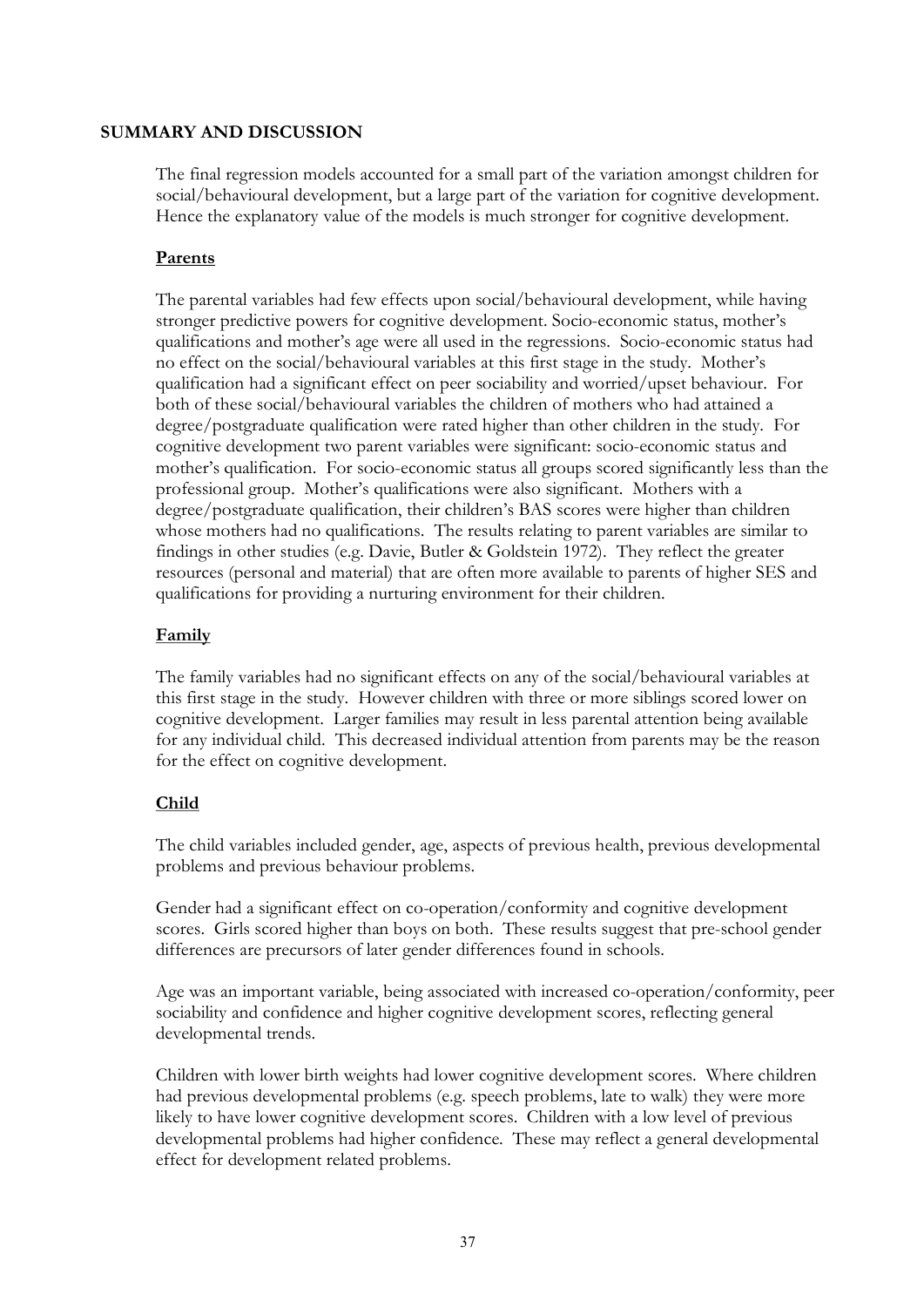Where children had previous behaviour problems reported by the parent, they had lower co operation/conformity and peer sociability and higher antisocial behaviour. Children also have lower cognitive scores. This indicates that early behaviour problems observed at home continue into the pre-school environment.

#### **Home**

Several aspects of the home environment were recorded from the parent interview, including the home learning environment, play with friends in different settings, television watching and household rules.

Co-operation/conformity and confidence were influenced by peer play at home. Children who played with friends at home once a week scored higher in these variables of social/behavioural development. Peer sociability, confidence and worried/upset behaviour were influenced by peer play out of home, with children who played with friends scoring less in these subscales.

The variables : whether the child had a regular bed-time and rules concerning watching TV and videos could be regarded as markers for the degree of structure in the child's home life. Children with a regular bed-time were found to have higher scores on confidence and worried/upset bahaviour. Children in households with rules concerning watching TV and videos scored higher on confidence.

The variable home learning environment produced the strongest effect on the cognitive scores after age. The correlation between learning environment and total BAS scores was 0.26 which indicates the strength of association, which is greater than that between BAS scores and demographic variables such as socio-economic status and parental education that have often been found to be amongst the strongest predictors of children's cognitive development (e.g. Davie, Butler and Goldstein 1972). The importance of the home learning environment indicates that what parents do is more important than who parents are.

It is rare for a large-scale study, longitudinal or not, to include process variables indicative of family interaction processes or patterns of experience in the home other than the standard structural demographic variables such as social class or parental education. The strength of the effect of this variable could well be informative to projects targeted on improving the home environment of children with regard to reducing social exclusion, for example Sure Start. The components of the variable learning environment in the home provide a starting point for consideration of which aspects of family life may be involved in efforts to produce measurable beneficial effects upon children's development.

It is quite possible that the strong relationship between home learning environment and cognitive scores is mediated by some intervening unmeasured factor. Those parents who answer the questions concerned with learning environment in a way leading to a high score may well have other characteristics, which lead their children to have higher cognitive scores. This question would require a detailed study of home experiences contributing to cognitive development, and may ultimately be unanswerable. At this stage, the home learning environment would appear to be a good starting point for a project concerned with improving children's development. One possible way forward would be a randomized control trial or other systematic study of an intervention e.g. a parent support programme, targeted on the components of the home learning environment.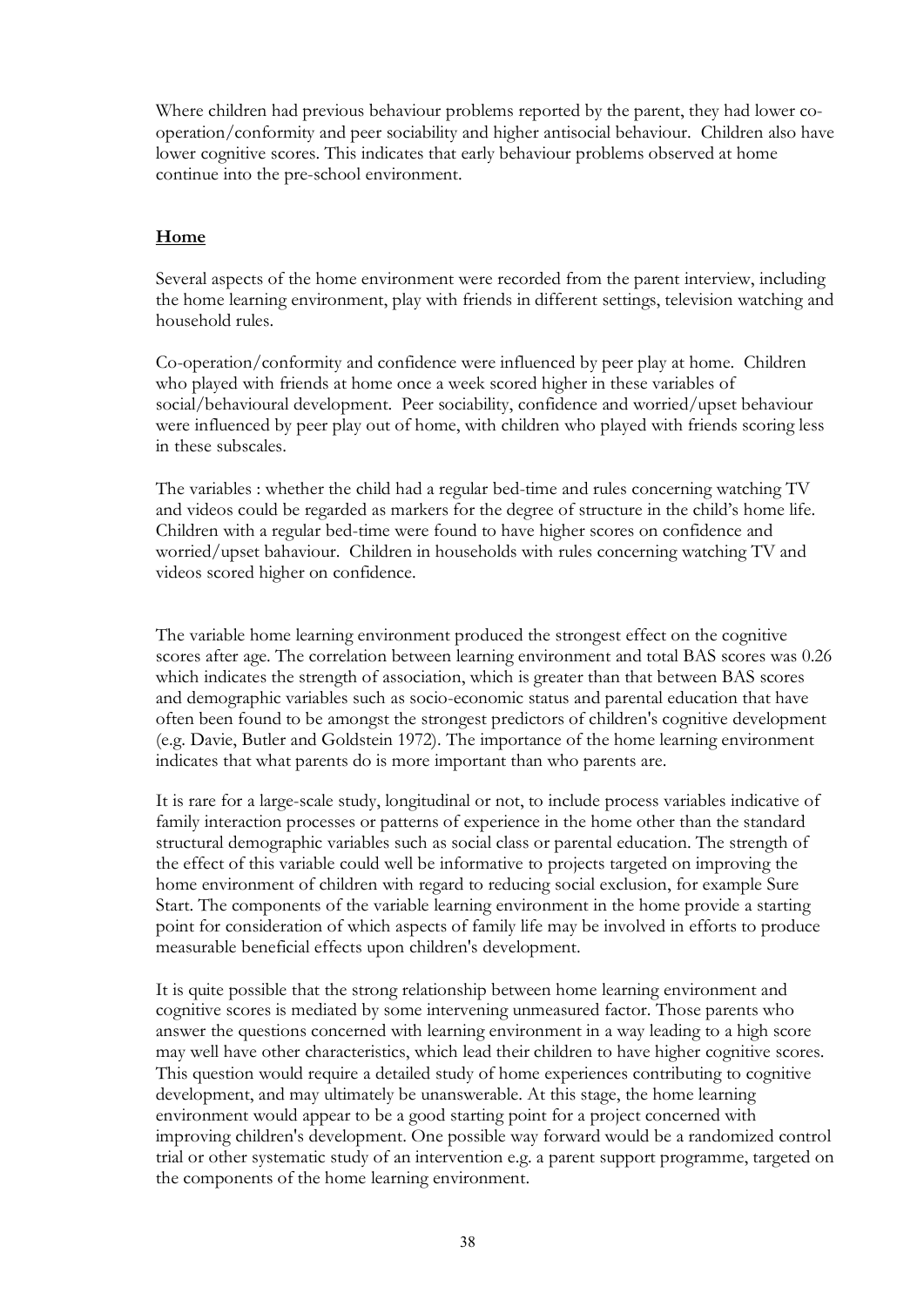#### **Childcare**

The childcare history variables considered were relative care (e.g. grandmother), individual care (e.g. childminders), group care (e.g. day nurseries, playgroups) and time at the target centre (i.e. centre the child attended upon entering the study). These variables were all measured in terms of total time before entering the study. Of these variables, group care was associated with higher levels of worried/upset behaviour. Children who had been in the target centre longer at the time of assessment surprisingly had lower cognitive scores.

Additionally the type of target centre the child attended upon entry to the study was considered. At this early stage, the effects were few and relatively weak. Children who attended playgroups were rated higher on confidence and worried/upset behaviour than those who attended nursery class/school. Children who attended private day nurseries had higher confidence, antisocial behaviour and worried/upset behaviour. While children who attended reception class were rated lower on confidence than those who attended nursey school. Children who attended private day nursery scored higher than children attending nursery classes/schools on cognitive development scores. Again it should be noted that these ratings were taken at an early stage of the study so the true effect of the different type of target centres has not yet fully emerged.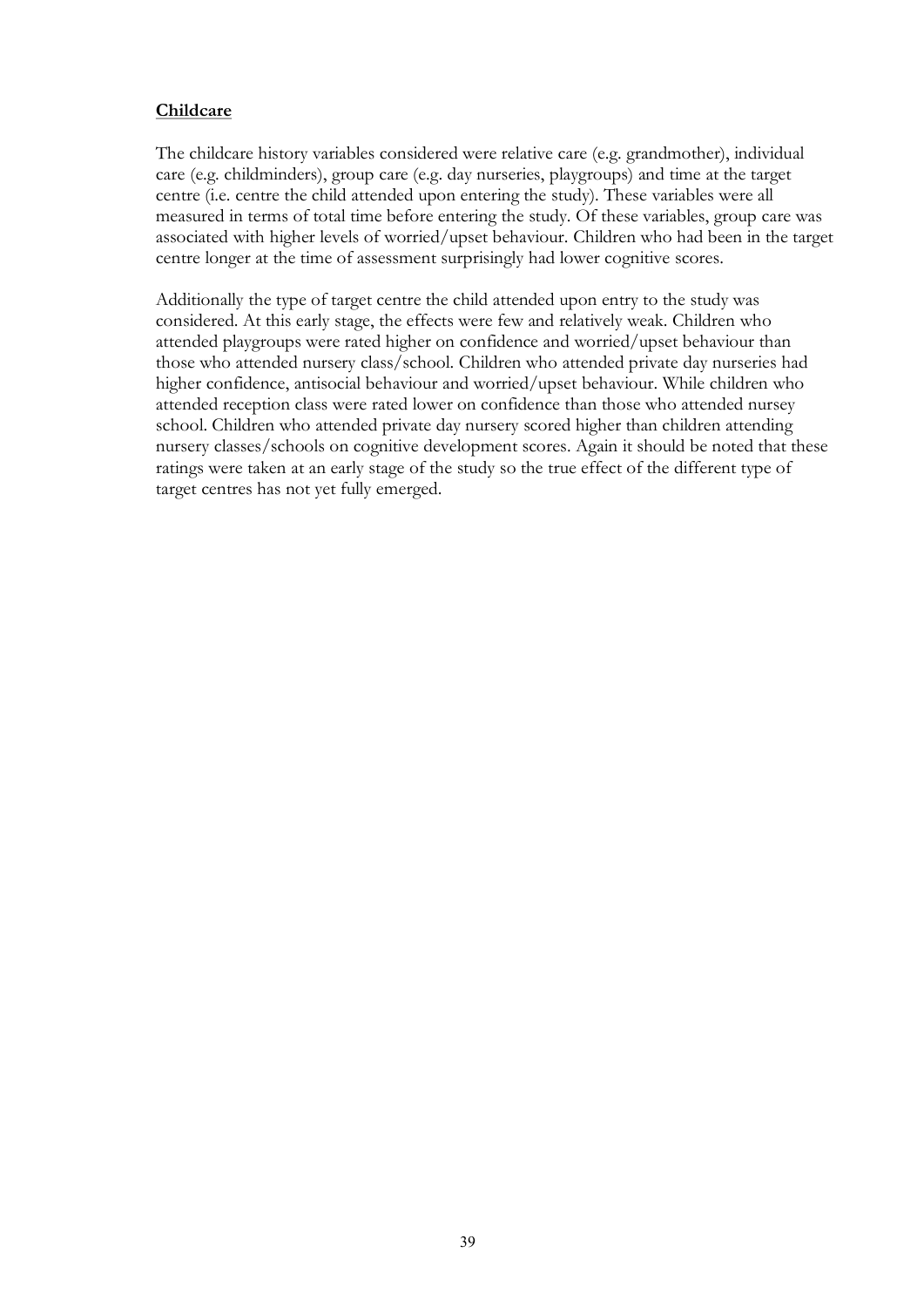#### **REFERENCES**

- Arnett, J. (1989) Caregivers in Day-Care Centres: Does training matter? *Journal of Applied Developmental Psychology*, 10, 541-552.
- Ball, C. (1994) *Startright: The Importance of Early Learning*, London: RSA.
- Borge, A., & Melhuish, E., (1995) A Longitudinal Study of Childhood Behaviour Problems, Maternal Employment and Day-care in Rural Norwegian Community, *International Journal of Behavioural Development*, 18, 23-42.
- . Davie, R., Butler, N. and Goldstein, H. (1972) *From Birth to Seven*. London: National
- Children's Bureau.<br>Davies, J. & Brember, I. (1992) The Effects of Gender, Attendance Period and Age on Children's<br>Adjustment to Nursery Classes, Research in Education, 47, 89-103.
- Davies, J, & Brember, I. (1997) The Effects of Pre-School Experience on Reading Attainment: a four vear cross-sectional study, Educational Psychology, 178, 3, 255-266.
- Department of Education & Science (1990) The Report of the Committee of Inquiry into the Quality of the *Educational Experience offered to 3- and 4-year olds* (Rumbold, A), London: HMSO.
- Elliot, C.D., with Smith, P. & McCulloch, K. (1996), *British Ability Scales Second Edition (BAS II),* NFER-Nelson. Windsor: NFER-Nelson Publishing Company Limited
- Feinstein, L., Robertson, D. & Symons, J. (1998) *Pre-school Education and Attainment in the NCDS and BCSI Centre for Economic Performance*, London
- Goldstein, H. (1987) *Multilevel Models in Educational and Social Research*, London: Charles Griffin and Co. Goldstein, H. (1995) *Multilevel Statistical Models (2nd Edition)*, London: Edward Arnold.
- 
- Goldstein, H. & Sammons, P. (1997) The Influence of Secondary and Junior Schools on Sixteen Year Examination Performance: A Cross-Classified Multilevel Analysis, *School Effectiveness and School Improvement*, 8, (2): 219-230. Harms, T., Clifford, R. & Cryer, D. (1998) *Early Childhood Environment Rating Scale Revised*, New York
- and London: Teachers' College Press. Hogan, A.E., Scott, K.G. and Bauer, C.R. (1992) The Adaptive Social Behavior Inventory
- (ASBI): A new assessment of social competence in high risk three year olds. *Journal of Psychoeducational Assessments*, 10(3), 230–9. House of Commons Select Committee (1989) *The Education of Children 3-5*, London:
- HMSO.
- Jesson, D., Bartlett, D., & Machon, C., (1997) Baseline Assessment and School Improvement the use of data from the assessment of children on entry to school to support the raising of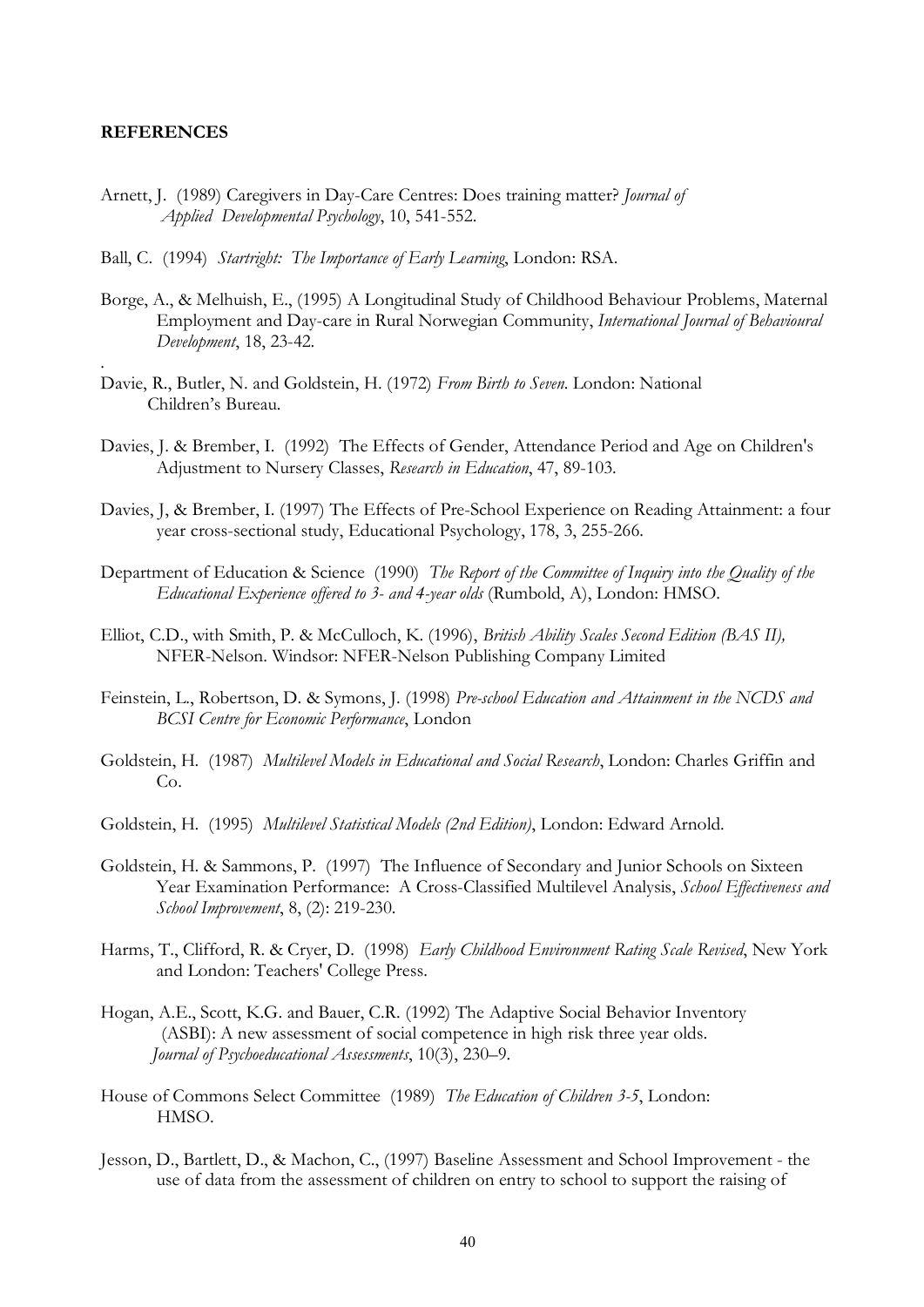standards, paper presented to the annual conference of the British Educational Research

- Melhuish, E.C. (1993) Pre-school care and education: Lessons from the 20th and the 21st century,<br>International Journal of Early Years Education, 1, 19-32.
- *Melhuish, E.C., Lloyd, E., Martin, S. & Mooney, A. (1990) Type of day-care at 18 months: II* Relations with Cognitive and Language Development, *Journal of Child Psychology and Psychiatry*, 31, 861-870.
- National Institute of Child Health & Development (1997) The effects of infant child care on infant-mother attachment security: Results of the NICHD study of early child care, *Child Development*, 68, (5): 860-879. Office of Population, Censuses and Surveys (1995), *Classification of occupations and coding index.* London:
- **HMSO**
- QCA., (1999). *Early learning goals.* DFEE
- Sammons, P. & Smees, R. (1998) Measuring Pupil Progress at Key Stage 1: using baseline assessment to investigate value added. *School Leadership and Management, Vol. 18, No. 3, pp.389 – 407*
- Schweinhart, L.J. & Weikart, D.P., (1997) *Lasting Differences, The High/Scope preschool curriculum comparison through age 23*. High/Scope Press, Ypsilanti, Michigan.
- Siraj-Blatchford, I. (1995) Expanding Combined Nursery Provision: Bridging the gap between care and education, in P Gammage and J Meighan *The Early Years: The Way Forward*, Nottingham: Education New Books.
- Strand, S. (1997) Pupil Progress during Key Stage 1: A value added analysis of school effects, *British Educational Research Journal*, 23, (4): 471-487.
- Sylva, K. (1994) A Curriculum forEarly Learning. In Ball, C. (Ed.) *Startright: The Importance of Early Learning*, London: RSA.
- Sylva, K. & Wiltshire, J. (1993) The Impact of Early Learning on Children's Later Development. A review prepared for the RSA enquiry 'Start Right', *European Early Childhood Education Research Journal*, 1, (1): 17-40.
- Tymms, P., Merrell, C. & Henderson, B. (1997) The First Year at School: A quantitative Investigation of the Attainment and Progress of Pupils, *Educational Research and Evaluation*, 3, (2): 101-118.
- Yang, M. & Goldstein, H. (1997) *Report on Value Added Analysis for Primary Schools in Hampshire County*, Mathematical Sciences, Institute of Education, University of London, August 1997.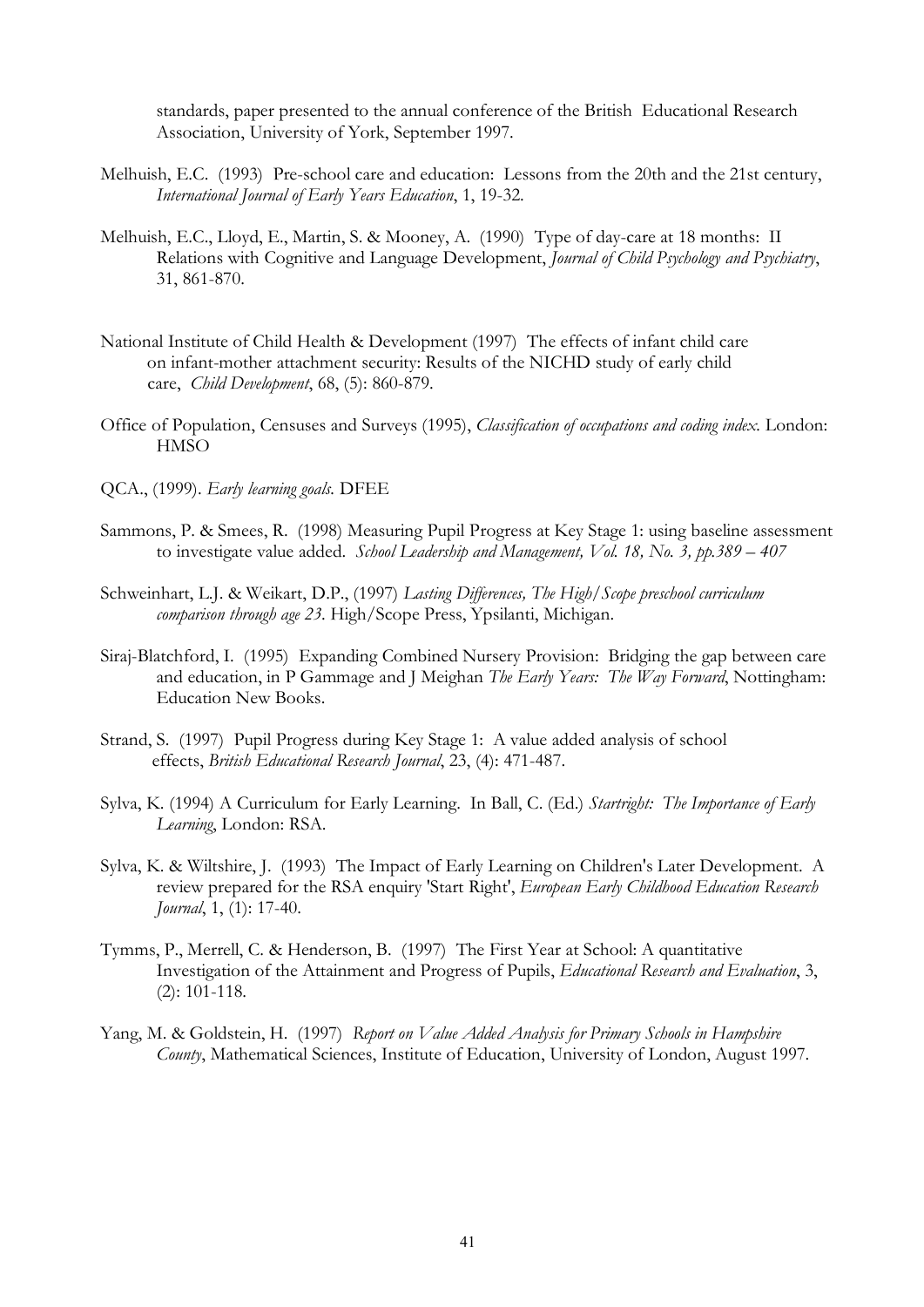### **APPENDIX 1 ADAPTIVE SOCIAL BEHAVIOR INVENTORY**

| Date of administration  R or NSAA                                            |
|------------------------------------------------------------------------------|
| 1. Understands others' feelings, like when they are happy, sad or mad123     |
| 2. Is helpful to other children123                                           |
| 3. Is obedient and compliant123                                              |
| 4. When you give him/her an idea for playing, he/she frowns,                 |
| shrugs shoulders, pouts or stamps foot123                                    |
| 5. Follows rules in games123                                                 |
| 6. Gets upset when you don't pay enough attention123                         |
| 7. Is sympathetic toward other children's distress, tries to comfort         |
| others when they are upset123                                                |
| 8. Waits his/her turn in games or other activities123                        |
| 9. Is open and direct about what he/she wants123                             |
| 10. Cooperates with your requests123                                         |
| 11. Can easily get other children to pay attention to him/her123             |
| 12. Says nice or friendly things to others, or is friendly towards others123 |
| 13. Will join a group of children playing123                                 |
| 14. In social activities, tends to just watch other 123                      |
| 15. Follows household or pre-school centre rules123                          |
| 16. Says 'please' and 'thank you' when reminded123                           |
| 17. Asks or wants to go play with other children123                          |
| 18. Is calm and easy-going123                                                |
| 19. Plays games and talks with other children123                             |
| 20. Shares toys or possessions123                                            |
| 21. Teases other children, calls them names123                               |
| 22. Is confident with other people123                                        |
| 23. Prevents other children from carrying out routines123                    |
| 24. Tends to be proud of things she/he does123                               |
| 25. Accepts changes without fighting against them or becoming upset123       |
| 26. Bullies other children123                                                |

- 27. Is interested in many and different things123
- 28. Is worried about not getting enough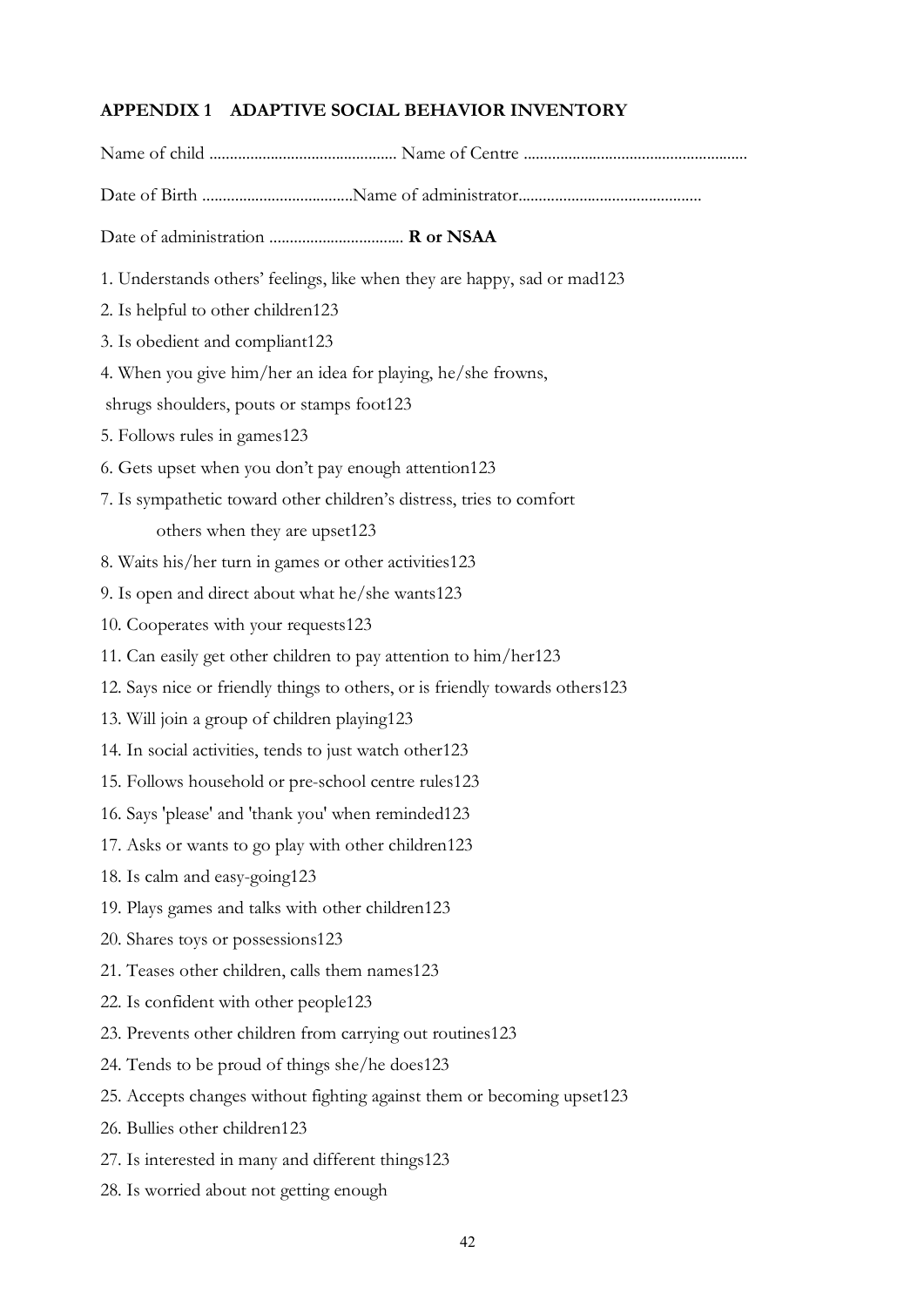(where enough might include attention, access to toys, food/drink etc.)123

- 29. Is bossy, needs to have his/her way123
- 30. Enjoys talking with you123

### **R or N – Rarely or Never S – Sometimes AA – Almost Always**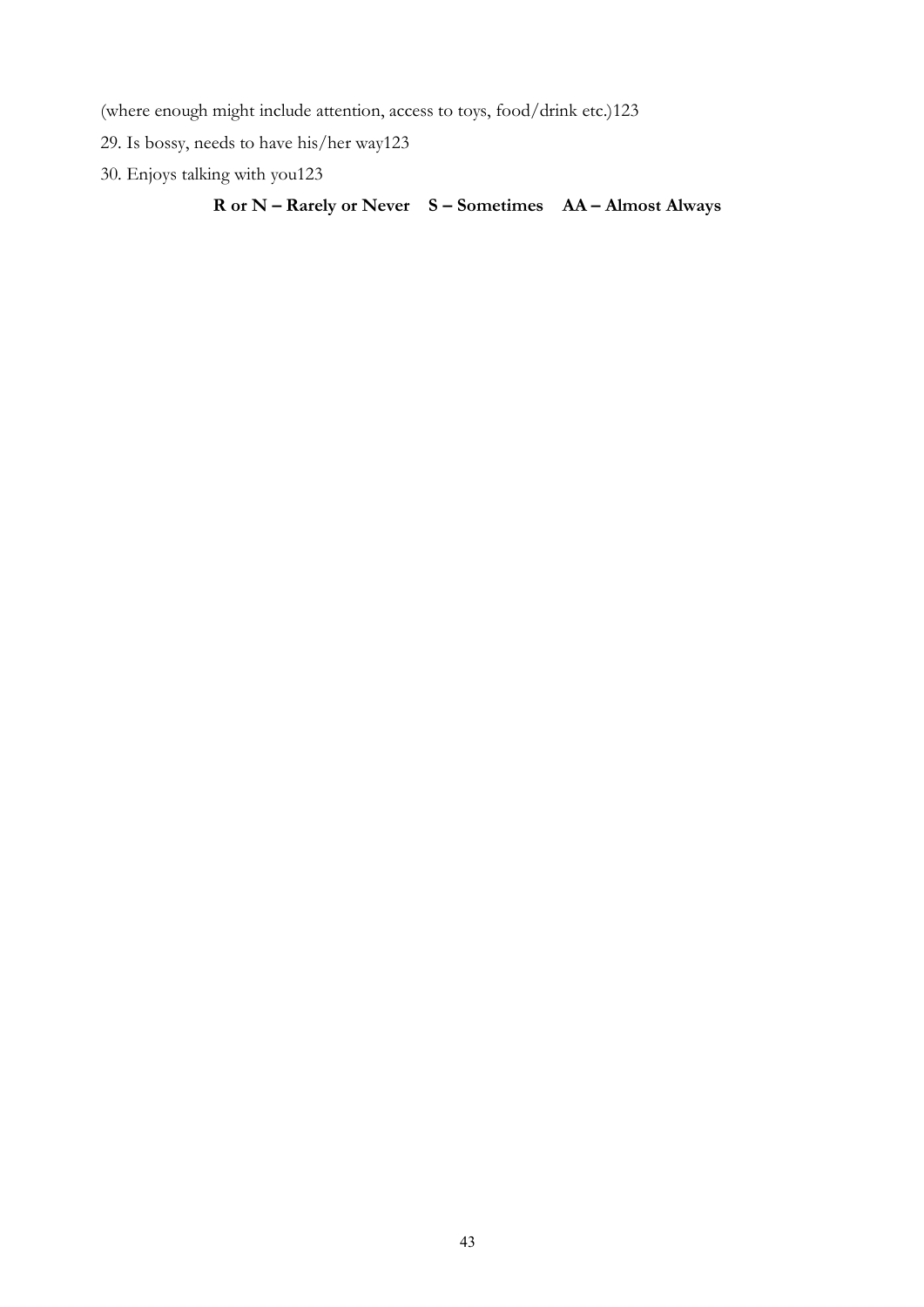#### **APPENDIX 2: THE THREE-SCALE RESOLUTION OF ASBI ITEMS**

In developing the inventory, Hogan *etal.* (1992) conducted a factor analysis of data from 545 3-year-old American children. The factor analysis strategy was chosen to maximize the independence of the factors and an orthogonal rotation procedure was selected. This procedure produces uncorrelated factors. Another criterion was to produce similar factor solutions for boys and girls. The factor analysis led to the selection of 30 items that comprised three scales: Social Competence (Express), Comply and Disrupt.

The **social competence** scale contains items such as:

- ®'understands others' feelings, like when they are happy, sad or mad';
- ®'is open and direct about what he/she wants'.

Note: Hogan *etal.* (1992) named this scale Express. In this paper the more transparent term Social Competence will be used.

- ®The **comply** scale contains items such as:
- ®'is helpful to other children';
- ®'shares toys or possessions'.

Sample items from the **Disrupt** scale are:

- ®'gets upset when you don't pay enough attention';
- ®'is bossy, needs to have his/her way'.

#### **Three-scale resolution for ASBI**

The 30 items of the ASBI were used to compute the social competence, comply and disrupt scales as described by Hogan *et al.* (1992). Scores on the social competence, comply and disrupt scales were produced by computing the average of the items scores for the items contributing to each of the scales. The interrelationships between the three scales can be seen in Table 4.

| Social competence | Comply |
|-------------------|--------|

**Table 4 Correlations between social competence, comply and disrupt**

|         | <b>OUGHT COMPUTER</b> | <b>OUTHPT</b> |
|---------|-----------------------|---------------|
| Comply  | $0.52**$              |               |
| Disrupt | 0.02                  | $-0.51**$     |

\*\* significant at the 0.01 level  $(2 - \text{tailed})$ 

Social competence shows a positive association with comply but almost no association with disrupt. There is a negative association between social competence and disrupt. This indicates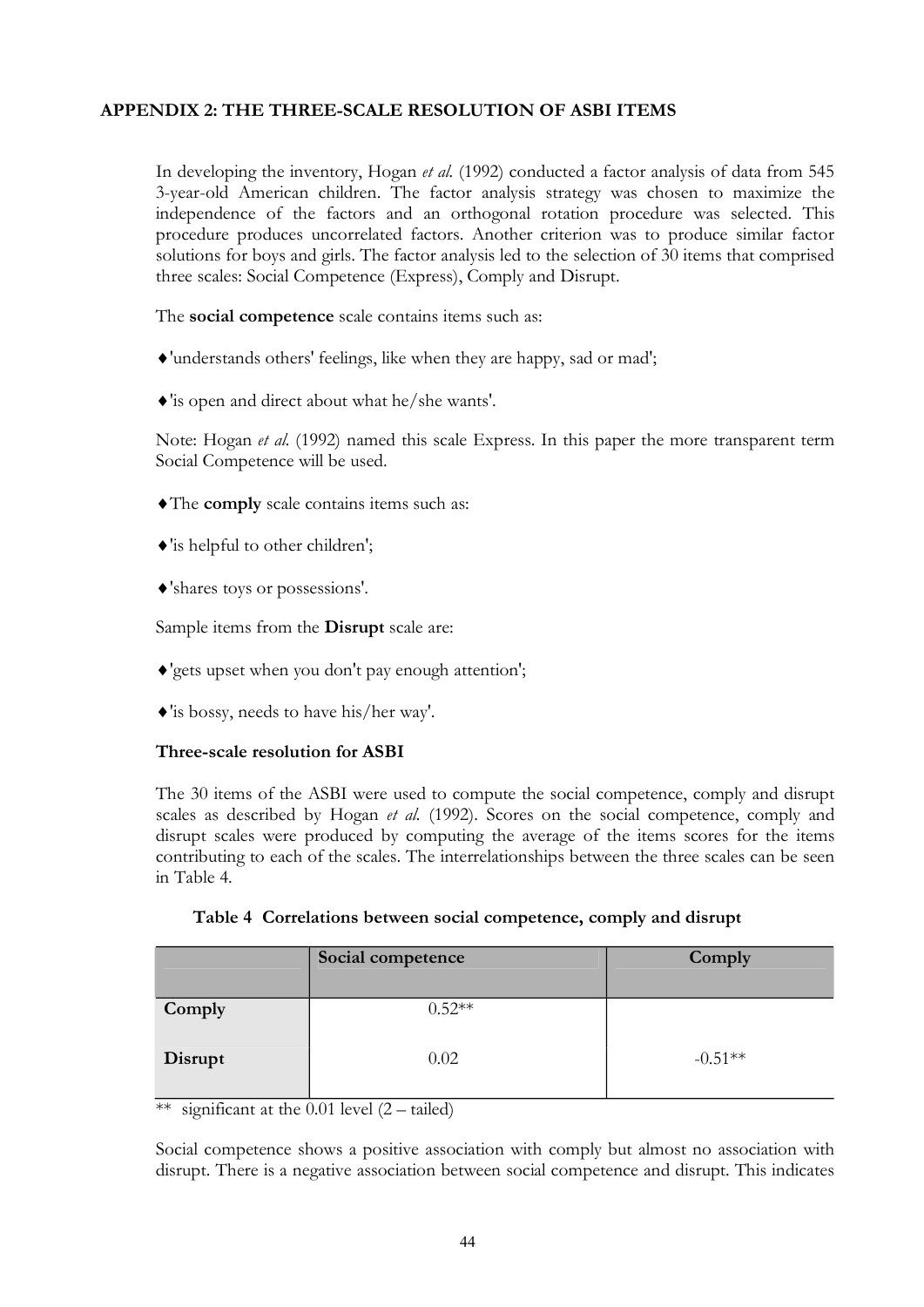that children high on social competence are also likely to be rated as compliant; and children rated as highly compliant are unlikely to be rated as disruptive.

#### **Relationship of the five-factor and three-scale resolutions**

The five factors produced by the factor analysis of the EPPE data were then correlated with the thee scales produced by the Hogan *et al.* method of combining items. The resulting correlations can be seen in Table 5.

|                               | Social competence | Comply    | Disrupt   |  |
|-------------------------------|-------------------|-----------|-----------|--|
| $Co-operation/$<br>Conformity | $0.25**$          | $0.87**$  | $-0.37**$ |  |
| Peer<br>Sociability           | $0.77**$          | $0.31**$  | $-0.02$   |  |
| Confidence                    | $0.58**$          | $0.16**$  | $0.15**$  |  |
| Antisocial                    | 0.02              | $-0.21**$ | $0.69**$  |  |
| Worried<br>/upset             | 0.01              | $-0.20**$ | $0.57**$  |  |

#### **Table 5 Correlations of three-factor and five-factor solutions to ASBI data**

\*\* significant at the 0.01 level  $(2 - \text{tailed})$ 

It would appear from these correlations that co-operation/conformity and comply are extremely similar  $(r = 0.87)$  antisocial and worried/upset are strongly correlated with disrupt  $(r = 0.69$  and 0.57) while peer sociability and confidence are both highly related to social competence ( $r = 0.77$  and  $r = 0.58$ ).

Inspection of the items contributing to co-operation/conformity and comply confirms almost complete overlap and that they can be regarded as functionally equivalent.

Inspection of the items contributing to antisocial, worried/upset and disrupt shows that the disrupt scale is a combination of the antisocial and worried/upset items.

The items which make up social competence are almost the same as the list of items which is made by adding those loading most heavily on peer sociability with those loading most heavily on confidence. Hence it would appear that the five-factor solution has split the items of the social competence scale into two separate contributing factors. To summarize:

 $\bullet$  Social competence is separated into factors of peer sociability (factor 2) and confidence (factor 3).

- ®Comply is equivalent to compliance/conformity (factor 1).
- ®Disrupt is separated into antisocial (factor 4) and worried/upset (factor 5) behaviours.